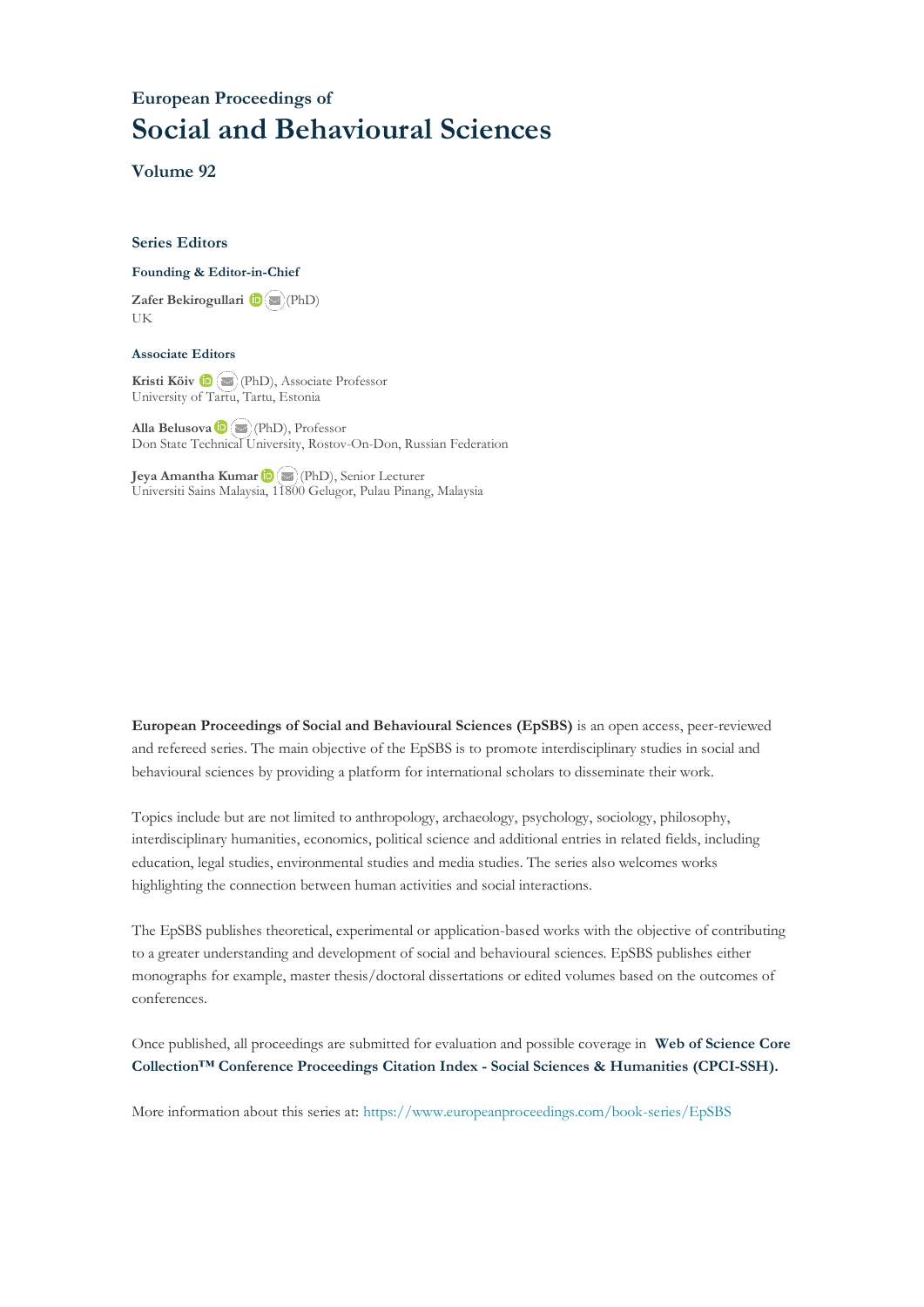# SOCIAL AND CULTURAL TRANSFORMATIONS IN THE CONTEXT OF MODERN GLOBALISM» DEDICATED TO THE 80TH ANNIVERSARY OF TURKAYEV HASSAN VAKHITOVICH

Selected, peer-reviewed papers from the

3<sup>rd</sup> International Scientific Conference "Social and Cultural Transformations in the Context of Modern Globalism" dedicated to the 80<sup>th</sup> Anniversary of Turkayev Hassan Vakhitovich, 28 February - 1 March 2020, Kh. I. Ibragimov Complex Research Institute, Grozny, Russia

### Edited by:

Dena Karim-Sultanovich Bataev

### Editor(s) Affiliation(s):

**Dena Karim-Sultanovich Bataev, Professor, Doctor of Engineering Sciences** Director of the Complex Scientific Research Institute n. a. H.I. Ibragimov of the Russian Academy of Sciences, Grozny, Russia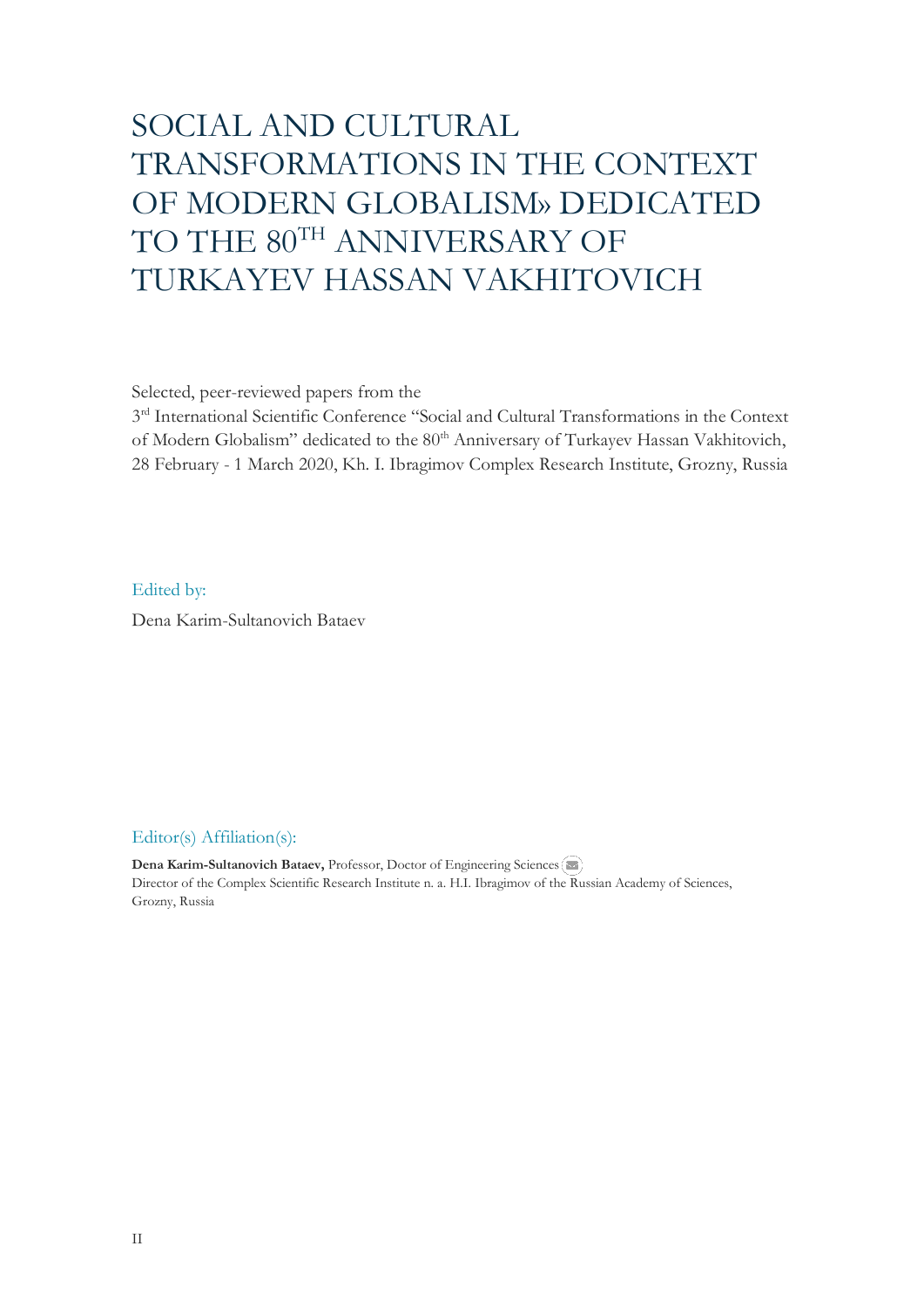

ISSN: 2357-1330 (online).

European Proceedings of Social and Behavioural Sciences

ISBN: 978-1-80296-091-4 (e-book)

SOCIAL AND CULTURAL TRANSFORMATIONS IN THE CONTEXT OF MODERN GLOBALISM» DEDICATED TO THE 80TH ANNIVERSARY OF TURKAYEV HASSAN VAKHITOVICH

[https://doi.org/10.15405/epsbs\(2357-1330\).2020.10.5](https://doi.org/10.15405/epsbs(2357-1330).2020.10.5)

 $CO$  $O$  $O$  $O$ © The Editor(s) and The Author(s) 2020. This is an open access book distributed under the Creative Commons CC License BY-NC-ND 4.0. Unported License, permitting all non-commercial use, distribution, and reproduction in any medium, provided the original work is properly cited.

This book is published by the registered company European Publisher Ltd. which is registered under the ISO London Limited.

The registered company address is: 293 Green Lanes, Palmers Green, London, United Kingdom, N13 4XS Reg. Number: 9219513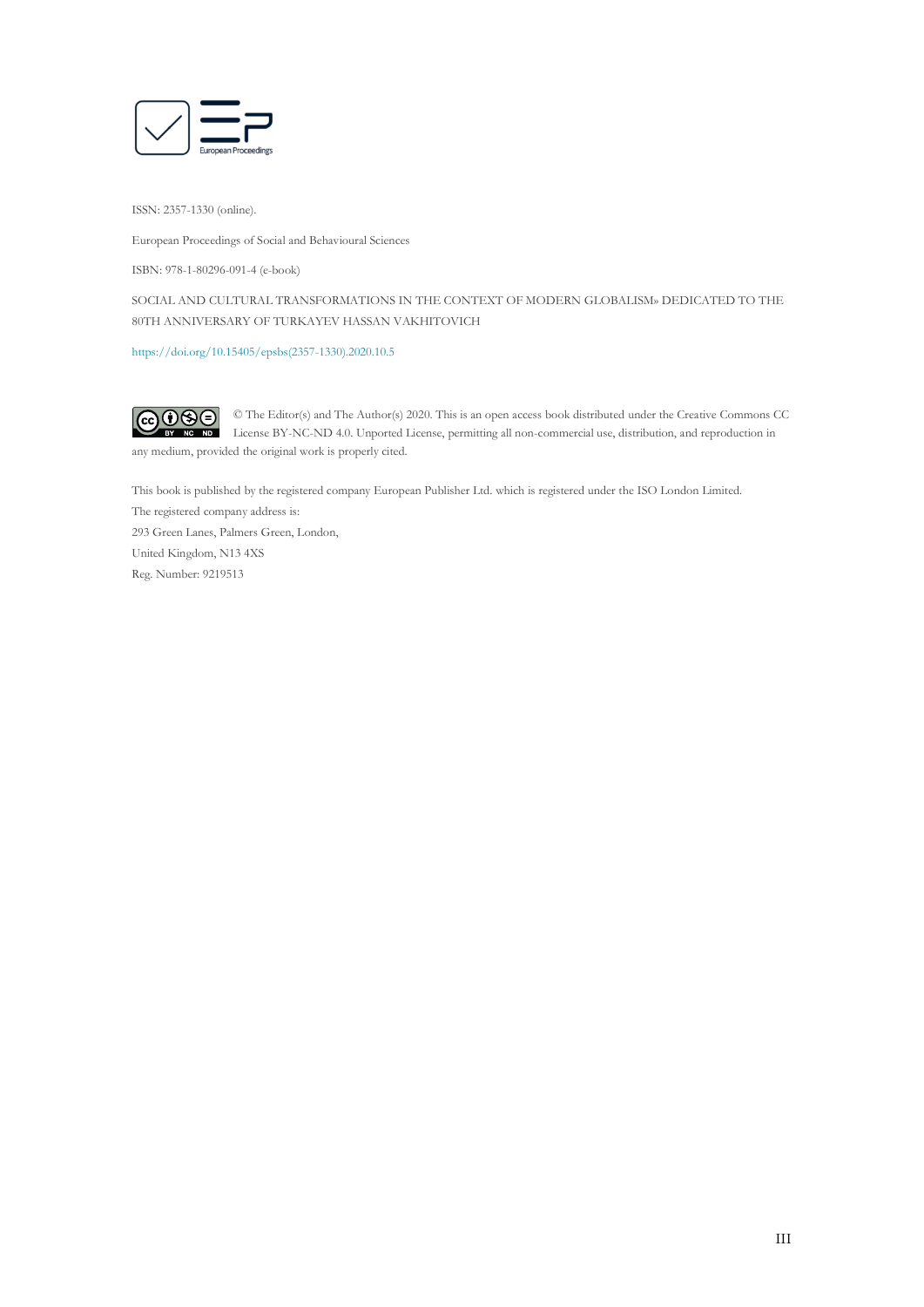## **Chairs**

Chair, Prof. Dena Karim-Sultanovich Bataev, Doctor of Engineering Sciences, *Director of the Kh. I. Ibragimov Complex Research Institute*

## **Organizing Committee**

### **The chairs of organizing committee**

**Bataev Dena Karim-Sultanovich**, Doctor of Engineering Sciences, professor, director of the Complex Scientific Research Institute n. a. H.I. Ibragimov of the Russian Academy of Sciences, chairman of the organizing committee (Grozny, Russia)

**Ibragimov Kanta Khamzatovich**, Doctor of Economics, professor, deputy director of the Complex Research Institute n. a. H.I. Ibragimov of the Russian Academy of Sciences, deputy chairman of the committee (Grozny, Russia)

**Osmaev Abbaz Dogievich**, Doctor of Historical Sciences, associate professor, deputy director of the Complex Scientific Research Institute n. a. H.I. Ibragimov of the Russian Academy of

Sciences, deputy chairman of the committee (Grozny, Russia)

**Salgiriev Ali Ruslanovich**, Candidate of Political Sciences, leading research fellow of the Complex Scientific Research Institute n. a. H.I. Ibragimov of the Russian Academy of Sciences, secretary of the committee (Grozny, Russia)

### **Members of the organizing committee**

- Avtaeva Tamara Andyevna, Candidate of Biological Sciences, Head of the Department of Biological Research of the Complex Scientific Research Institute n. a. H.I. Ibragimov of the Russian Academy of **Sciences**
- Abumuslimov Abdul Abdulkhamidovich, Candidate of Biological Sciences, chief scientific secretary of the Academy of Sciences of the Chechen Republic
- Akaev Vakhit Khumidovich, Doctor of Philosophy, professor, chief research fellow of the Complex Scientific Research Institute n. a. H.I. Ibragimov of the Russian Academy of Sciences (Grozny, Russia)
- Arsaliev Shavadi Madov-Khazhievich Doctor of Pedagogy, Vice-Rector for Scientific and International Activities of Chechen State Pedagogical University, Russia
- Betilmirzaeva Maret Muslamovna Doctor of Philosophy, Professor of Chechen State Pedagogical University
- Bugaev Abdula Makhmudovich Candidate of Historical Sciences, Associate professor, head of the Department of Humanitarian Studies of the Complex Scientific Research
- Magamadov Supyan Sultanovich, Candidate of Historical Sciences, Associate professor, director of the Institute of Humanitarian Studies of the Academy of Sciences of the Chechen Republic
- Mankiev Abubakar Akhmedovich, Candidate of Philosophical Sciences, Professor, head of the laboratory for study of socio-political, legal and moral processes of the Humanitarian Studies Department of the Complex Scientific Research Institute n. a. H.I. Ibragimov of the Russian Academy of Sciences (Grozny, Russia)
- Makhaev Mayerbek Ruslanovich, Candidate of Philosophical Sciences, scientific secretary, head of the Laboratory of Philology and Culturology of the Complex Scientific Research Institute n. a. H.I. Ibragimov of the Russian Academy of Sciences
- Murtazaev Said-Alvi Yusupovich, Doctor of Engineering Sciences, professor, pro-rector for strategic development and investment activity of Grozny State Petroleum Technical University n. a. academician M.D. Millionshchikov (Grozny, Russia)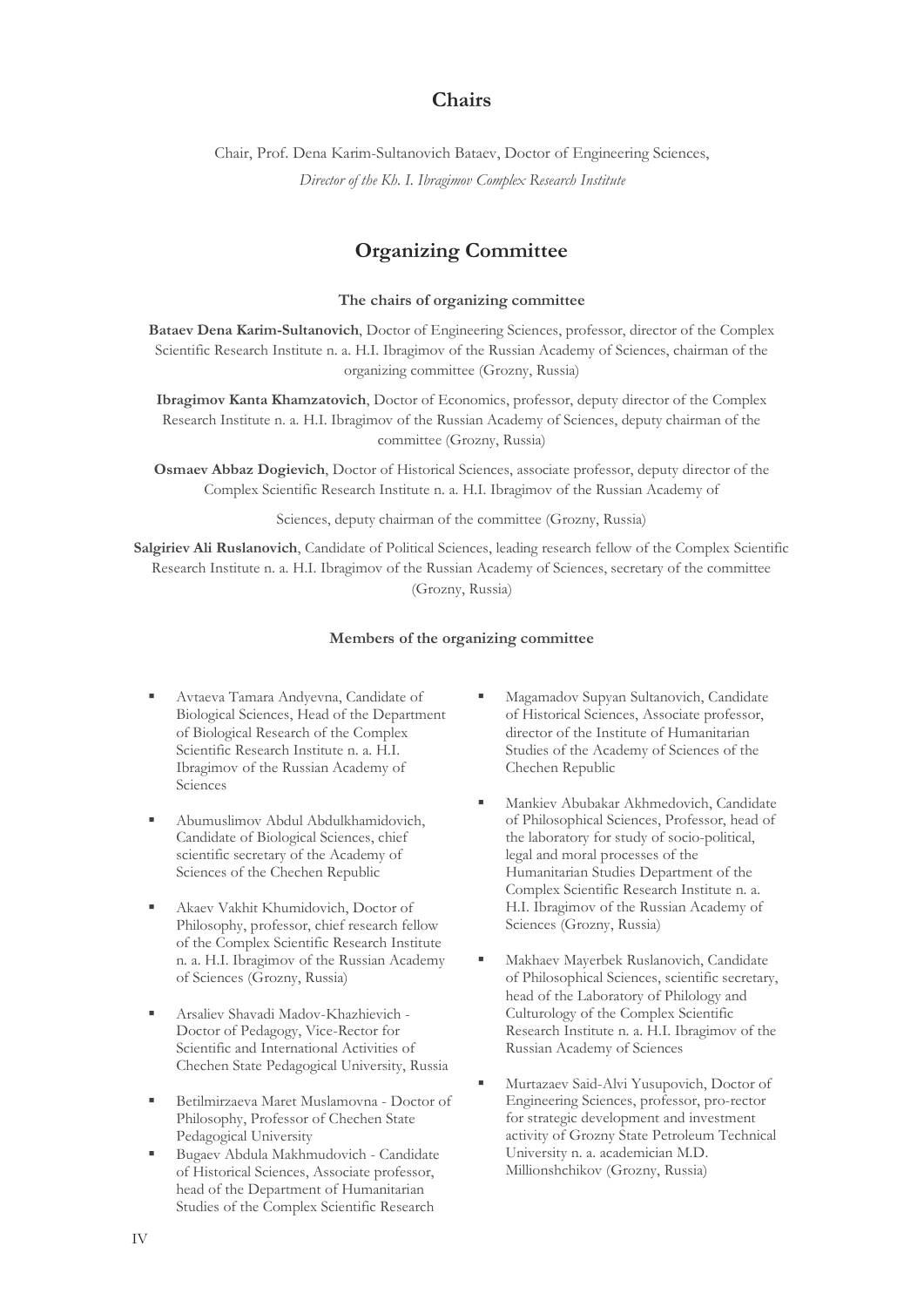Institute n. a. H.I. Ibragimov of the Russian Academy of Sciences (Grozny, Russia)

- Vagapov Arbi Dzhamalailovich Candidate of Philological Sciences, Associate professor, head of the Laboratory of Linguistics, Literature and Cultural Studies of the Humanitarian Research Department of the Complex Scientific Research Institute n. a. H.I. Ibragimov of the Russian Academy of Sciences (Grozny, Russia)
- Gairabekov Ibragim Gilanievich Doctor of Engineering Sciences, Associate professor, vice- rector for scientific work and innovations of Grozny State Petroleum Technical University n. a. academician M.D. Millionshchikov (Grozny, Russia)
- Gapurov Shakhrudi Aidievich, Doctor of Historical Sciences, professor, president of the Academy of Sciences of the Chechen Republic
- Dadashev Raikom Khasimkhanovich, Doctor of Physical and Mathematical Sciences, professor, vice-president of the Academy of Sciences of the Chechen Republic (Grozny, Russia)
- Idigova Lalita Musaevna, Doctor of Economics, professor, head of the laboratory of economic studies of the Department of Humanitarian Studies of the Complex Scientific Research Institute n. a. H.I. Ibragimov of the Russian Academy of Sciences (Grozny, Russia)
- Muskhanova Isita Vakhidovna, Doctor of Pedagogy, Professor, Director of the Institute of Philology, History and Law of Chechen State Pedagogical University
- Nakhaev Magomed Ramzanovich, Candidate of Technical Sciences, Vice-Rector for Research, Chechen State University
- Ovkhadov Musa Rukmanovich, Doctor of Philology, Professor of Chechen State University
- Salgiriev Rustam Ruslanovich, Candidate of Economic Sciences, Associate professor, vicerector for educational work of Grozny State Petroleum Technical University n. a. academician M.D. Millionshchikov (Grozny, Russia)
- Yakubova Aindy Vagaevich, Candidate of Pedagogical Sciences, Associate Professor, Head of the Laboratory of Applied Mathematics, Complex Scientific Research Institute named after H.I. Ibragimov of the Russian Academy of Sciences (Grozny, Russia)

# **Program Committee**

**Osmaev Abbaz Dogievich,** Doctor of Historical Sciences, Associate Professor, Deputy Director of the Complex Scientific Research Institute n. a. H.I. Ibragimov of the Russian Academy of Sciences, Program Committee Head

**Ibragimov Kanta Khamzatovich,** Doctor of Economics, Professor, Deputy Director of the Complex Research Institute n. a. H.I. Ibragimov of the Russian Academy of Sciences, Deputy Chairman of the Committee

### **Historical Sciences**

**Bugaev Abdula Makhmudovich**, Candidate of Historical Sciences, head of the Department of Humanitarian Studies of the Complex Scientific Research Institute n. a. H.I. Ibragimov of the Russian Academy of Sciences

**Magamadov Supyan Sultanovich**, Candidate of Historical Sciences, director of the Institute of Humanitarian Studies of the Academy of Sciences of the Chechen Republic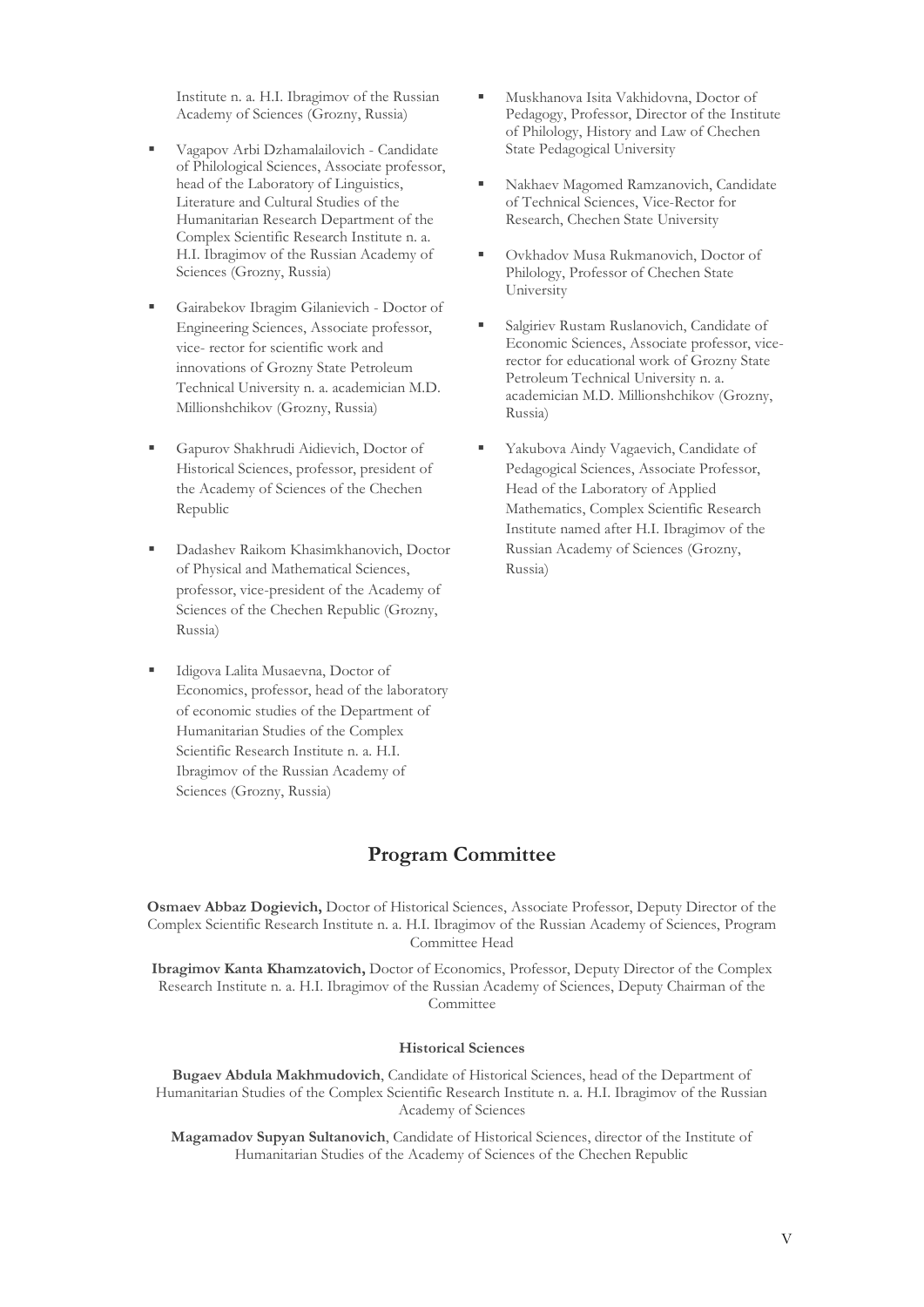**Dzhamirzaev Salman Mirzakaevich**, Doctor of Historical Sciences, Chief Researcher of the Laboratory of Historical and Ethnological Research of the Complex Scientific Research Institute n. a. H.I. Ibragimov of the Russian Academy of Sciences

#### **Philosophical Sciences**

**Akaev Vakhit Khumidovich,** Doctor of Philosophy, chief researcher of the Laboratory of Philology and Culturology of the Complex Scientific Research Institute n. a. H.I. Ibragimov of the Russian Academy of Sciences

**Mankiev Abubakar Akhmedovich**, Candidate of Philosophical Sciences, head of the laboratory for study of socio-political, legal and moral processes of the Humanitarian Studies Department of the Complex Scientific Research Institute n. a. H.I. Ibragimov of the Russian Academy of Sciences

**Makhaev Mayerbek Ruslanovich**, Candidate of Philosophical Sciences, head of the Laboratory of Philology and Culturology of the Complex Scientific Research Institute n. a. H.I. Ibragimov of the Russian Academy of Sciences

#### **Economic Sciences**

**Idigova Lalita Musaevna**, Doctor of Economics, head of the laboratory of economic studies of the Department of Humanitarian Studies of the Complex Scientific Research Institute n. a. H.I. Ibragimov of the Russian Academy of Sciences

**Idilov Ibragim Iragievich,** Doctor of Economics, Chief Researcher of the Laboratory of Economic Research of the Complex Scientific Research Institute named after H.I. Ibragimov of the Russian Academy of Sciences

#### **Political And Sociological Sciences**

**Betilmirzaeva Maret Muslamovna,** Doctor of Philosophy, Professor of Chechen State Pedagogical University

**Akaev Vakhit Khumidovich,** Doctor of Philosophy, chief researcher of the Laboratory of Philology and Culturology of the Complex Scientific Research Institute n. a. H.I. Ibragimov of the Russian Academy of Sciences

**Salgiriev Ali Ruslanovich,** Candidate of Political Sciences, leading research fellow of the Complex Scientific Research Institute n. a. H.I. Ibragimov of the Russian Academy of Sciences

### **Philology**

**Ovkhadov Musa Rukmanovich**, Doctor of Philology, Professor of Chechen State University Vagapov Arbi Dzhamalailovich - Candidate of Philological Sciences, associate professor, head of the Laboratory of Linguistics, Literature and Cultural Studies of the Humanitarian Research Department of the Complex Scientific Research Institute n. a. H.I. Ibragimov of the Russian Academy of Sciences

### **Pedagogical Sciences**

**Arsaliev Shavadi Madov-Khazhievich,** Doctor of Pedagogy, Vice-Rector for Scientific and International Activities of Chechen State Pedagogical University

**Muskhanova Isita Vakhidovna,** Doctor of Pedagogy, Professor, Director of the Institute of Philology, History and Law of Chechen State Pedagogical University

**Yakubova Aindy Vagaevich,** Candidate of Pedagogical Sciences, Associate Professor, Head of the Laboratory of Applied Mathematics, Complex Scientific Research Institute named after H.I. Ibragimov of the Russian Academy of Sciences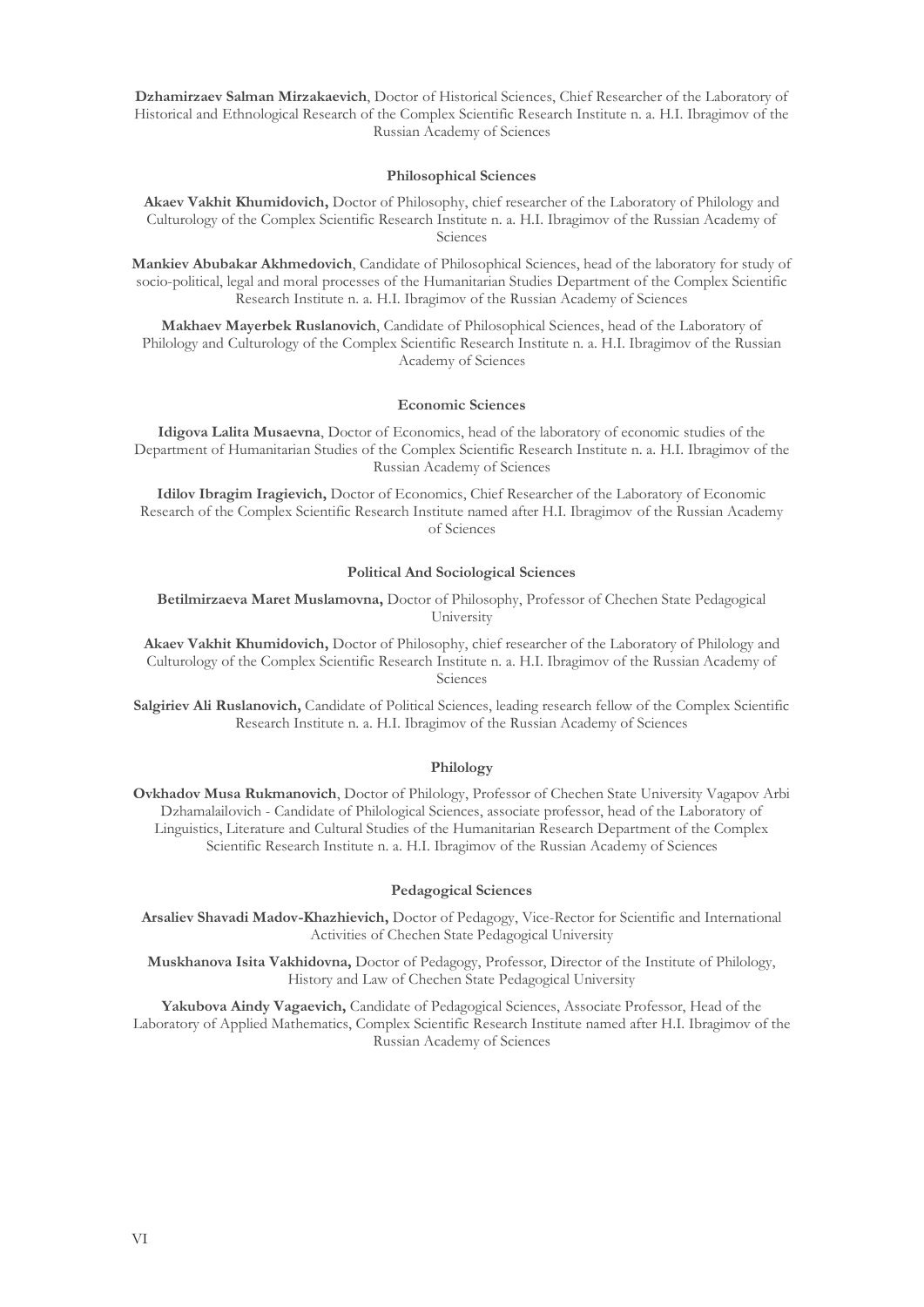# **Table of Contents**

### **No: 1**

Title: Dagestan Music Folklore: Structure And Artistic Feature *Pages: 1 - 8* Author(s): Elmira Bashirovna Abdullaeva, Amirbek Dzhalilovich Magomedov, Timur Saidovich Hamidov, Gulizar Akhmedovna Sultanova, Alla Kerimovna Shabaeva

### **No: 2**

Title: Digital Economy As A Factor Of Economic Growth *Pages: 9 - 16* Author(s): Liubov Victorovna Afanasyeva, Tatyana Yurievna Tkacheva, Svetlana Nikolaevna Belousova, Svetlana Aleksandrovna Markina

### **No: 3**

Title: The Digital Aspect Of The Application Of Ethical Standards *Pages: 17 - 23* Author(s): Olga Vladimirovna Akhrameeva, Denis Vladimirovich Zakalyapin, Dmitry Valerevich Derkunsky, Pavel Vasilievich Slyadnev, Victoria Ivanovna Gavrilina

### **No: 4**

Title: Civil Regulation Of Digital Content *Pages: 24 - 30* Author(s): Olga Vladimirovna Akhrameeva, Vitaliy Viktorovich Kovyazin, Valentina Ivanovna Mineeva, Evgenia Alexandrovna Gaivoronskaya, Tatyana Isfandiyarovna Shevchuk

### **No: 5**

Title: Peculiarities Of -Ing-Forms Of English Modal Verbs Interpretation Into Russian *Pages: 31 - 37* Author(s): Marina Viktorovna Aksenova, Mariya Vladimirovna Arkhipova, Lyudmila Vladimirovna Guseva,

Petr Ivanovich Prikhodchenko, Anastasiya Mikhaylovna Khomenko

### **No: 6**

Title: Synergy As One Of The Constructive Principles Of The System Formation *Pages: 38 - 44* Author(s): Nurvadi Nasruddinovich Al'bekov, Aza Abdulvakhidovna Yakh"yaeva, Zuleykhan Israilovna Evloeva, Liana Selimsoldovna Musaeva, Satsita Samtalievna Tazurkaeva

### **No: 7**

Title: Concept In The Formation Of A Picture Of The Worl In Texts *Pages: 45 - 49* Author(s): Nurvadi Nasruddinovich Al'bekov, Tat'yana Vasil'evna Zherebilo

### **No: 8**

Title: An Empirical Study Of The Organic Products Regional Market: Methodology And Results *Pages: 50 - 58* Author(s): Lyudmila Alexandrovna Alexandrova, Elena Vasilievna Vasilieva, Irina Nikolaevna Merkulova

### **No: 9**

Title: West Influence On Transformation Process Of Youth'S Family Institute: The Chechen Aspect *Pages: 59 - 66* Author(s): Rovzat Arbievna Alikhanova, Nuryan Abdulkagirovna Abdullaeva, Roza Yaragievna Yusupova

### **No: 10**

Title: The Connection Of Language And Thinking *Pages: 67 - 73* Author(s): Narmin Alieva

### **No: 11**

Title: Professional Education Of Civil Servants In Terms Of Socio-Cultural Transformations *Pages: 74 - 80* Author(s): Anatolii Gennadevich Annin, Andrei Aleksandrovich Ashin, Liudmila Anatolevna Zapolnova,

Olga Vladimirovna Kotliarova, Elena Petrovna Potapova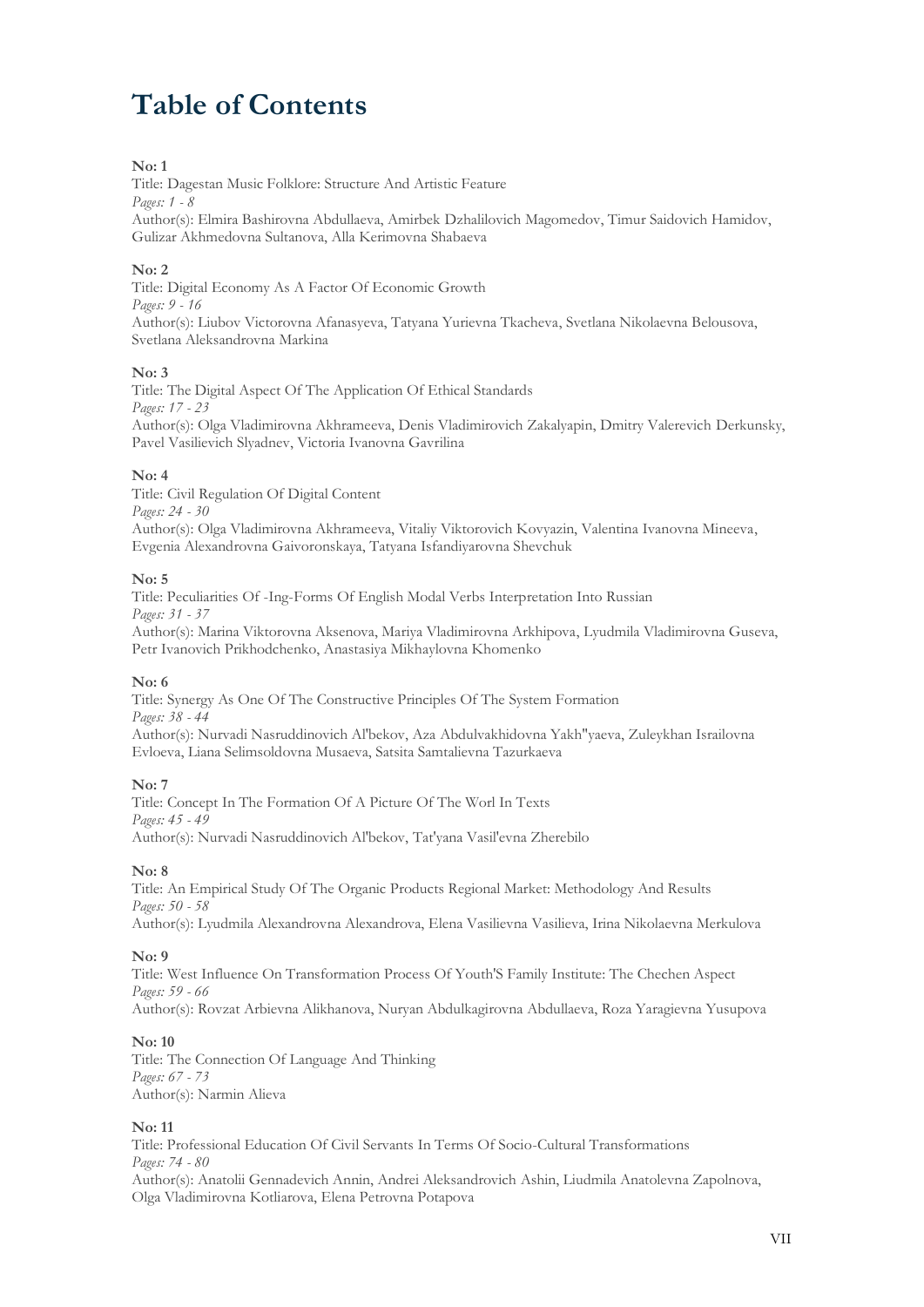Title: The Processes Of Formation Of Territorial Budgets Of Russia: Dynamics, Structure, Problems *Pages: 81 - 88*

Author(s): Zina Abdulovna Arsahanova, Magomed Ruslanovich Tashtamirov, Alena Jurevna Fedorova, Albina Konstantinovna Berkaeva

### **No: 13**

Title: Ways Of Expression Of Relativity In The German And Chechen Languages *Pages: 89 - 96* Author(s): Maliutkhan Abdul-Khadzhievna Arsakhanova, Magomed Shirvanievich Dagirov, Iakh Zhumaldinovna Umadkereeva, Tumisha Tashtievna Abdukadyrova, Aksana Bunkhoevna Gatsaeva

### **No: 14**

Title: Risk Management As A Tool For Migration Regulating *Pages: 97 - 104* Author(s): Konstantin Valerevich Arshin

### **No: 15**

Title: Categories Of Nominative Semasiology: Word, Meaning, Sign *Pages: 105 - 111* Author(s): Munavvar Askerova

### **No: 16**

Title: Social Risks Of University Administration In Personnel Assessments *Pages: 112 - 118* Author(s): Valentin Pavlovich Babintsev, Victor Alexandrovich Sapryka, Anastasia Vladimirovna Logvinova, Yana IgorAUevna Serkina

### **No: 17**

Title: Partnership Relations In The Field Of Small Business: Regional Aspect *Pages: 119 - 127* Author(s): Viktor Vladimirovich Bakharev, Kobzeva Galina Aleksandrovna Kobzeva, Vitaliy Viktorovich Shkilev, Аleksandr Аleksandrovich Berlizov, Ivan Viktorovich Konev

### **No: 18**

Title: Empirical Analysis Of Innovation Projects As A Condition Of Socioeconomic Transformation *Pages: 128 - 139* Author(s): Ivan Viktorovich Bashirzade, Zulay Karievna Tavbulatova, Umar Said-Emievich Khakhanaev, Alla Viktorovna Pakhomova

### **No: 19**

Title: The Controlling Function Paradigm For Tax Authorities *Pages: 140 - 144* Author(s): Musa Shamsudinovich Basnukayev, Lyudmila Vladimirovna Popova, Boris Grigoryevich Maslov, Irina Valeryevna Sugarova, Ismail Tabikhanovich Batayev

### **No: 20**

Title: Mechanism Of Tax System Elements Interaction *Pages: 145 - 151* Author(s): Musa Shamsudinovich Basnukayev, Zinaida Aleksandrovna Klyukovich, Aleksandra Aleksandrovna Mambetova, Irina Valeryevna Sugarova, Islam Yanarsovich Elzhurkaev

### **No: 21**

Title: Macroeconomic Criteria Of Taxation And Indicators Of Tax Burden In Economic Transformation *Pages: 152 - 158*

Author(s): Musa Shamsudinovich Basnukaev, Svetlana Konstantinovna Tokaeva, Anzhelika Kaprelovna Musaelyan, Ismail Tablikhanovich Bataev, Islam Yanarsovich Elzhurkaev

### **No: 22**

Title: Reading And Writing For Critical Thinking *Pages: 159 - 165* Author(s): Ekaterina Evgenyevna Belova, Maria Vladimirovna Arkhipova, Yulia Alexandrovna Gavrikova, Anastasia Evgenyevna Kosareva, Tatiana Evgenyevna Nikolskaya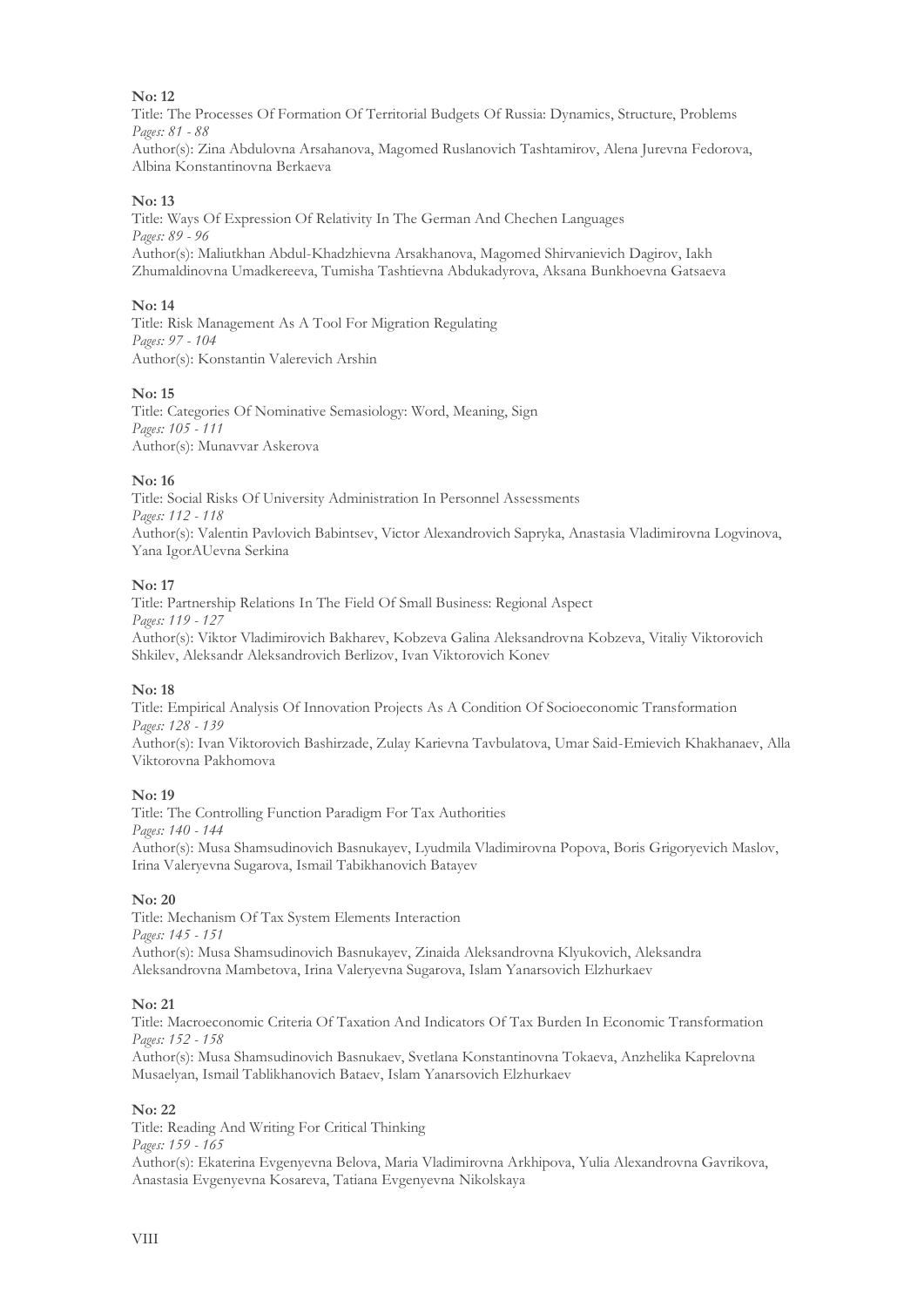Title: Human Capital Mobility As A Factor In The Competitiveness Of Labor *Pages: 166 - 172* Author(s): Marina Ruslanovna Bogatyrjova, Ol'ga Evgen'evna Malyh, Al'fija Abbjasovna Bibarsova

### **No: 24**

Title: Categorical Method For Calculating The Text Equivalence Of Translation To The Original *Pages: 173 - 179* Author(s): Vladislav Igorevich Bortnikova, Alena Valeryevna Bortnikov

### **No: 25**

Title: Business English Diary As Means Of Business English Assessment For Non-Linguistic Students *Pages: 180 - 185*

Author(s): Maria Valeryevna Boyko, Natalia Sergeevna Pronina, Yulia Anatolyevna Molchanova, Marina Igorevna Klyueva, Maria Victorovna Zimina

### **No: 26**

Title: University Staff Teaching Activity As A Factor Of Forming Students' Creative Activity *Pages: 186 - 190* Author(s): Thi Le Thuy Bui

### **No: 27**

Title: G. Jung Concerning The Role Of Religion In Human Life *Pages: 191 - 196* Author(s): Tatyana Ivanovna Bushueva, Olga Vladimirovna Korkunova

### **No: 28**

Title: The Development Of The Judiciary In The Context Of Globalization *Pages: 197 - 203* Author(s): Alla Anatolevna Chechulina

### **No: 29**

Title: Development Of Adequate Self-Esteem Of Adolescent Based On Reflective Activity *Pages: 204 - 210* Author(s): Tatiana Fedorovna Usheva, Yuliia Vladislavovna Chepurko, Tatiana Ivanovna Nikulina, Margarita Viktorovna Pogodaieva, Svetlana Innokentiievna Matafonova

### **No: 30**

Title: Peculiarities Of Virtualization Of Religious Activity Of Modern Old Believers *Pages: 211 - 220* Author(s): Dmitriy Alekseevich Chernichkin, Mikhail Sergeevich Topchiev, Mikhail Sergeevich Dryagalov, Lubov Aleksandrovna Kholova, Aleksandr Vladimirovich Rogov

### **No: 31**

Title: Assessment Of An Individual'S Credit Solvency By Credit Organizations *Pages: 221 - 228* Author(s): Marina Evgenievna Glushchenko, Nailya Rakipovna Khаdasevich, Natalya Yuryevna Kaufman

### **No: 32**

Title: Digital Technologies As Region Innovative Economy Factor *Pages: 229 - 235* Author(s): Izakhat Dalhatovna Dalgatova, Serggey Vladimiirovich Dokholyan, Elnara Migazhitdinovna Eminova, Diana Gasanhanovna Valieva, Samel Bakhsieich Dokholyan

### **No: 33**

Title: High School Educational Processes Development: From Differential To Personalized Approach *Pages: 236 - 244*

Author(s): Elena Danilina, Kseniya Polonskaya, Maria Trescheva, Galina Tyurina, Indiana Kazieva

### **No: 34**

Title: Arrangement And Government Of Terek Region At The Beginning Of 20Th Century *Pages: 245 - 252*

Author(s): Fatima Vahaevna Dimaiva, Seda Shakhitovna Zhemchuraeva, Khozh Akhmetovich Khizriev, Magomed-Amy Huseynovich Shamsuev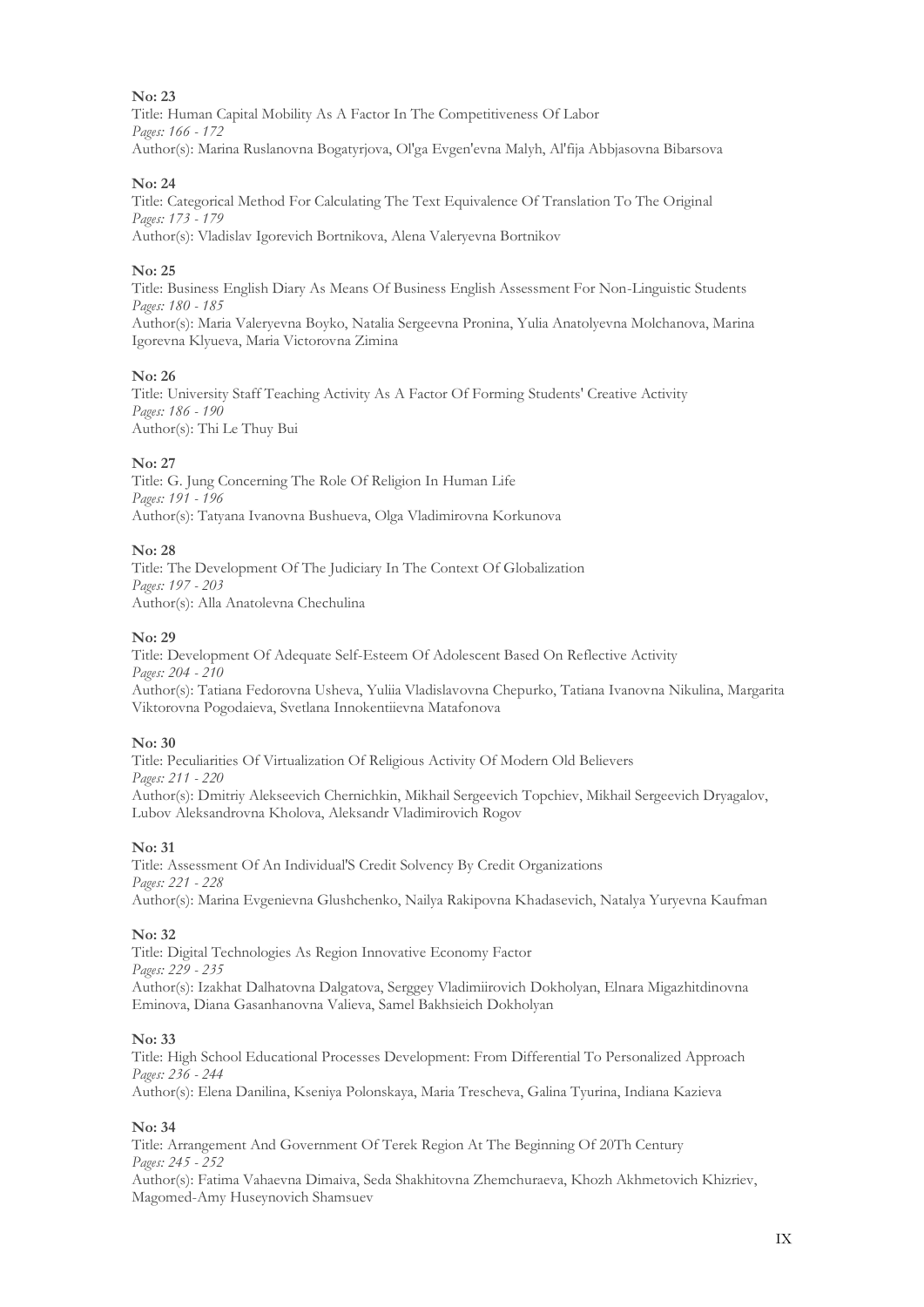Title: Influence Of Media On Lingvo-Cultural Competence Of Students *Pages: 253 - 261* Author(s): Zamira Badmaevna Dorzhinova, Anatoliy Badmaevich Mantusov

### **No: 36**

Title: Private Military And Security Companies: Search For International Legal And National Laws *Pages: 262 - 274* Author(s): Murat Vladimirovich Dyshekov, Khazhmurat Leonovich Kushkhov, Arsen Nazhmudinovich

### **No: 37**

Title: Escape From Places Of Deprivation Of Liberty In The Republic Of Abkhazia *Pages: 275 - 282* Author(s): Bella Dzidzaria

Maremkulov, Alexey Alexandrovich Moiseev, Muaed Lyalyuevich Khabachirov

### **No: 38**

Title: National Autonomy And Federal Structure In The Russian State *Pages: 283 - 289* Author(s): Balga Batnasunovna Dyakieva, Oleg Vadimovich Severtsev, Nina Garyaevna Ochirova, Alexey Nikolaevich Ovshinov, Oleg Vladimirovich Usalko

### **No: 39**

Title: Museum Collections Of Chuvash Children'S Culture: New Approaches In Submission Of Materials *Pages: 290 - 295*

Author(s): Oksana Veniaminovna Egorova, Inga Valerievna Dmitrieva

### **No: 40**

Title: Transformation Of The Non-Aligned Movement In Russian Baptism *Pages: 296 - 305* Author(s): Natalya Yuryevna Yembulaeva

### **No: 41**

Title: Professional Self-Consciousness As Factor Of Professional Formation And Self-Development Of Personality

*Pages: 306 - 314*

Author(s): Margarita Lvovna Shapovalova, EleRa Alexandrovna Enns, Elena Fedorovna Serdyukova, Rimma Gennadievna Zvereva

### **No: 42**

Title: Russian Language In Modern Conditions: Cheboksary Regiolec *Pages: 315 - 322* Author(s): Tamara Nikolaevna Erina, Eduard Valentinovich Fomin

### **No: 43**

Title: Legal Culture Of The Multi-Ethnic South Of Russia: Value Aspect *Pages: 323 - 330* Author(s): Lyudmila Klimenko, Anna Ermishina

### **No: 44**

Title: School Education Development In South Ossetia In The 1930S *Pages: 331 - 338* Author(s): Lyudmila Pavlovna Ermolenko, Anastasia Alexandrovna Kondrashova, Karina Akimovna Tskhovrebova, Igor Viktorovich Zozulya

### **No: 45**

Title: Features Of Verbs With The Root "Руб" And Their Vietnamese Equivalents *Pages: 339 - 345* Author(s): Feniya Farvasovna Farkhutdinova, Rinat Nurullaevich Kanafiev, Anh Vu Kieu, Elena Borisovna Ershova, Khalit Abbiasovich Yakupov

### **No: 46**

Title: Occasionalisms As A Coding Information Method In The Creativity Of M. Zadornov *Pages: 346 - 355* Author(s): Galina Gennadevna Fefelova, Alfira Foatovna Sagitova, Elvira Fidailovna Rakhimova, Liliya Hanifovna Zaripova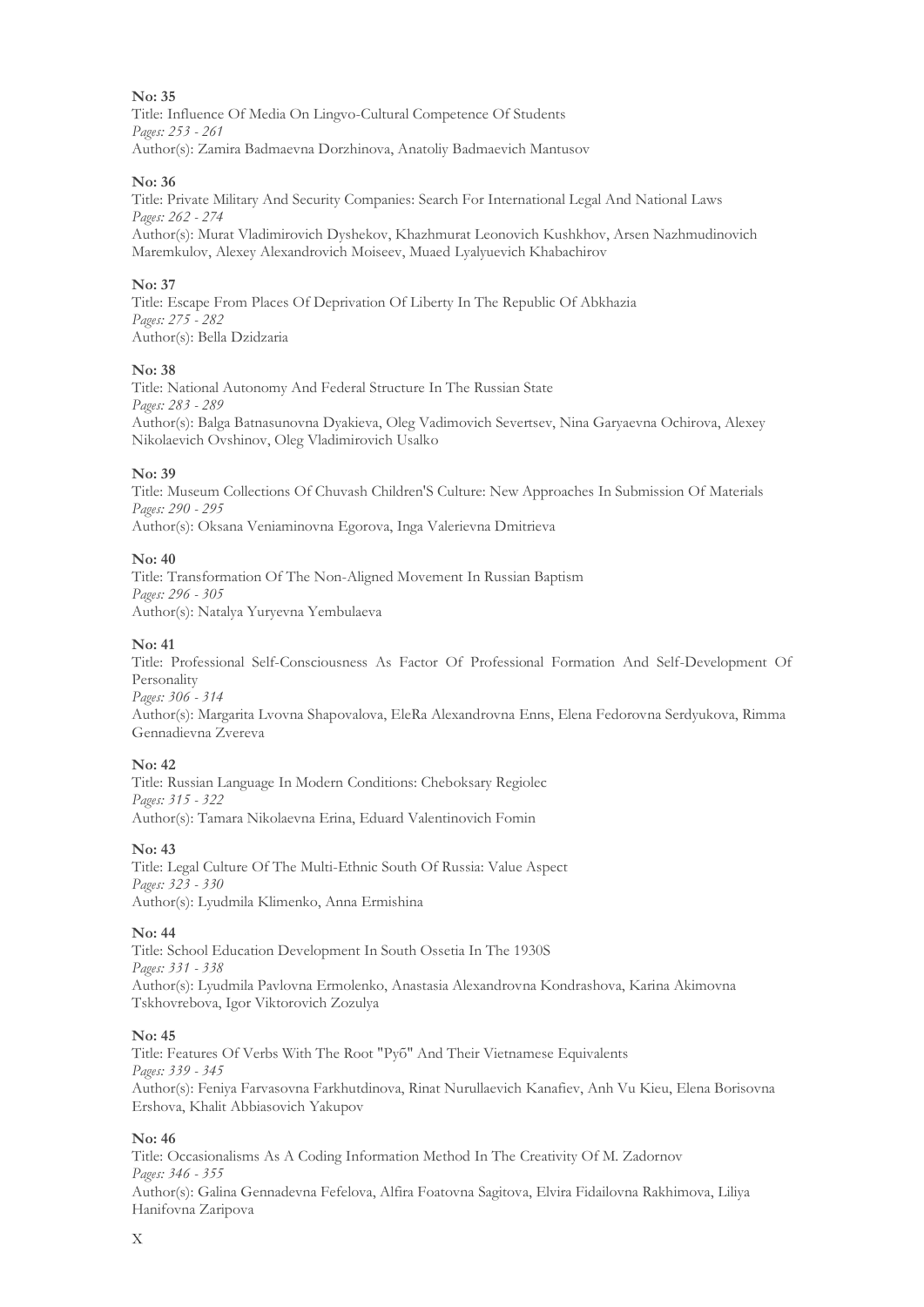Title: Influence Of Inclusive Education On Interpersonal Relationships With Peers *Pages: 356 - 365* Author(s): Vasiliy Nikolaevich Feofanov, Natalia Petrovna Konstantinova

### **No: 48**

Title: Features Of Personal Vitality Manifestation In New Type Of Professional Activity Development *Pages: 366 - 373* Author(s): Elena Alekseevna Fomina, Vladimir Alexandrovich Solomonov

### **No: 49**

Title: Key Issues And Technologies For Ecotourism Development In The Krasnodar Destination *Pages: 374 - 382* Author(s): Irina Nikolaevna Gerashchenko, Elena Nikolaevna Egorova

### **No: 50**

Title: Quantitive Evaluation Of Investment Performance In Real Estate Funds *Pages: 383 - 390* Author(s): David Artashevich Gercekovich, Eugeniya Yuryevna Gorbachevskaya, Lyudmila Eduardovna Grigorova, Oleg Valeryevich Arkhipkin

### **No: 51**

Title: Tourism As An Important Trend In The Development Of Modern Economy *Pages: 391 - 397* Author(s): Leila Lechievna Gishkaeva, Svetlana Vladimirovna Galachieva, Salima Aleksandrovna Makhosheva

### **No: 52**

Title: Green Chemistry As Ethics And Moral Responsibility Basis Of Engineer Of Future *Pages: 398 - 402* Author(s): Alexander Govorin

### **No: 53**

Title: Protection Of Residences Of Russian Emperors In Crimea *Pages: 403 - 409* Author(s): Alexey Grebenkin

### **No: 54**

Title: Civilizational Dialogue In Activities Of Russian Sinologue N.Ya. Bichurin *Pages: 410 - 416* Author(s): Valery Grigoryev

### **No: 55**

Title: Methodological Approach To Institutional Context Of Regional Entrepreneurship *Pages: 417 - 424* Author(s): Konstantin Grishin, Rustam Malikov, Oleg Alekseev, Elena Tereletskova, Marina Bogatyreva

### **No: 56**

Title: External Factors Influence On Moral And Spiritual Values Of German Ethnic Culture *Pages: 425 - 432* Author(s): Skacheva Nina Vasilievna, Natalia Aleksandrovna Gruba, Larisa Yasonovna Vavilova, Svetlana Vladimirovna Prokudina

### **No: 57**

Title: Agri-Food Market Peculiarities And Its Infrastructure In The Conditions Of Constant Development *Pages: 433 - 439* Author(s): Lalita Idigova, Hussein Chaplaev, Zalina Encasheva, Kazbek Mazhiev, Aslan Mazhiev

### **No: 58**

Title: Region'S Resource Potential Role In The Development Of The Country'S Agricultural Sector *Pages: 440 - 446* Author(s): Lalita Idigova, Madina Abdulkadyrov, Hussein Chaplaev, Kazbek Mazhiev, Aslan Mazhiev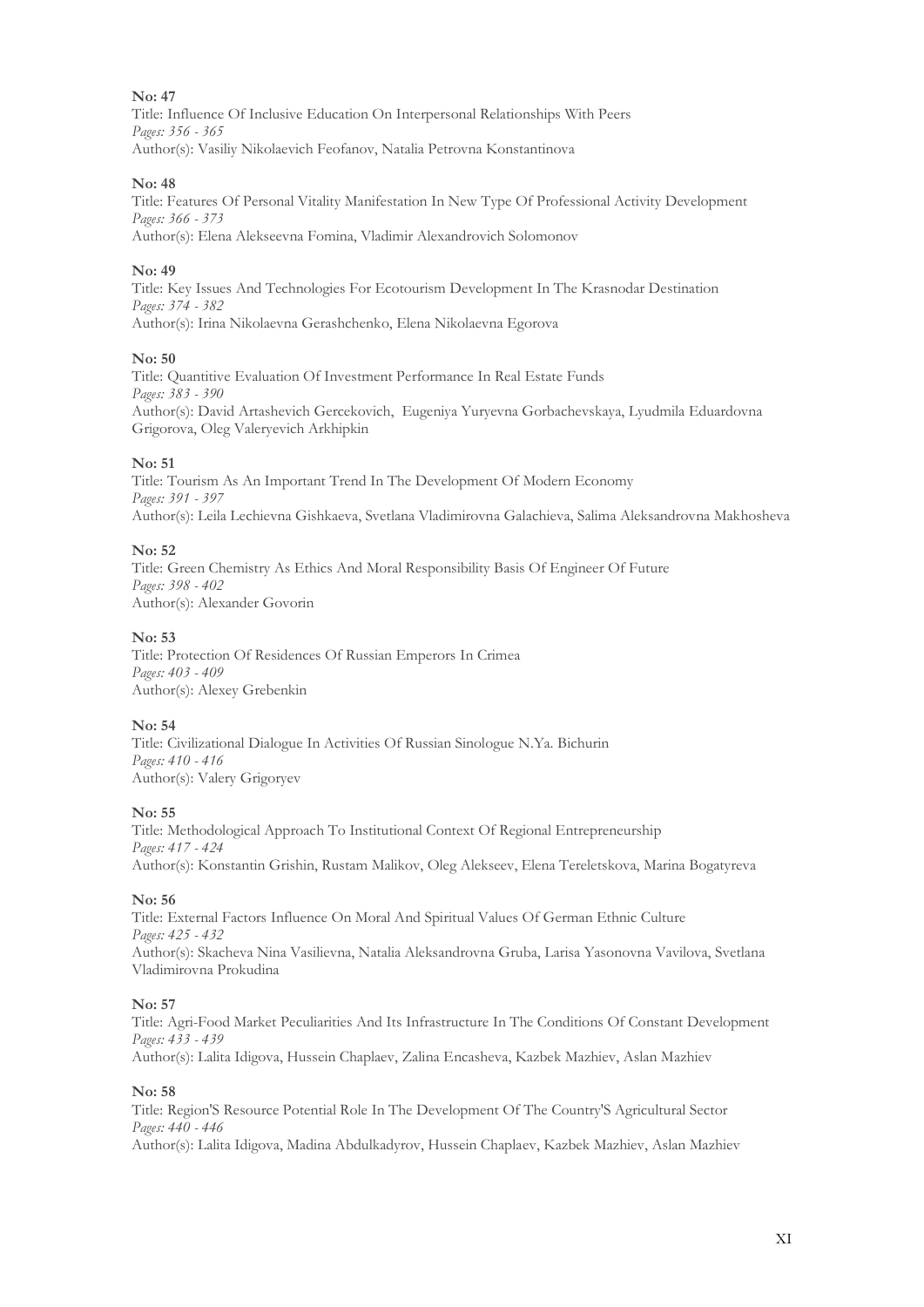Title: Creating A Competitive Advantage Of Regional Agri-Food Market In A Resource-Constrained Environment

*Pages: 447 - 454*

Author(s): Lalita Idigova, Alexandra Mambetova, Hussein Chaplaev, Kazbek Mazhiev, Aslan Mazhiev

### **No: 60**

Title: Public Policy Role In Stimulating The Small And Medium-Sized Businesses Development *Pages: 455 - 461* Author(s): Lalita Idigova, Salambek Sulumov, Natalia Plieva, Kazbek Mazhiev, Aslan Mazhiev

### **No: 61**

Title: Literary Biography Of A Writer From The Province: Challenges And Challenges *Pages: 462 - 468* Author(s): Svetlana Stepanovna Imikhelova, Vera Viktorovna Bashkeeva, Elena Petrovna Berezkina, Marija Nikolaevna Zhornikova

### **No: 62**

Title: Semantic Concepts And Categories In The Musa Ahmadov'S Concept Of Personality *Pages: 469 - 478* Author(s): Ovhad Dzhambekov, Tamara Dzhambekova, Subran Inarkaeva

### **No: 63**

Title: University Library Under The Impact Of Social And Cultural Transformations *Pages: 479 - 491* Author(s): Ekaterina Konstantinovna Ivanova, Aleksey Aleksandrovich Pushkin, Elena Aleksandrovna Tenyakova

### **No: 64**

Title: On New Tendencies In Russian Translation Practice Today *Pages: 492 - 499* Author(s): Olga Yuriievna Ivanova, Nataliia Aleksandrovna Kalevich

### **No: 65**

Title: The Modern North Caucasus Cultural Matrix: Conflicts Over Intangible Cultural Heritage *Pages: 500 - 506* Author(s): Mariana Rizonovna Karmova, Muminat. Duguzheva

### **No: 66**

Title: Econometric Models For Forecasting The Bankruptcy Of A Construction Company *Pages: 507 - 512* Author(s): Magomed-Ramzan Buvaysarovich Khadisov, Said-Emi Saidalievich Daurbekov, Lala Shamsutdinovna Datsaeva, Kharzan Pashaevna Matasheva, Maydat Sadulaevna Yusupova, Sayd-Magomed Sultanovich Abdulkhamidov

### **No: 67**

Title: Internet As A Phenomenon Of Culture Of Being *Pages: 513 - 517* Author(s): Dilovar Dilovarovich Kalimullin, Gulzirak Khamzeevna Kalimullina, Alsu Mazitovna Kalimullina

### **No: 68**

Title: The Problem Of Social And Technological Utopia In The L. Mumford Works *Pages: 518 - 522* Author(s): Maria Alanovna Khasieva

### **No: 69**

Title: Social And Cultural Phenomenon "Soviet" In The Post-Soviet Space *Pages: 523 - 529* Author(s): Lyubov Aleksandrovna Kholova

### **No: 70**

Title: Psychological Features Of Professional Motivation Development In Young Professionals *Pages: 530 - 536* Author(s): Margarita Lvovna Shapovalova, Svetlana Vladimirovna Khrebina, Maxim Vladimirovich Khrebin, Elena Fedorovna Serdyukova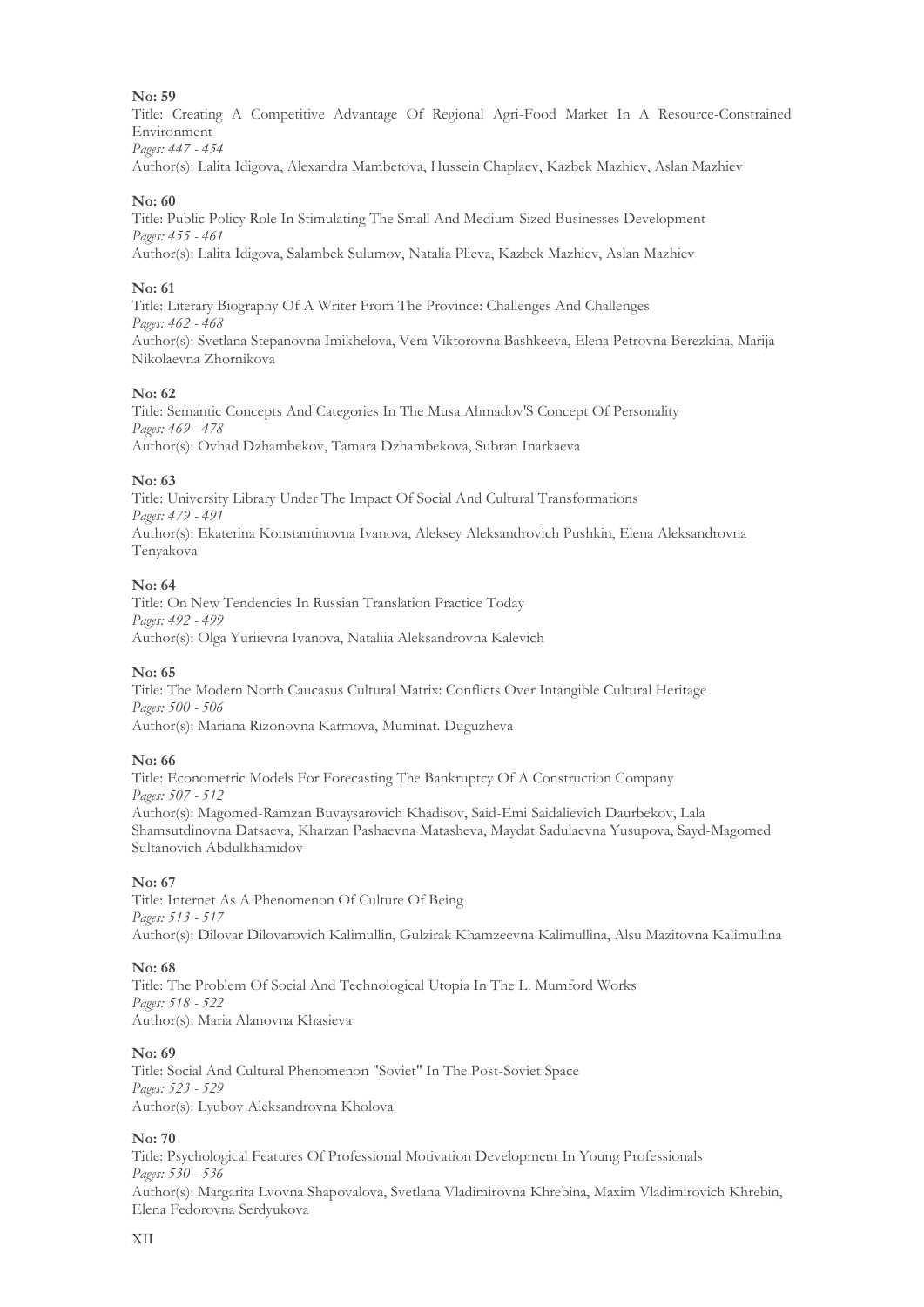Title: The Cult Of Book In Regulating Self-Perception *Pages: 537 - 542* Author(s): Fatimet Nalbievna Khuako, Svetlana Aslanovna Kirzhinova, Larisa Kazbekovna Bzegezheva, Marietta Askarbievna Bolokova

### **No: 72**

Title: Digital Educational Space In The Context Of A New Education Development Model *Pages: 543 - 548* Author(s): Veronika Vasilevna Khubulova, Maria Viktorovna Smagina, Tatiana Antonovna Marfutenko, Irina Vasilyevna Ivanchenko

### **No: 73**

Title: Universal And Unique Polysemy Models Of Verbs Of Unrelated Languages *Pages: 549 - 554* Author(s): Larisa Ayratovna Kiseleva, Venera Latypovna Ibragimova, Zarrina Vladislavovna Todosienko

### **No: 74**

Title: Linguocultural Basis Of Comparative Studies Of Phraseology Of Unrelated Languages *Pages: 555 - 561* Author(s): Larisa Ayratovna Kiseleva, Yaoguang Di

### **No: 75**

Title: Features Of Safe Behavior In Various Social, Cultural And Economic Conditions *Pages: 562 - 568* Author(s): Pavel Kislyakov, Elena Shmeleva, Olga Silaeva, Nataliya Belyakova, Dmitriy Savchenko

### **No: 76**

Title: Improved Method For Assessing The Competitiveness Of Transport Companies *Pages: 569 - 574* Author(s): Viktor Aleksandrovich Klimov, Elena Vladimirovna Tinkova, Stanislav Igorevich Fedorov, Irina Alekseevna Glebova, Mikhail Viktorovich Shatokhin

### **No: 77**

Title: Assumptions On Social Success In Youthful Age *Pages: 575 - 581* Author(s): Olga Kobzeva, Olga Tuzova

### **No: 78**

Title: Didactic Potential Of Plasticity In Teaching Foreign Languages *Pages: 582 - 587* Author(s): Tatiana Stanislavovna Vershinina, Olga Leopoldovna Kocheva

### **No: 79**

Title: On Assembling The Voices Of A Speaker And Characters In Inner Monologue *Pages: 588 - 595* Author(s): Ilya Sergeevich Korostov, Svetlana Vladimirovna Korostova, Igor Aleksandrovich Kudryashov

### **No: 80**

Title: Special Events In Positioning The Territorial Brand *Pages: 596 - 607* Author(s): Evgenia Vladimirovna Krivtsova, Irina Yurevna Rassokhina, Tatijana Nikolaevna Martynova, Olga Vladimirovna Valko

### **No: 81**

Title: Ecological Culture: Extra-Evaluative Interpretation *Pages: 608 - 614* Author(s): Natalya Borisovna Melnik, Valentina Ivanovna Kudriavtseva

### **No: 82**

Title: Relatively Incomplete Sentences In German And Russian *Pages: 615 - 622* Author(s): Farizat Ahmetovna Kulaeva, Petimat Khalidovna Almurzaeva, Marina Shahidovna Aldieva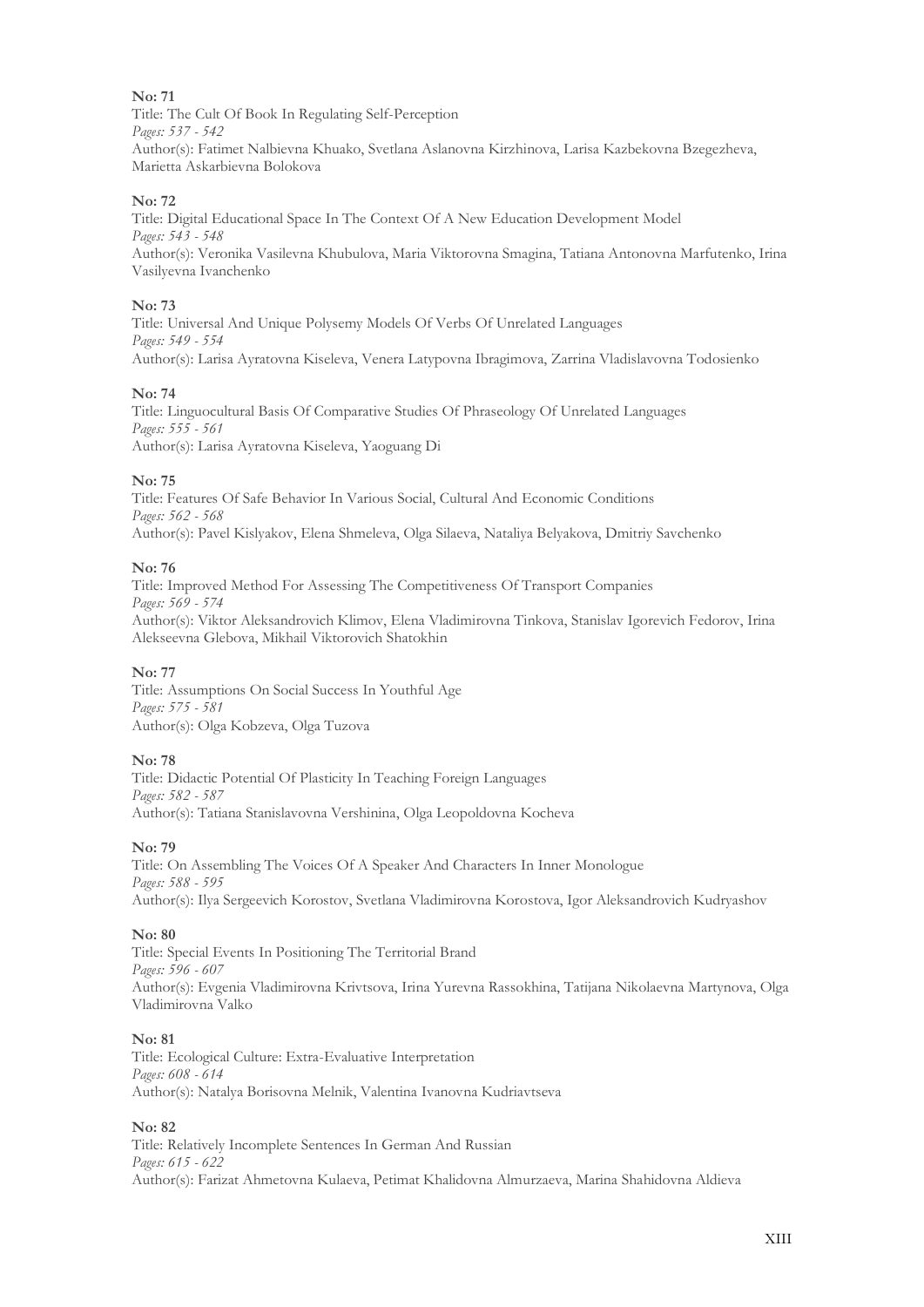Title: Eurasian National-State Ideals In The Works Of N.N. Alekseev *Pages: 623 - 629* Author(s): Egor Alekseevich Kulikov, Anton Alexandrovich Vasiliev, Andrey Viktorovich Seregin, Marina Alexandrovna Cherkasova, Meruert Beisenovna Murutkhanova

### **No: 84**

Title: Documentary Linguistics In Russia: Theoretical, Methodological And Applied Aspects *Pages: 630 - 636* Author(s): Galina Nikolaevna Pudikova, Vera Nikolaevna Levina

### **No: 85**

Title: Discourse And Child-Centred Discourse In Russian Folk Tales *Pages: 637 - 642* Author(s): Luan Luan, Victor Mikhailovich Shaklein

### **No: 86**

Title: Proposals To Amend The Law On Land Prices In Vietnam Today *Pages: 643 - 649* Author(s): Nguyen Thanh Luan

### **No: 87**

Title: The Syntactic Role Of The Category Of Transience-Transience In The Avar Language *Pages: 650 - 657* Author(s): Daniyal Magomedovich Magomedov, Magomed Ibrahimovich Magomedov

### **No: 88**

Title: Morphological Expression Of Semantic Categories In The Pronouns Of Avar Language *Pages: 658 - 664* Author(s): Magomed Abdulkadirovich Magomedov, Abdulkerim Magomedovich Saidov, Magomed Ibrahimovich Magomedov, Agaverdi Alievich Rashidov, Daniyal Magomedovich Magomedov

### **No: 89**

Title: Formation Of The Innovative Entrepreneurship Development Strategy In The Region *Pages: 665 - 672* Author(s): Yusuf Akhmatovich Malkanduev, Madina Batyrovna Ksanaeva

### **No: 90**

Title: Inheritance Of Exclusive Copyright In Case Of One Of Co-Author'S Death *Pages: 673 - 678* Author(s): Elizaveta Yurievna Martyanova

### **No: 91**

Title: Historical Role Of The Council On Religious Affairs In Soviet Religious Policy *Pages: 679 - 686* Author(s): Irina Maslova, Sergey Domnin, Margarita Sadyrova, Kira Aristova, Svetlana Sbotova

### **No: 92**

Title: Russian Peasantry'S Religious Representations In The 1920S (Materials From The Volga Region) *Pages: 687 - 694* Author(s): Margarita Yurievna Sadyrova, Irina Ivanovna Maslova

### **No: 93**

Title: Teachers And Students Of The History Department Of Cigpi - War Veterans *Pages: 695 - 700* Author(s): Khatmat Abuevna Matagova, Zara Alaudinovna Gelaeva

### **No: 94**

Title: Grozny Oil Institute Students, Professors Solving Defense And Economic Problems During War *Pages: 701 - 705* Author(s): Khatmat Abuevna Matagova, Zulai Sulimovna Isakieva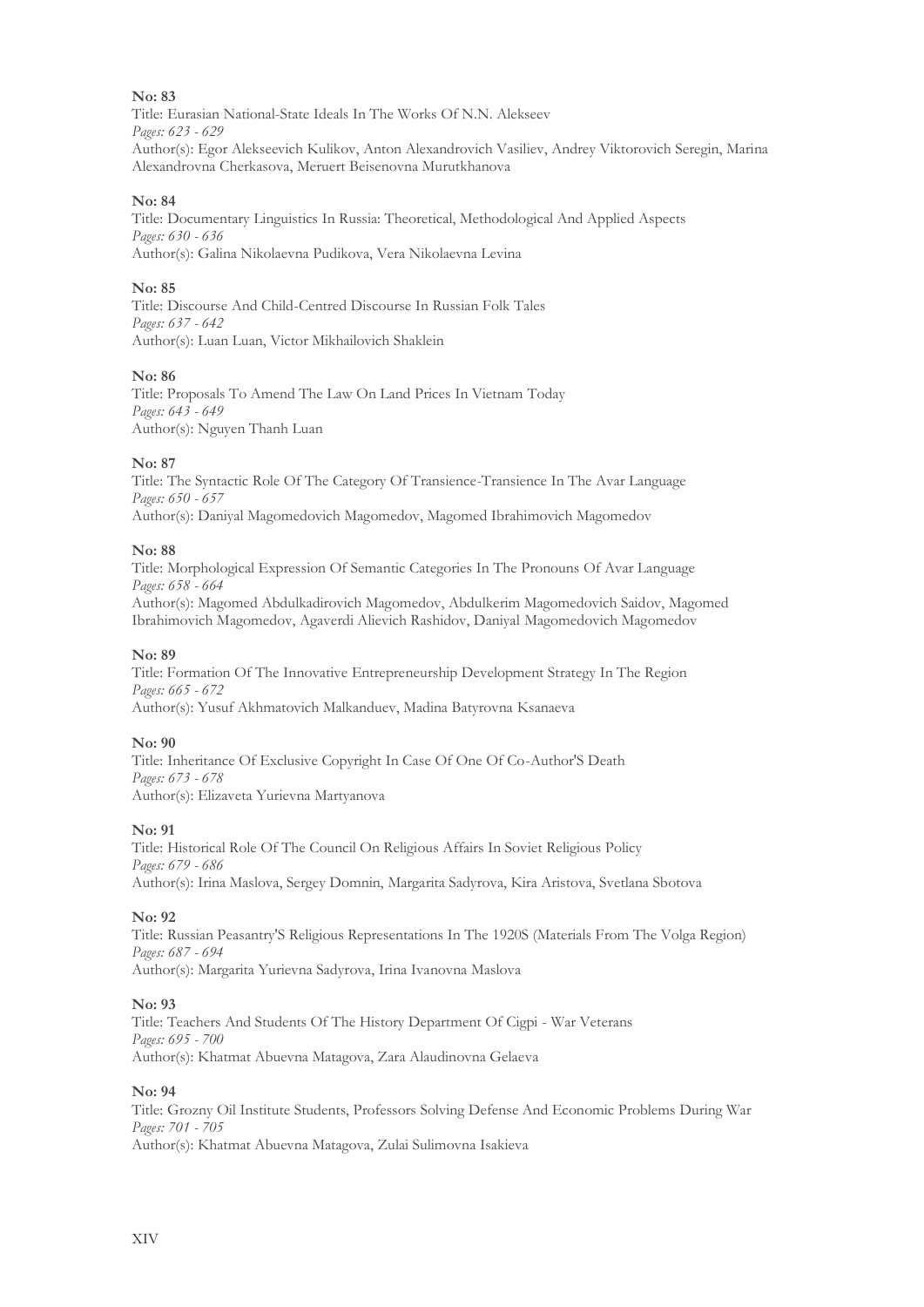Title: Zoomorphism In Fantasy Worlds Construction *Pages: 706 - 712* Author(s): Elena Valerievna Medvedeva, Svetlana Viacheslavovna Kolomiets

### **No: 96**

Title: Private Investigation Services' Development To Ensure The World Attractiveness Of Russian Jurisdiction *Pages: 713 - 720*

Author(s): Aleksandr Ivanovich Melikhov, Aleksey Nikolaevich Gulewski, Natalya Anatolievna Gulewskaya, Nadezhda Leonidovna Vinogradova, Alexander Vladimirovich Zakharov

### **No: 97**

Title: South Russia Geopolitical And Macroeconomic Transformations In Modern Global Development Trends *Pages: 721 - 728*

Author(s): Elena Olegovna Mirgorodskaya, Sergey Aleksandrovich Sukhinin, Zulay Karievna Tavbulatova

### **No: 98**

Title: Syrian Refugees In Europe *Pages: 729 - 737* Author(s): Jamil Aziz Miro, Elena Mikhailovna Savicheva

### **No: 99**

Title: Alliteration In Poetic Speech (Based On The Poetry By H. Arif *Pages: 738 - 744* Author(s): Habib Adil ogly Mirzayev

### **No: 100**

Title: Ethnoculture Concept In Modern Language Education Within The Ethnic Studies Paradigm *Pages: 745 - 749* Author(s): Viktor Shaklein, Irina Mitrofanova, Svetlana Deryabina, Svetlana Mikova, Mariya Karelova

### **No: 101**

Title: American Film Titles In French Distribution *Pages: 750 - 757* Author(s): Alia Moctar

### **No: 102**

Title: State Impact On Investment Promotion In The North Caucasian Federal District *Pages: 758 - 766* Author(s): Rasul A. Musaev, Irina O. Urumova, Alexey A. Pankratov

### **No: 103**

Title: Investment And Tax Regulation *Pages: 767 - 772* Author(s): Deschi Musostova, Musa Basnukaev, Marina Dzagoeva, Zelimkhan Musostov, Namruddi Poshuev

### **No: 104**

Title: Analysis Of Relationship Between Communicative Attitudes And Adaptive Potential Of Disabled Youth *Pages: 773 - 783* Author(s): Anisya Nasibullina, Julia Koroleva, Maria Polshina

### **No: 105**

Title: Ethnic Environment Images Reflection In The Orthodox Art Of Xiv-Xix Centuries *Pages: 784 - 790* Author(s): Olga Naumenko, Julia Bortnikova, Naumenko Evgeny

### **No: 106**

Title: Professional Concept Sphere Among Cadets Of Military Higher Education Institution *Pages: 791 - 798* Author(s): Olga Fesenko, Svetlana Laukhina, Irina Konovalenko, Tatyana Nekrasova, Irina Dombrovskaya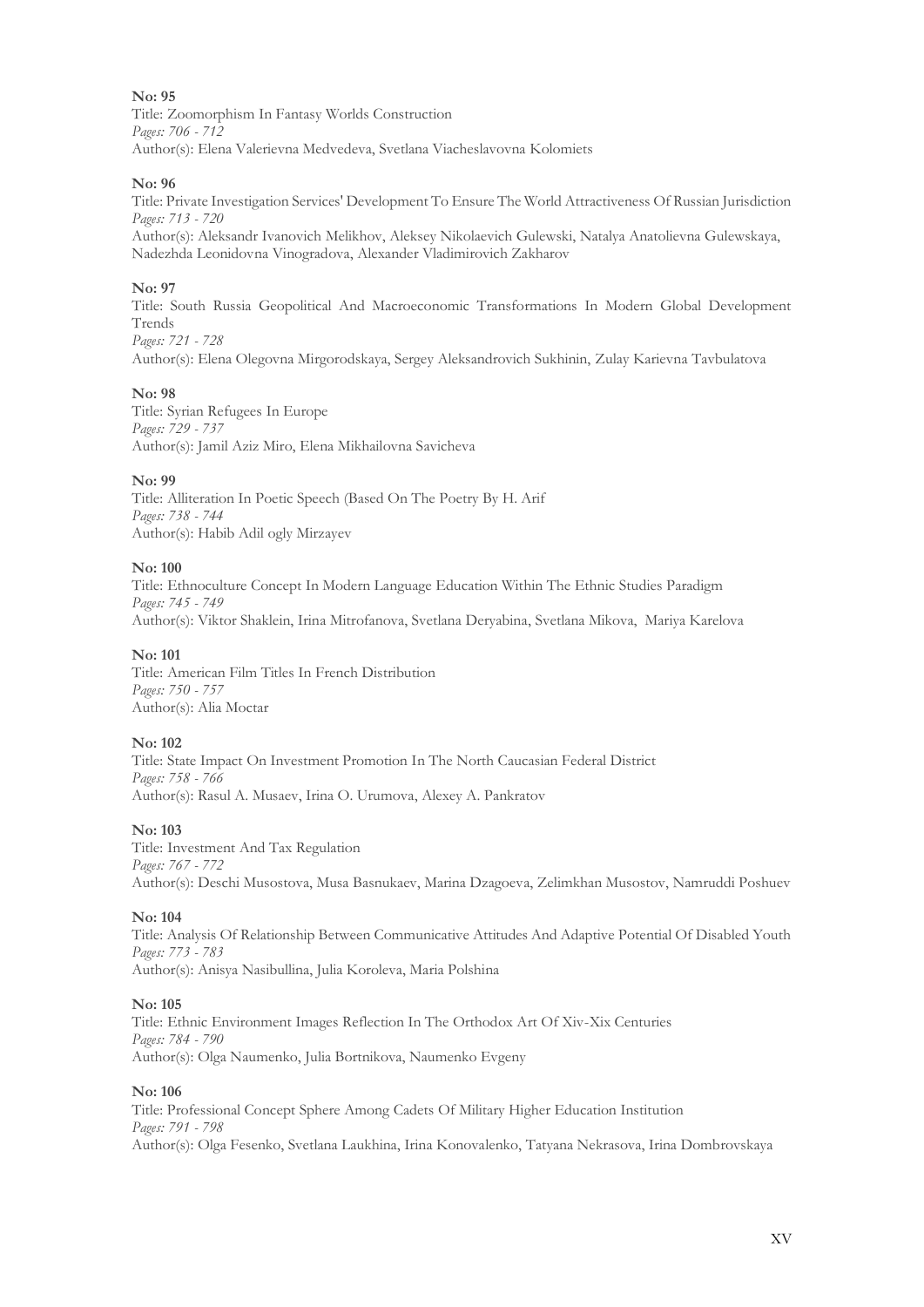Title: Translation Peculiarities Of Economic Metaphors From Vietnamese Into Russian *Pages: 799 - 806* Author(s): Thi Hong Nhung Nguyen

### **No: 108**

Title: Medical Education Digitalization Within The Global Paradigm "Digital Health" *Pages: 807 - 813* Author(s): Marina Vladimirovna Noskova, Tatyana Stanislavovna Vershinina, Evgeniya Sergeevna Naboychenko

### **No: 109**

Title: Religion In Space Of The Kalmyk Republic Intercultural Interaction In Post-Soviet Time *Pages: 814 - 819* Author(s): Baldzhiya Dyakieva, Nyudlya Ochirova, Nina Ochirova, Oleg Severtsev, Vladislav Selninov

### **No: 110**

Title: Henomenon Of Russian Poverty *Pages: 820 - 827* Author(s): Lubov Konstantinovna Orlik, Galina Sevastyanovna Zhukova, Alexander Mikhaylovich Karmishin

### **No: 111**

Title: Metaphor As A Key Tool In The Implementation Of Intensity *Pages: 828 - 835* Author(s): Yegana Mashadi kyzy Orujova

### **No: 112**

Title: Towards The Terminological Status Of Diplomatic Documentation Vocabulary *Pages: 836 - 842* Author(s): Marina Lysyakova, Saphina Oshurmahmadova

### **No: 113**

Title: Names Of Geogenic Objects Among Dagestan Microtoponyms *Pages: 843 - 851* Author(s): Zabikhat Magomedovna Otsemieva-Tagirova, Sapiyahanum Murtuzalievna Temirbulatova, Faida Abubakarovna Ganieva

### **No: 114**

Title: Flora Names In The Avar Toponym-Conversions *Pages: 852 - 859* Author(s): Zabikhat Magomedovna Otsomieva-Tagirova, Madzhid Sharipovich Halilov, Zainab Magomedovna Alieva

### **No: 115**

Title: Eflection Of Hyponym-Equinymic Relationship Of Zoological Terms In The Avar Toponymy *Pages: 860 - 866* Author(s): Zabikhat Magomedovna Otsomieva-Tagirova, Zainab Salmanovna Omarova

### **No: 116**

Title: Social And Pedagogical Rehabilitation Of Adolescents With Deviant Behaviour As Social Work *Pages: 867 - 874* Author(s): Maria Eduardovna Paatova, Mikhail Nikolaevich Silantyev, Kazbek Dovletmizovich Chermit, Elena Grigoryevna Verzhbitskaya, Natalya Mikhailovna Sazhina

### **No: 117**

Title: Social And Pedagogical Rehabilitation Of Adolescents With Deviant Behavior *Pages: 875 - 883* Author(s): Maria Eduardovna Paatova, Alexander Vladimirovich Arakelov, Angela Vladislavovna Babayan, Elena Yuryevna Shebanets, Olga Vladimirovna Agoshkova

### **No: 118**

Title: Stand Up Is Speech Genre Of Modern Youth Culture *Pages: 884 - 889* Author(s): Nadezhda Yurevna Paudial, Elizaveta Viacheslavovna Filindash, Larisa Vasilyevna Filindash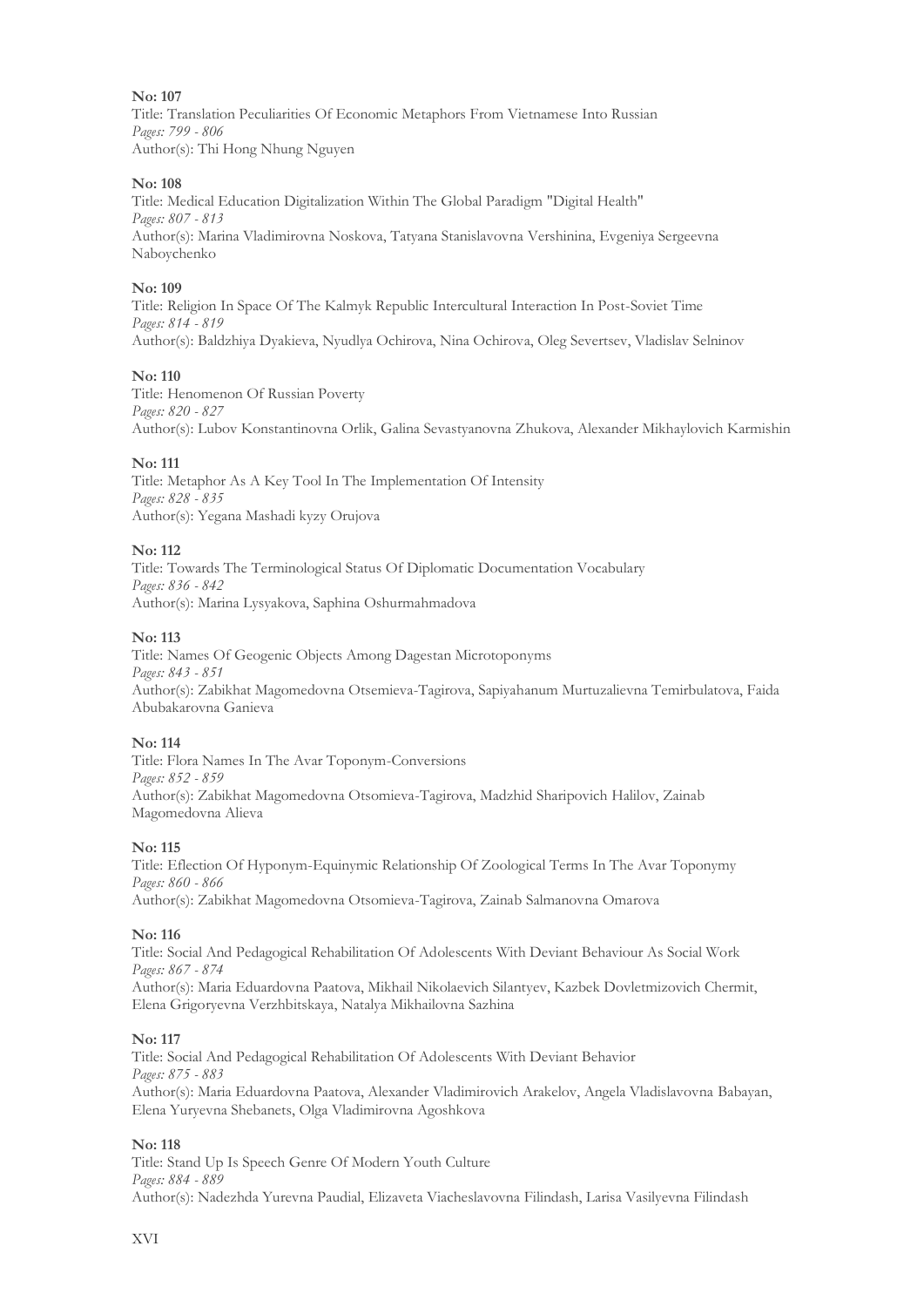Title: Technology Of Individual Abilities Development Of Students In The Physical Education Process *Pages: 890 - 897*

Author(s): Valerii Petkov, Uruslan Dzhaubaev, Fatima Dzhirikova, Anatolii Elgaitarov, Irina Glushchenko

### **No: 120**

Title: Discipline-Conditioned Choice And Use Of General Scientific (Academic) Vocabulary *Pages: 898 - 907* Author(s): Lydia Valerianovna Polubichenko, Tatiana Rafaelovna Beliaeva

### **No: 121**

Title: Problems Of Historical Education Content Improvement As A Result Of Global-Geopolitical Transformations

### *Pages: 908 - 916*

Author(s): Mikhail Petrovich Yatsenko, Igor Vasilyevich Malimonov, Jilia Sergeevna Shepeleva, Andrey Ivanovich Baksheev, Dmitriy Vladimirovich Rakhinsky

### **No: 122**

Title: Complexity Of Legal Communication: Epistemological Analysis *Pages: 917 - 923* Author(s): Viacheslav Ivanovich Kudashov, Alexander Vitalievich Dumov, Grigiriy Andreevich Illarionov, Mikhail Petrovich Yatsenko, Dmitriy Vladimirovich Rakhinsky

### **No: 123**

Title: Oral Academic Discourse As An Object Of Study (Genre-Stylistic Features) *Pages: 924 - 930* Author(s): Nina Romanova, Tatyana Skorikova, Evgeny Orlov

### **No: 124**

Title: Social Anti-Tobacco Advertising: Selecting Representative Tools To Improve Efficiency Among Students *Pages: 931 - 937*

Author(s): Ekaterina Vladimirovna Ignatieva, Anna Vladimirovna Merzlyakova, Anastasiya Alekseyevna Oladyshkina, Yuliya Vladimirovna Ryabkova, Tatyana Gennadievna Charchoglyan

### **No: 125**

Title: Informal Cooperation In Rural Areas: A Local Analysis Of Current Trends *Pages: 938 - 944* Author(s): Azamat Barlybaev, Adigam Barlybaev, Ural Barlybaev, Inna Sitnova, Venera Saitbatalova

### **No: 126**

Title: Medical Errors Or Harm Resulting From Medical Intervention: Limits Of Legal Regulation *Pages: 945 - 952* Author(s): Evgenia Vasilievna Savoshchikova, Irina Arkadevna Voronina, Dmitry Alexandrovich Sablin

### **No: 127**

Title: Privacy In The Provision Of Medical Care *Pages: 953 - 967* Author(s): Evgenia Vasilievna Savoshchikova, Dinara Argynovna Duysembaeva

### **No: 128**

Title: Political Adaptation Of The Cpsu In The Perestroika Context (The Kabardino-Balkarian Organization) *Pages: 968 - 974*

Author(s): Natalya Anatolyevna Shaozheva, Marina Khabasovna Gugova, Zarema Muhamedovna Kesheva, Natalya Vladimirovna Varivoda

### **No: 129**

Title: Elementary School Students' Patriotic Education As A Form Factor Of Value-Semantics Competence *Pages: 975 - 981* Author(s): Anastasia Nikolaevna Shikanova, Lyudmila Vasilievna Kuznetsova, Natalya Alekseevna

Kuznetsova

### **No: 130**

Title: Strategic Projects As A Driver Of Integration Processes In The Caspian Region *Pages: 982 - 989* Author(s): Anton Pavlovich Shmelev, Dmitry Alexandrovich Belashchenko, Adam Khasanovich Rakhmaninov, Olga Vladimirovna Safronova, Imomidin Fozilovich Shodzhonov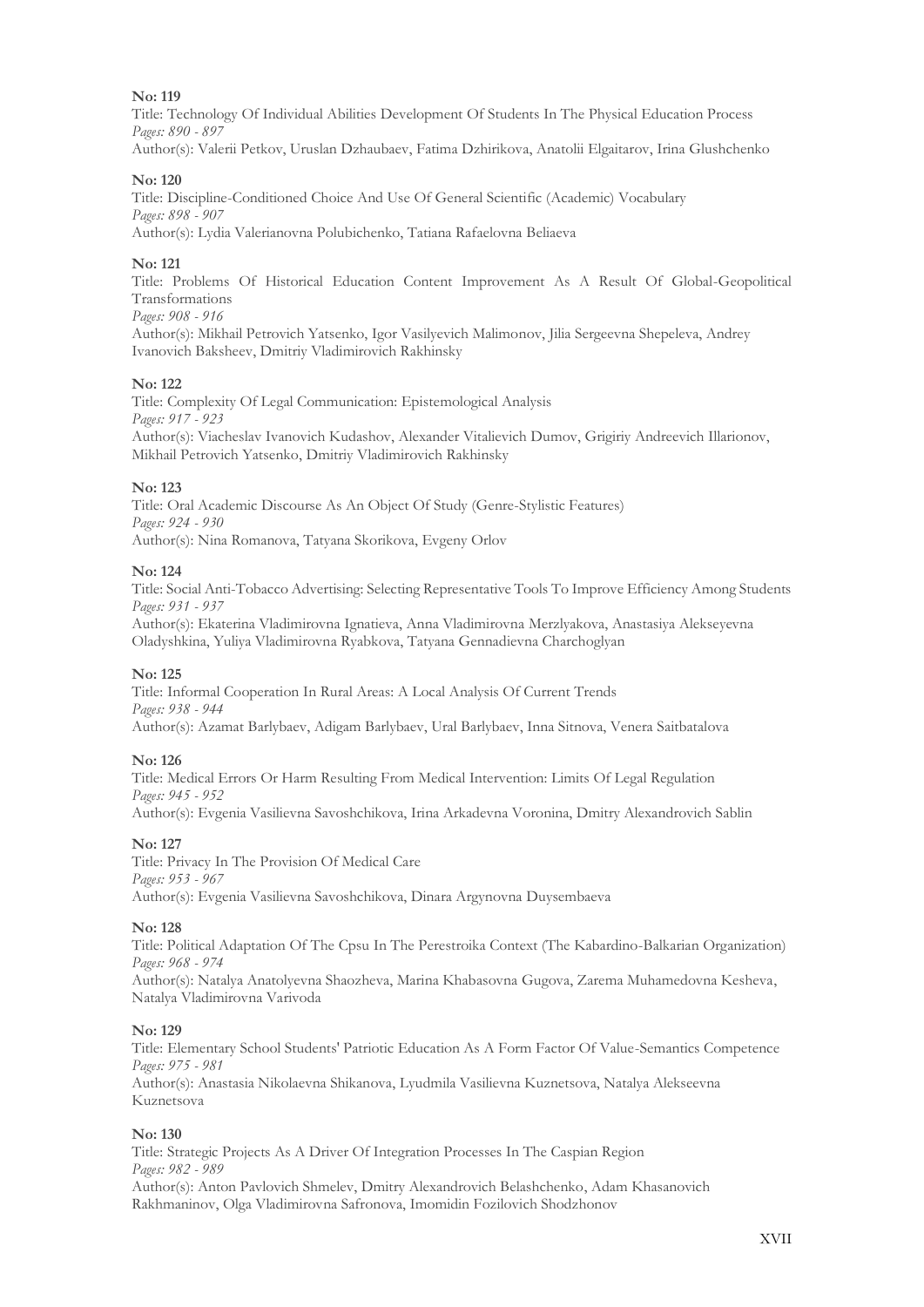Title: Perception Of The State Features In The Globalization Context (Russia, Bulgaria, Venezuela *Pages: 990 - 998*

Author(s): Anton Pavlovich Shmelev, Olga Yuryevna Shmeleva, Alina Evgenievna Blokhina, Dmitry Igorevich Kaminchenko, Liliya Nailevna Ulmaeva

### **No: 132**

Title: Russian Youth As An Object Of Destructive And Extremist Online Communities Influence *Pages: 999 - 1007*

Author(s): Anton Pavlovich Shmelev, Dmitry Alexandrovich Belashchenko, Roman Viktorovich Golubin, Sergey Ivanovich Grachev, Imomidin Fozilovich Shodzhonov

### **No: 133**

Title: Social Risks And Cultural Transformations In The Era Of Fourth Industrial Revolution *Pages: 1008 - 1015* Author(s): Olga Borisovna Skorodumova, Ibragim Mustafayevich Melikov

### **No: 134**

Title: Ensuring The Socio-Economic Sustainability Of A Single-Industry Municipality Through Strategic Planning

*Pages: 1016 - 1023*

Author(s): Yulia Nikolaevna Soina-Kutishcheva, Larisa Valerevna Ryabtseva, Tatyana Andreevna Yarkova, Olga Andreevna Urban, Anton Vladimirovich Porokhin

### **No: 135**

Title: Assessment Of Investment Attractiveness Of The Russian Economy *Pages: 1024 - 1030* Author(s): Yulia Nikolaevna Soina-Kutishcheva, Tatyana Andreevna Yarkova, Yulia Vladimirovna Luneva, Ekaterina Evgenievna Piskunova, Tatyana Konstantinovna Naplekova

### **No: 136**

Title: Conscious Self-Regulation As A Predictor Of Sociocultural Security Of A Student'S Personalit *Pages: 1031 - 1039* Author(s): Maksim Leonidovich Sokolovskii, Olga Viktorovna Polchenko

### **No: 137**

Title: The Entry Of Dagestan Into The Russian Empire *Pages: 1040 - 1047* Author(s): Sabina Malikovna Sultanova

### **No: 138**

Title: Semantic Extension Of Modern Science Meta-Language On Literature: Terminological "Scientism" And "Intermediality" *Pages: 1048 - 1056*

Author(s): Ludmila Nikolaevna Ryaguzova, Natalya Viatcheslavovna Svitenko, Evgeniya Alekseevna Zhirkova, Elena Viktorovna Somova, Marianna Vladimirovna Yuryeva

### **No: 139**

Title: Artistic Attitude As A Factor Of Literary Relations *Pages: 1057 - 1064* Author(s): Sergey Viktorovich Syzranov, Natalya Borisovna Abgaryan

### **No: 140**

Title: Winning And Failing Campaign Discourse Strategies *Pages: 1065 - 1070* Author(s): Tatyana Yulevna Tameryan, Marina Rostislavovna Zheltukhina, Elena Viktorovna Dobronichenko, Darya Valerevna Paramonova

### **No: 141**

Title: Comparative Business Characteristics Of Islamic Financial Institutions And Traditional Banks *Pages: 1071 - 1077* Author(s): Magomed Tashtamirov, Razet Yushaeva, Zulai Tavbulatova, Zarina Aylarova, Zarina Tarkhanova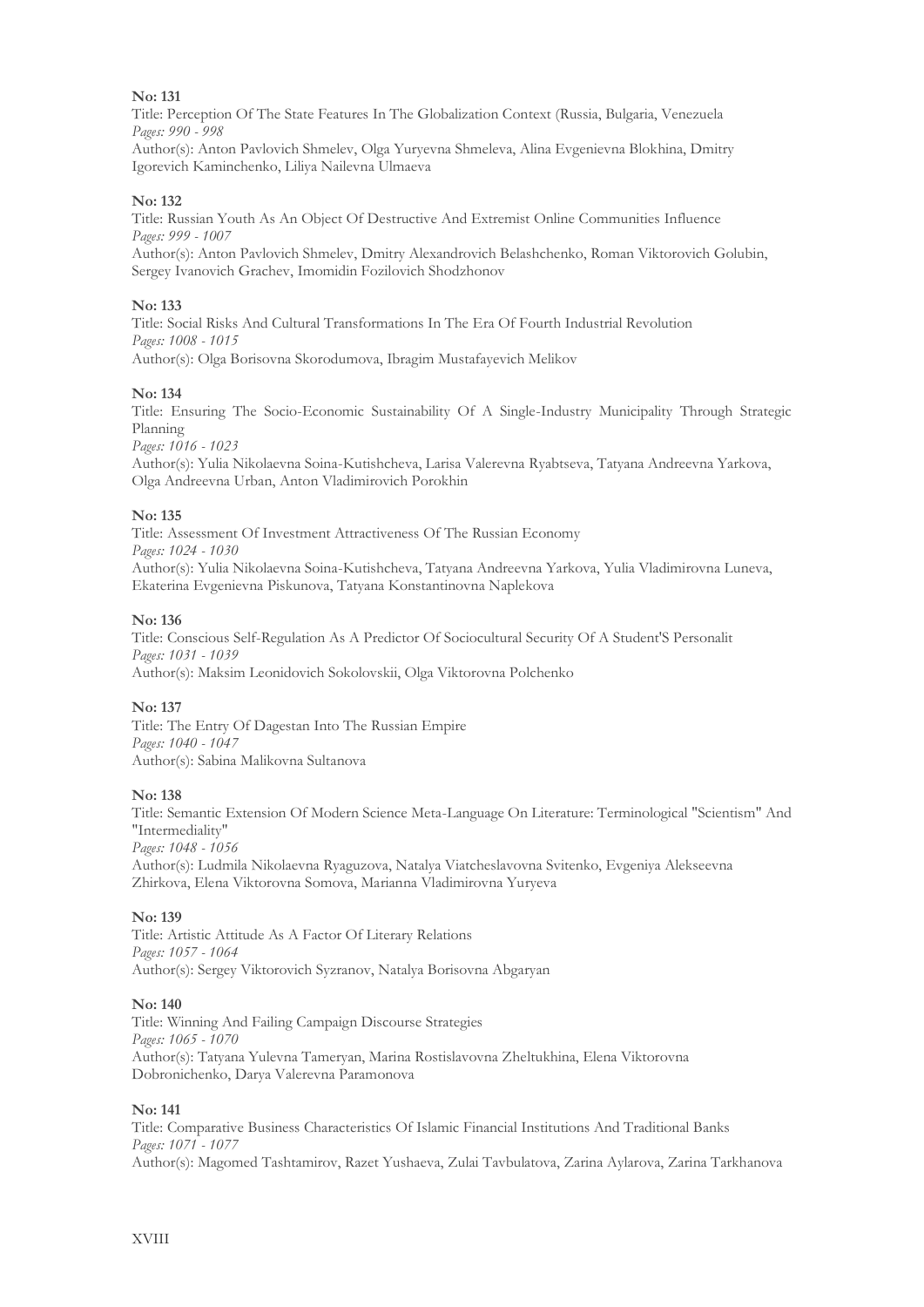Title: Islamic Securities As A Tool To Overcome Sanctions And Attract Investments *Pages: 1078 - 1085* Author(s): Magomed Tashtamirov, Zeineb Adamanova, Marianna Kelekhsaeva, Madina Akoeva, Heda Muskkhanova

### **No: 143**

Title: Territorial Subsidized Budgets Of Russia: Trends, Problems And Peculiarities *Pages: 1086 - 1092* Author(s): Magomed Tashtamirov, Marianna Kelekhsaeva, Valentina Turieva, Hussein Chaplaev, Jamalay Gezuev

### **No: 144**

Title: Employment Performance-Based Contract As A Tool To Manage University'S Development Of Transformations *Pages: 1093 - 1099* Author(s): Zulai Tavbulatova, Olga Andreeva, Rustam Khuriev, Madina Barzaeva

### **No: 145**

Title: Sociolinguistic Features Of Russian And Vietnamese Using Anthropocentric Metaphor *Pages: 1100 - 1106* Author(s): Thi My Linh Truong

### **No: 146**

Title: Grammatical Means Of Linkage In Compound Sentences *Pages: 1107 - 1114* Author(s): Fatima Tsarikaeva, Aza Gazdarova, Sabira Khadasheva, Zarina Khanaeva

### **No: 147**

Title: Spain'S Large Business Investment Policy In Latin America Under The Ibero-American Economy *Pages: 1115 - 1122* Author(s): Oksana Taymurazovna Tsutsieva, Marina Ibragimovna Tsogoeva, Madina Tamerlanovna Sikoeva, L.R. Gazyumova

### **No: 148**

Title: To The Question On Theoretical Aspects Of Contract Law: Features, Sources, Principles *Pages: 1123 - 1129* Author(s): Dmitry Alexandrovich Turitsyn, Pavel Vladimirovich Bakhmetiev

### **No: 149**

Title: On The Issue Of Preserving The Architectural Heritage Of Russia *Pages: 1130 - 1134* Author(s): Nataliia Ulianova

### **No: 150**

Title: Source Words In The Noun Family Of Words Ending With -Logy *Pages: 1135 - 1142* Author(s): Galina Mikhailovna Ushakova, Marina Gennadievna Vazanova, Irina Vyacheslavovna Gavrilova

### **No: 151**

Title: Development Of Reflexive Skills In Students - Future Teachers *Pages: 1143 - 1149* Author(s): Tatiana Fedorovna Usheva, Tatyana Aleksandrovna Zhdanko, Alfiya Gamirovna Schumovskaya

### **No: 152**

Title: Text Semantic Field As A Developing Method Of The Author'S Image *Pages: 1150 - 1156* Author(s): Na Wang, Lele Wang

### **No: 153**

Title: World Crisis Through The Philosophy Of S.L. Frank *Pages: 1157 - 1163* Author(s): Andrey Vinogradov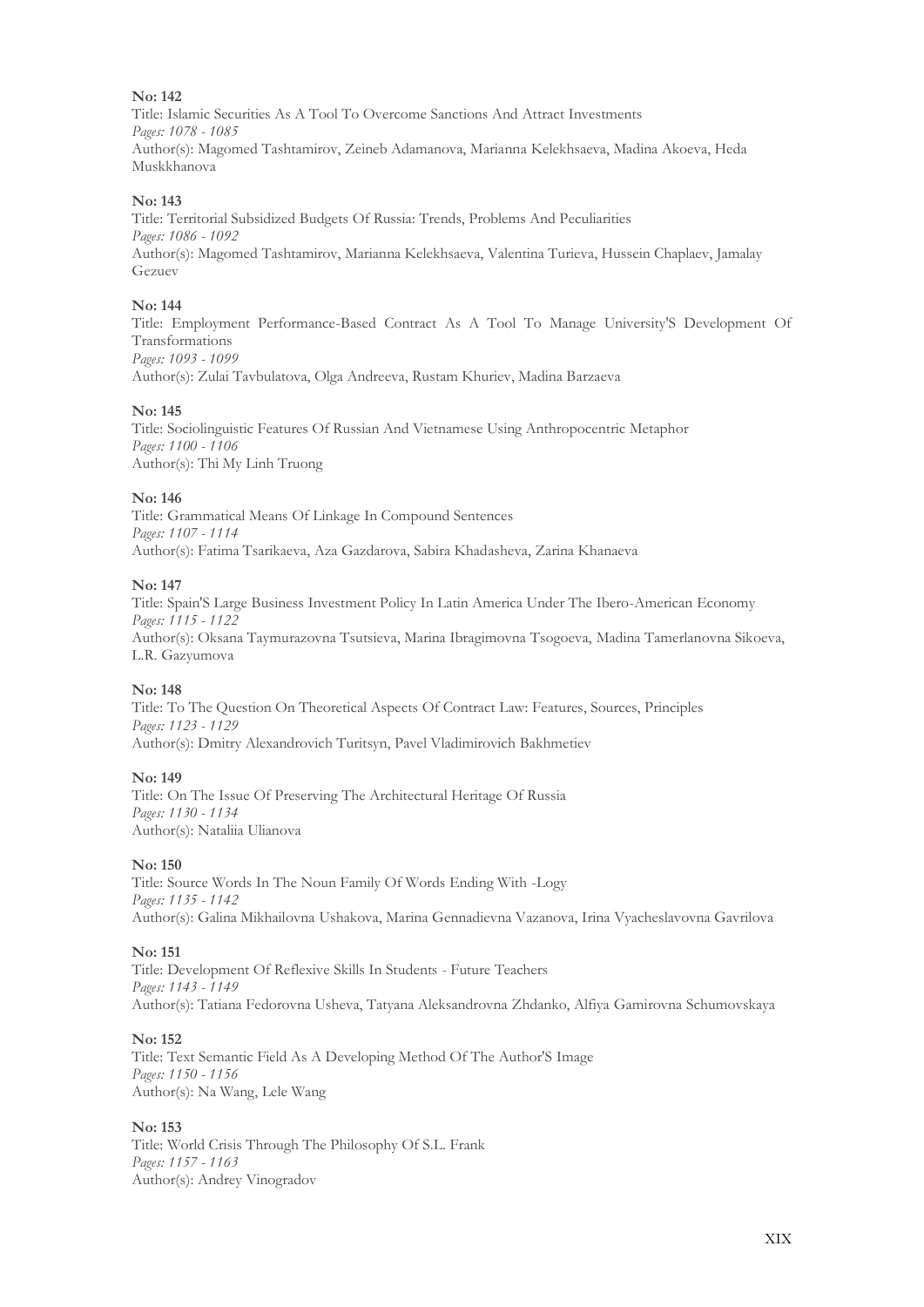Title: History Of Semantic Development Of Relative Adjectives In English *Pages: 1164 - 1170* Author(s): Svetlana Vinogradova

### **No: 155**

Title: Retrospective Analysis Of The Eurasian Economic Union *Pages: 1171 - 1176* Author(s): Ilia Vlasov, SofIa Aseeva

### **No: 156**

Title: Difficulties In Studying The Russian Language Order Of Words Among Malagasy Students *Pages: 1177 - 1184* Author(s): Ambinintsoa Vololonarimanga

### **No: 157**

Title: Peculiarities Of Training Children'S Independence In Physical Activity *Pages: 1185 - 1190* Author(s): Irina Mikhailovna Vorotilkina, Natalia Gennadyevna Bogachenko, Maria Mikhailovna Prokopeva, Svetlana Yurievna Schetinina, Monika Diecke

### **No: 158**

Title: State Support Efficiency For Agriculture Consumer Cooperatives In The Russian Federation *Pages: 1191 - 1196* Author(s): Igor Leonidovich Vorotnikov, Eduard Borisovich Ivanilov, Ivan Petrovich Glebov, Aleksei Mikhailovich Pylypiv, Uliia Ivanovna Vaskova

### **No: 159**

Title: Impact Of Educational Institutions On Economic Growth, Sustainable Development And Social Transformation

*Pages: 1197 - 1205*

Author(s): Ekaterina Andreevna Voykina, Larisa Vasil'evna Kartashova, Evgeniya Valerievna Shubenkova, Asali Magomedalievich Asaliev, Maksim Al'bertovich Fateev

### **No: 160**

Title: Acmeology In The System Of Secondary Education In The Russian Federation *Pages: 1206 - 1210* Author(s): Elena Penrovna Yakimovich, Nikolai Vitalievich Khvastunov, Valeriya Sergeevna Losovaya, Valeriya Valerievna Nemtsova, Mariya Dmitrievna Lukyanchikova

### **No: 161**

Title: Generation Z Value Preferences And Their Sociocultural Determinants *Pages: 1211 - 1218* Author(s): Mikhail Sergeyevich Yanitskiy, Andrey Victorovich Seryy, Olga Arturovna Braun

### **No: 162**

Title: The Greater Mediterranean As An Open Region: Media Space Research Programme *Pages: 1219 - 1226* Author(s): Olga Valeriyevna Yarmak, Ekaterina Viktorovna Strashko, Mariya Gennadiyevna Bolshakova, Tatiyana Viktorovna Shkaiderova

### **No: 163**

Title: Legal Regulation Analysis Of The Option Contract In The Anglo-American Legal System *Pages: 1227 - 1233* Author(s): Alime Narimanova Yunusova

### **No: 164**

Title: Political Participation Problems In The Conditions Of Information Confrontation In Virtual Space *Pages: 1234 - 1239* Author(s): Inna Yurchenko, Viktor Yurchenko, Platon Ganskii

### **No: 165**

Title: Prospects For The Development Of Eco-Tourism In The Mountainous Regions Of Russia *Pages: 1240 - 1247*

Author(s): Hava Shahidovna Zaburaeva, Aslan Arunovich Daukaev, Liana Saidovna Gatsaeva, Magomed Sultanovich Sarsakov, Milana Bekovna Sedieva, Indira Abdulovna Abumuslimova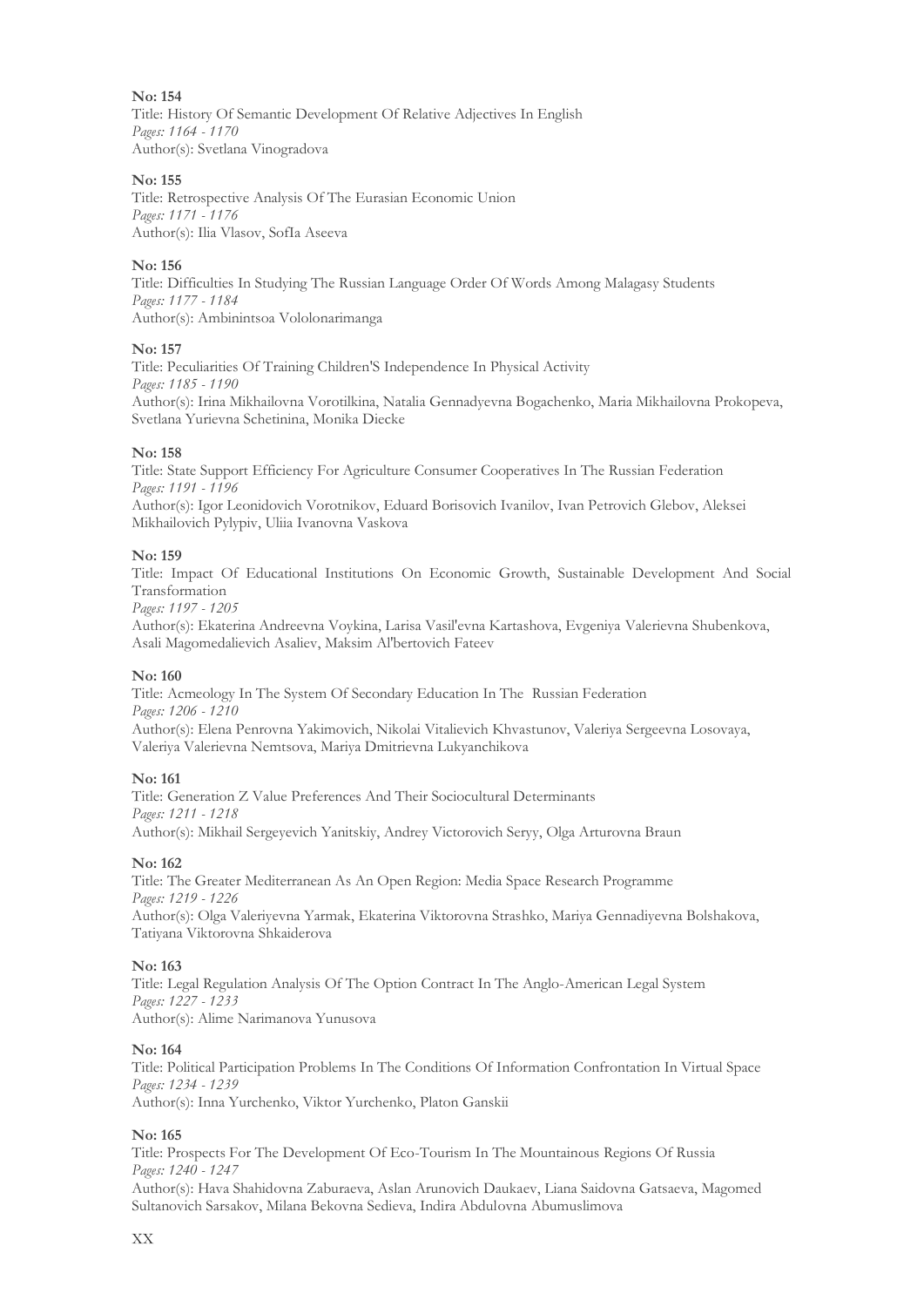Title: Ensuring Food Security In Kazakhstan: A Review Of Foreign Experience *Pages: 1248 - 1255* Author(s): Zamzegul Khamzaevna Zhanbekova, Zulfiya Mazgarovna Magrupova, Bura Akhmetzhanovia Akhmetzhanov, Kulzira Kazhigereevna Abdraimova, Abay Kargashevich Urazbekov

### **No: 167**

Title: Stakeholders In The Ethno-Confessional Space Of Public Communications *Pages: 1256 - 1264* Author(s): Aleksandr Ivanovich Alekseenko, Aleksandr Vladimirovich Gubanov, Vitaly Vladimirovich Zotov

### **No: 168**

Title: The Kutaisi Province'S Penitentiary System And Its Analyses Based On Annual Reports *Pages: 1265 - 1270* Author(s): Lyudmila Pavlovna Ermolenko, Igor Viktorovich Zozulya

### **No: 169**

Title: Awards In The Field Of Information Technologies: Social And Cultural Impact *Pages: 1271 - 1289* Author(s): Vladimir Faerman

### **No: 170**

Title: Double Taxation: Concept, Causes And Procedure For Elimination *Pages: 1290 - 1295* Author(s): Aslanbekovna Aguzarova Larisa, Savkuevna Aguzarova Fatima, Tamerlanovna Aguzarova Madina

### **No: 171**

Title: Diagnostics Issues Of Innovativethinking Levels Of Future Pedagogues *Pages: 1296 - 1303* Author(s): Galina Vasilievna Akhmetzhanova, Tatyana Vitalyevna Emelyanova, Ludmila Alexandrovna Sundeeva

### **No: 172**

Title: Innovations Of Electronic Payments In The Banking Sector Of The Russian Economy *Pages: 1304 - 1310* Author(s): Lyudmila Alexandrovna Alexandrova, Elena Vladimirovna Lapteva, Elena Petrovna Ogorodnikova, Lidia Vladimirovna Portnova, Anna Urievna Kolodiajnaia

### **No: 173**

Title: The Use Of Expert Learning Systems In Linguistics *Pages: 1311 - 1317* Author(s): Ainur Ahmed Kyzy Alizade **No: 174** Title: Interpretation Of Quranic Traditions About Prophets In Kumyk Spiritual Literature *Pages: 1318 - 1328* Author(s): Inna Khumkerhanovna Alkhlavova, Abusupyan Tatarkhanovich Akamov, Agaragim Magomedovich Sultanmuradov, Aigul Muratovna Bekeeva

### **No: 175**

Title: Theocratic State In Political And Legal Views Of L. A. Tikhomirova *Pages: 1329 - 1334* Author(s): Dina Viktorovna Alontseva

### **No: 176**

Title: Transformation Of The Classical Tradition In Postmodernism Literature: Works By John Fowles *Pages: 1335 - 1341*

Author(s): Elena Sergeevna Amineva, Natalia Gennadyevna Bogachenko, Valentina Sergeevna Kallaur

### **No: 177**

Title: Stages Of Forming A Design Culture From School To Worldskills Russia *Pages: 1342 - 1349* Author(s): Julia Sergeevna Antonenko, Аnna Vladimirovna Ekaterinushkina, Аndrey Dmitrievich Grigoriev, Julia Vladimirovna Lymareva, Maxim Vladimirovich Sokolov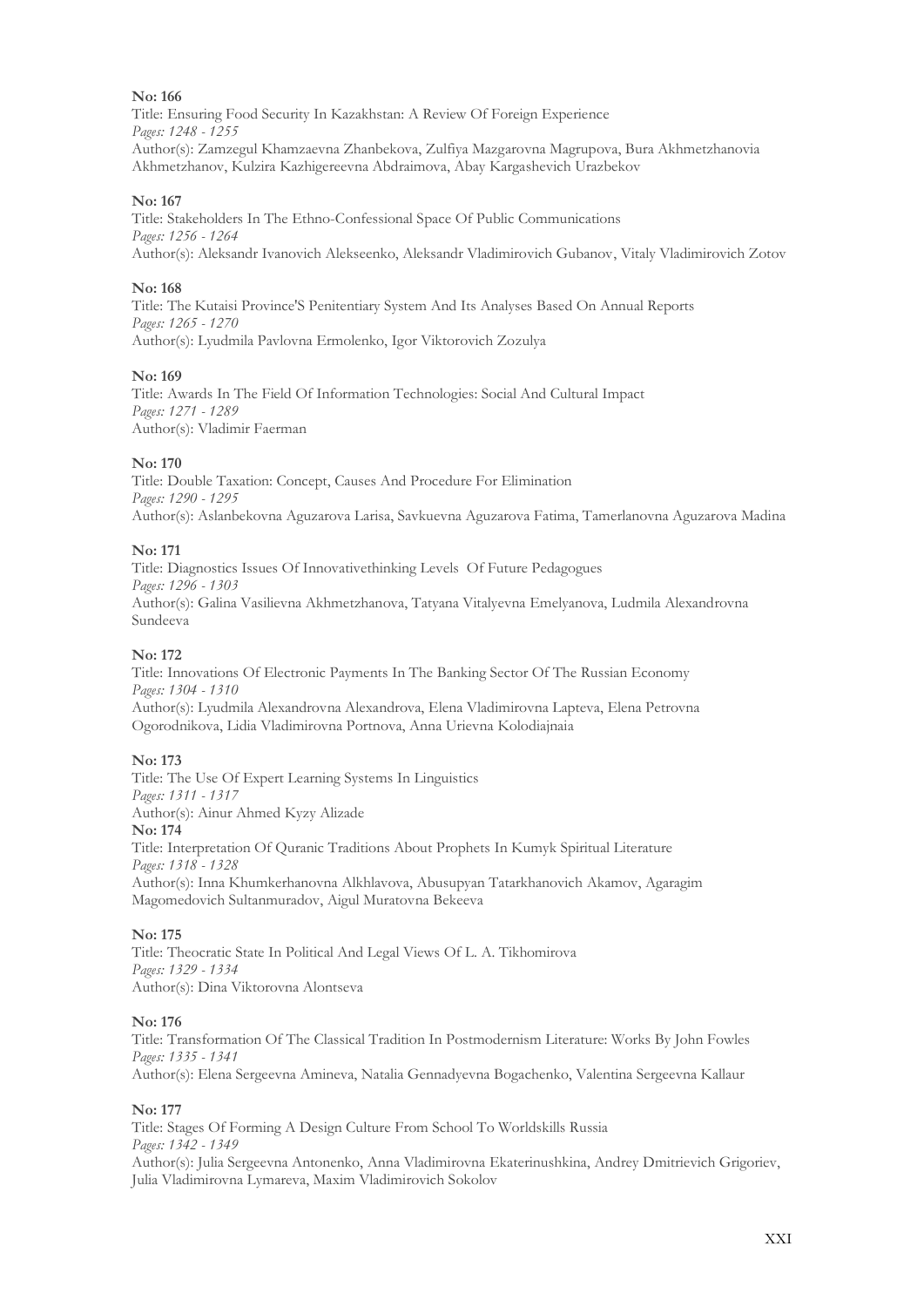Title: Migration As A Risk Factor For Regional Stability *Pages: 1350 - 1357* Author(s): Viktor Anatolyevich Avksentev, Boris Vladimirovich Aksiumov, Galina Dmitrievna Gritsenko, Svetlana Yuryevna Ivanova, Marina Mikhailovna Shulga

### **No: 179**

Title: Improvement Of The Liability Standard For Vehicles Or Means Of Communication Destruction *Pages: 1358 - 1366* Author(s): Iatyr Raufovich Ajiba

### **No: 180**

Title: Investigation Of Crimes Committed By A Special Subject In The Russian Federation *Pages: 1367 - 1372* Author(s): Nikita Vladimirovich Babich

### **No: 181**

Title: Conceptualization And Interpretation Of Eye Movement *Pages: 1373 - 1382* Author(s): Ludmila Babina, Olga Proskurnich, Elena Kozlova

### **No: 182**

Title: Student'S Distributions As An Alternative To Sustainable Distributions In The Digital Economy *Pages: 1383 - 1392* Author(s): Umar Aptievich Bachaev, Tatiana Anatolievna Karpova

### **No: 183**

Title: Cryptocurrency As A Component Of The Digital Economy *Pages: 1393 - 1398* Author(s): Umar Aptievich Bachaev, Eliza Aptievna Abdulazizova

### **No: 184**

Title: Specifics Of Implementation Of The "Der/Die Behinderte" Concept In German Language Consciousness *Pages: 1399 - 1405*

Author(s): Polina Pavlovna Banman, Anna Anatolyevna Legler, Tatiana Vitalyevna Matveicheva

### **No: 185**

Title: Relationship Between Conscious Self-Regulation And Socio-Cultural Adaptation Of Foreign Students *Pages: 1406 - 1413* Author(s): Tatyana Banshchikova, Varvara Morosanova, Maksim Sokolovskii

### **No: 186**

Title: Linguo-Didactical Typology Of International Vocabulary Of Russian As A Second Language *Pages: 1414 - 1419* Author(s): Elena Nikolaevna Baryshnikova, Galina Nikolaevna Trofimova, Dmitrii Valerievich Kazhuro

### **No: 187**

Title: Concepts Of "Native Culture" In The National Methodology Of Teaching Foreign Languages *Pages: 1420 - 1425* Author(s): Tatyana Vladimirovna Basanova, Svetlana Valerievna Manjieva, Svetlana Manjieva, Dolores Dorjievna Khalgaeva

### **No: 188**

Title: Analysing Political Activity Through Psychological Typology *Pages: 1426 - 1435* Author(s): Mikhail Basimov

### **No: 189**

Title: Identification Of Economic Resources And Regulations In Grain Production *Pages: 1436 - 1442* Author(s): Artem Cheremuhin, Andrey Igoshin, Natalia Polyanskaya, Sergey Suslov, Ruslan Bazhenov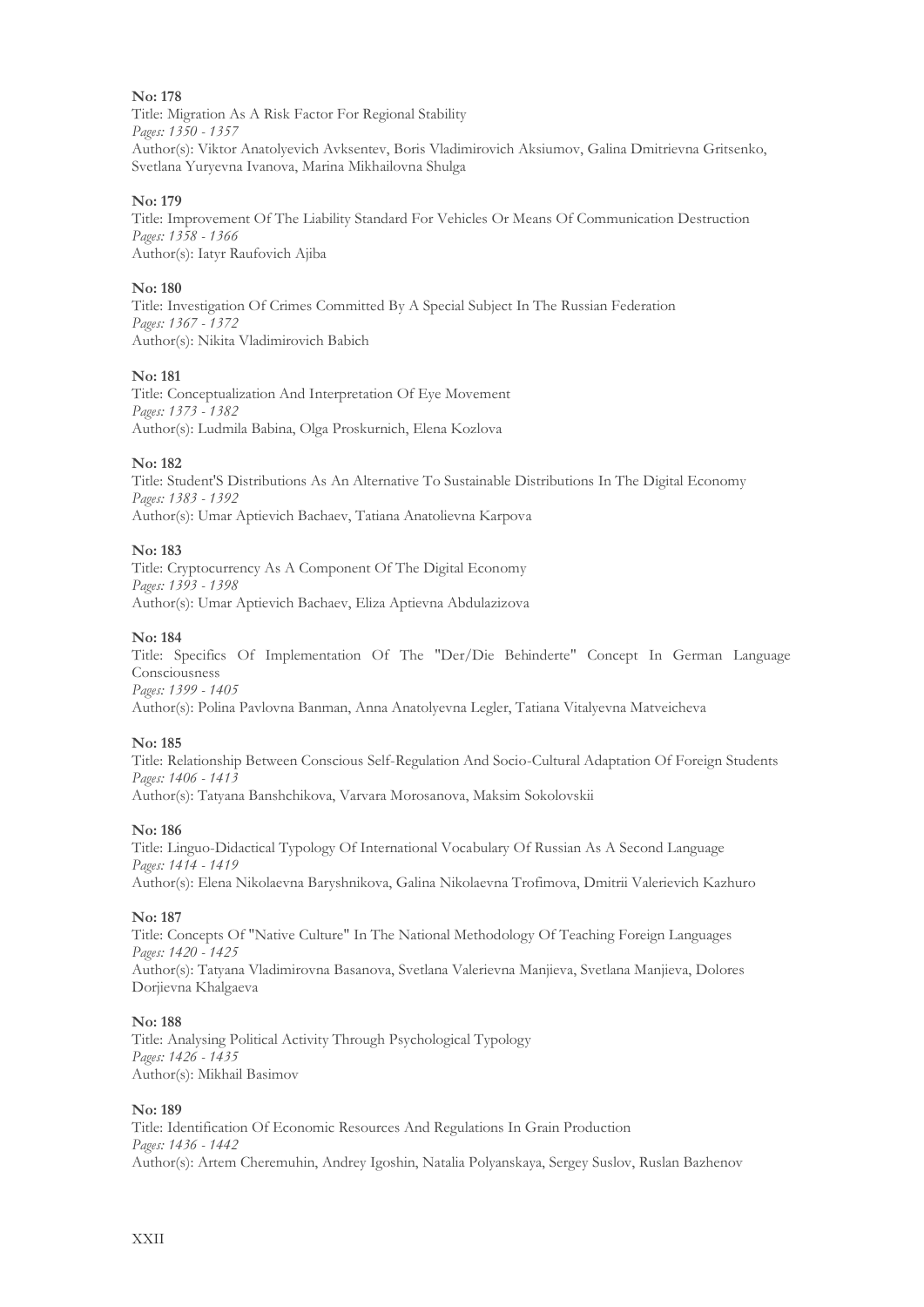Title: Technological Dynamism And Digital Transformation Of Modern Economics *Pages: 1443 - 1449* Author(s): Tatyana Krasota, Svetlana Lisienko, Svetlana Bedrina, Ruslan Bazhenov, Elena Firsova

### **No: 191**

Title: Person-Centered Behavioral Coping Strategies Approached From A Basic Human Need *Pages: 1450 - 1456* Author(s): Tatyana Levkova, Ruslan Bazhenov, Darya Levkova, Marina Romanova, Svetlana Chebarykova

### **No: 192**

Title: Discussions About Modern Battle Prose In Literary Criticism *Pages: 1457 - 1466* Author(s): Lyudmila Belous, Fatima Biragova, Manana Parastaeva

### **No: 193**

Title: Features Of The Self-Attitude Of Students With A High Level Of Perfectionism *Pages: 1467 - 1475* Author(s): Natalya Berber, Natalya Belyakova, Angela Romanova

### **No: 194**

Title: Nclusive Learning Technologies At The Us Modern School *Pages: 1476 - 1483* Author(s): Inna Bessarabova, Ekaterina Kurysheva

### **No: 195**

Title: Irrational Components Of Value Rationality *Pages: 1484 - 1490* Author(s): Mustafa Isaevich Bilalov, Aishat Sharipovna Babatova, Anatoly Anatolyevich Yenikeev, Khadizhat Gadzhimuradovna Magomedova

### **No: 196**

Title: Digital Banking Development In The Russian Federation *Pages: 1491 - 1498* Author(s): Aza Ajndievna Bisultanova, Irina Petrovna Hominich, Natal'ja Fedorovna Cheluhina, Oksana Vladimirovna Savvina, Jel'mira Ahmetshaevna Asjaeva

### **No: 197**

Title: Archaeographic Description Of Kalmyk Manuscripts On Folklore *Pages: 1499 - 1506* Author(s): Boskha Khalgaevna Borlykova, BadmaViktorovich Menyaev, Tatiana Vladimirovna Basanova

### **No: 198**

Title: Poly- And Inter-Discursiveness In Complex Discourse *Pages: 1507 - 1514* Author(s): Sergey Nikolaevich Bredikhin, Anna Vasilyevna Tsybulevskaya

### **No: 199**

Title: On The Classification Of Psychic-Emotional State Explication Strategies In Artistic Discourse *Pages: 1515 - 1519* Author(s): Sergey Nikolaevich Bredikhin, Anastasiya Anatolevna Dontsova, Natalia Viktorovna Nagamova, Irina Vladimirovna Chepurina

### **No: 200**

Title: Nation-Building In Chechnya: Current Research Issues *Pages: 1520 - 1526* Author(s): Abdula Mahmudovich Bugaev, Shahrudin Ajdievich Gapurov, Sup'jan Sultanovich Magamadov, Zarina Magomedovna Alhastova

### **No: 201**

Title: Legal Protection Of Rights And Interests Of Children In The Information Sphere *Pages: 1527 - 1534* Author(s): Vladimir Mihajlovich Filippov, Ljudmila Aleksandrovna Bukalerova, Vladimir Vladislavovich Nasonkin, Aleksandr Vladimirovich Ostroushko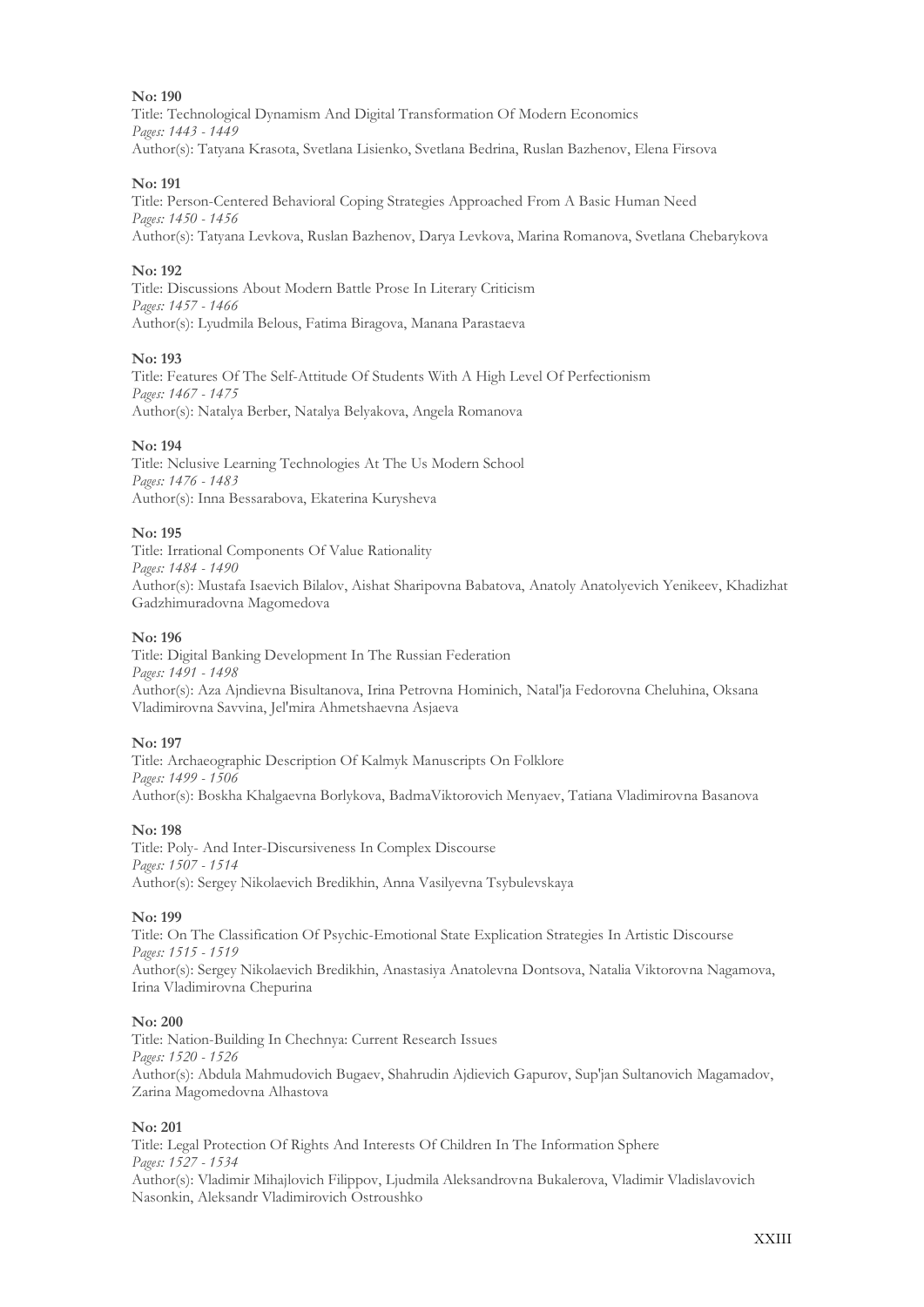Title: Innovative Trend In Globalization And The Problem Of The Future *Pages: 1535 - 1541* Author(s): Sergey Vasilevich Busov, Mariya Romanovna Zobova, Alexey Fedorovich Rodukov

### **No: 203**

Title: Methods Of Using The Linguistic-Methodological Model In Russian As Foreign Language Training *Pages: 1542 - 1546* Author(s): Pham Thi Huyen Trang, Victor Mikhailovich Shaklein

### **No: 204**

Title: Final Tests In Primary School: Through Tests To Stress *Pages: 1547 - 1553* Author(s): Evgeniia Valerievna Cherdyntseva, Elena Gennadevna Ozhogova, Natalia Pavlovna Murzina, Tatiana Ivanovna Luchina, Elena Aleksandrovna Zhestkova

### **No: 205**

Title: Cultural And Value Dominants Of The Information Society *Pages: 1554 - 1561* Author(s): Valentina Evgenievna Chernikova, Larisa Kasbulatovna Parsieva, Bella Maksimovna Taysaeva, Saida Rakipovna Ramazanova

### **No: 206**

Title: Correctional And Preventive System Of Psychological Support When Introducing Inclusion *Pages: 1562 - 1568* Author(s): Angela Sergeevna Damadaeva, Asya Abdulmuslimova Bekhoeva, Malkani Adamovna Aliyeva,

### Fatima Hasanbievna Kravtsova

### **No: 207**

Title: Neurodynamic And Characterological Features Of Gender Differentiation: An Indicator Of Sexual **Identity** 

*Pages: 1569 - 1575*

Author(s): Angela Sergeevna Damadaeva, Naida Rajabovna Mollaeva, Asya Abdulmuslimova Bekhoeva, Taus Magomedovna Khasaeva, Showbika Abueva Bashaeva

### **No: 208**

Title: Syntactic Category Of Homogeneity In Russian: Difficult Cases *Pages: 1576 - 1583* Author(s): Elena Aleksandrovna Danilova, Tatiana Nikolaevna Yurkina, Lyudmila Borisovna Pastukhova, Zinaida Nikitichna Yakushkina, Tatiana Vitalievna Denisova, Alina Davydovna Akhvanderova

### **No: 209**

Title: Subjective Psychological Well-Being Of Adolescents With Different Family Status *Pages: 1584 - 1590* Author(s): Julia Yurievna Danilova, Lyudmila Vladimirovna Rykman, Marina Viktorovna Danilova

### **No: 210**

Title: Spiritual And Moral Development Of Individuals Within Network Forms Of Educational Programs *Pages: 1591 - 1598* Author(s): Svetlana Darzhinova, Zanda Baytumanova, Natalia Bembeeva, Zayana Serzhanova, Darina Kharlaeva

### **No: 211**

Title: The Significance Of The Achievements Of Light Physics For Art And Culture *Pages: 1599 - 1605* Author(s): Denis Nikolayevich Demenev, Antonina Anatolievna Gerasimova, Bella Lvovna Kagan-Rosenzweig, Daria Alexandrovna Karpenko

### **No: 212**

Title: Сapitalist Paradigm Of Contemporary Art As An Ontological Problem *Pages: 1606 - 1612* Author(s): Denis Nikolayevich Demenev, Antonina Anatolievna Gerasimova, Alexander Arkadyevich Isaev, Sergey Alekseevich Gavritskov, Olga Viktorovna Vandysheva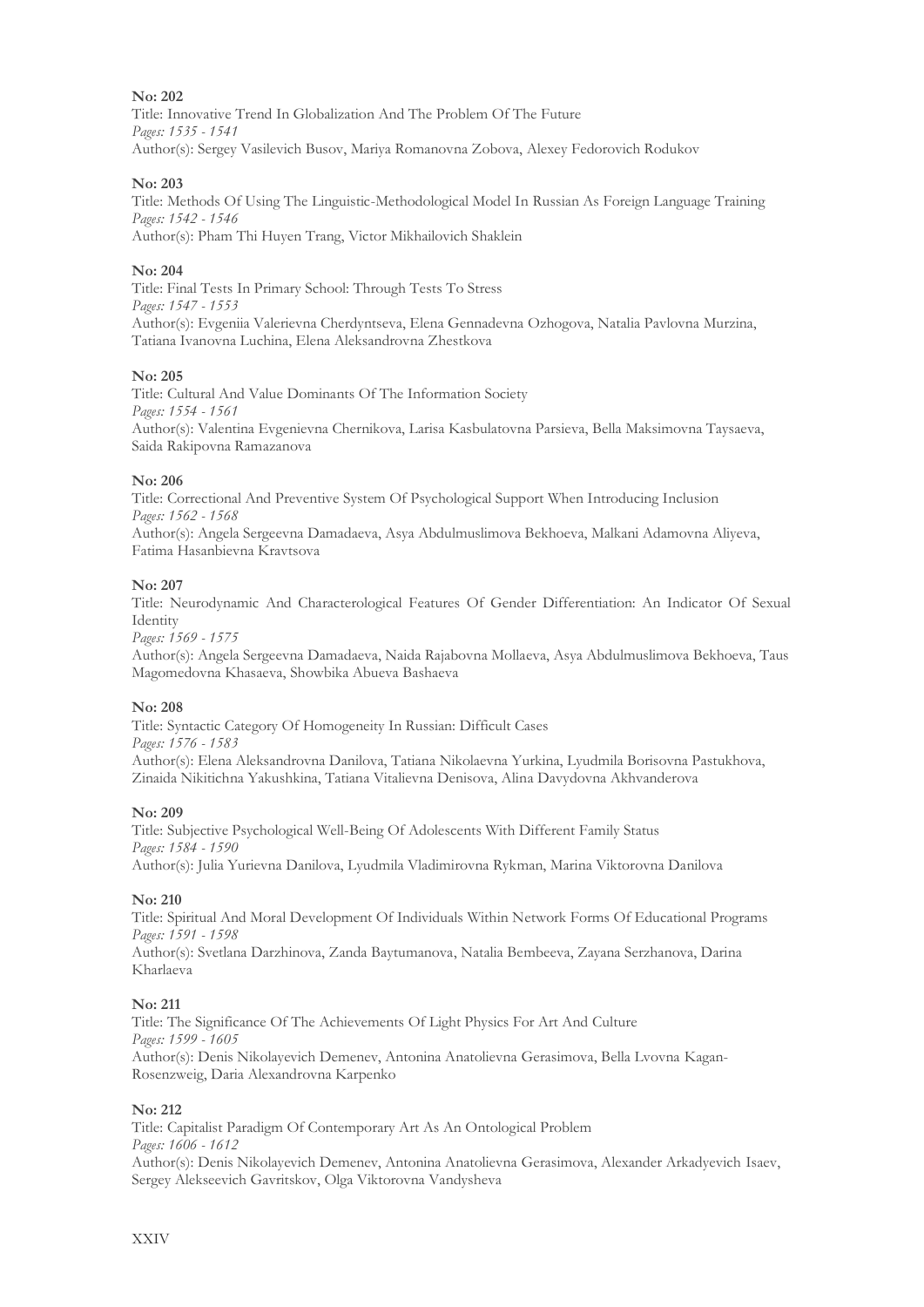Title: Banks Participation In The Fixed Capital Reproduction In The Chechen Republic Enterprises *Pages: 1613 - 1620* Author(s): Bela Aptievna Demilkhanova, Khedi Zh. Muskhanova, Rustam Vakhaevich Tapaev

### **No: 214**

Title: Factors Of Market Circulation And Government Debt Yields *Pages: 1621 - 1630* Author(s): Bela Aptievna Demilkhanova

### **No: 215**

Title: Studying The Relationship Of Memory Properties And Performance Of College Students *Pages: 1631 - 1637* Author(s): Valentina Dolgova, Galina Golieva, Olga Kondratieva, Elena Kapitanets, Valeria Shayakhmetova

### **No: 216**

Title: Influence Of Child-Parent Relations On The Conflict Behavior Of Teenagers Of 14-15 *Pages: 1638 - 1644* Author(s): Valentina Dolgova, Yulia Rokitskaya, Galina Golieva, Olga Kondratieva, Valeria Shayakhmetova

### **No: 217**

Title: Influence Of Conflict Behavioral Styles On The Communicative Skills Of Workers *Pages: 1645 - 1651* Author(s): Valentina Dolgova, Yulia Rokitskaya, Galina Golieva, Olga Kondratieva, Valeria Shayakhmetova

### **No: 218**

Title: Relationship Of Temporal Perspective And Psychological Security Of The Personality During Adulthood *Pages: 1652 - 1660*

Author(s): Valentina Dolgova, Olga Kondratieva, Kristina Zharikova, Galina Golieva, Yulia Rokitskaya

### **No: 219**

Title: Social And Ecological Safety, Production Processes, Economic Efficiency In Transport Enterprises *Pages: 1661 - 1670*

Author(s): Nikita Alexeivich Drozdov, Marina Alexandrovna Vasilenko, Yulia Arkadievna Tagiltseva, Elena Leonidovna Kuzina, Svetlana Vasilievna Semibratova, Vladimir Sergeevich Abramov

### **No: 220**

Title: Environmental And Economic Benefits Of The Russian Alternative Energy Regarding Resource Intensity *Pages: 1671 - 1677* Author(s): Dmitry Yuryevich Dvinin

### **No: 221**

Title: "Sovereign Public Policy" In "Sovereign Russian Democracy": Institutional Features *Pages: 1678 - 1686* Author(s): Larisa Khasanovna Dzakhova, Maya Artashesovna Astvatsaturova, Inna Ivanovna Kvetkina, Irma Aleksandrovna Chekhoeva

### **No: 222**

Title: A. F. Loleit'S Role In Development Of Technical Sciences And Engineering Pedagogy *Pages: 1687 - 1694* Author(s): Maria Grigoryevna Efremova

### **No: 223**

Title: Unesco World Heritage In The Face Of Global Challenges And Threats *Pages: 1695 - 1704* Author(s): Alexandra Borisovna Egoreychenko, Yulia Vadimovna Nikolaeva, Natalia Mikhailovna Bogolyubova, Maria Dmitrievna Portnyagina, Vladimir Ivanovich Fokin

### **No: 224**

Title: Development Of Professional Interest In Design And Graphic Activities In Future Designers *Pages: 1705 - 1711*

Author(s): Anna Ekaterinushkina, Anna Vladimirovna Ekaterinushkina, Julia Sergeevna Antonenko, Tatyana Vladimirovna Salyaeva, Valerya Vladimirovna Yachmeneva, Aleksandr Ivanovich Norets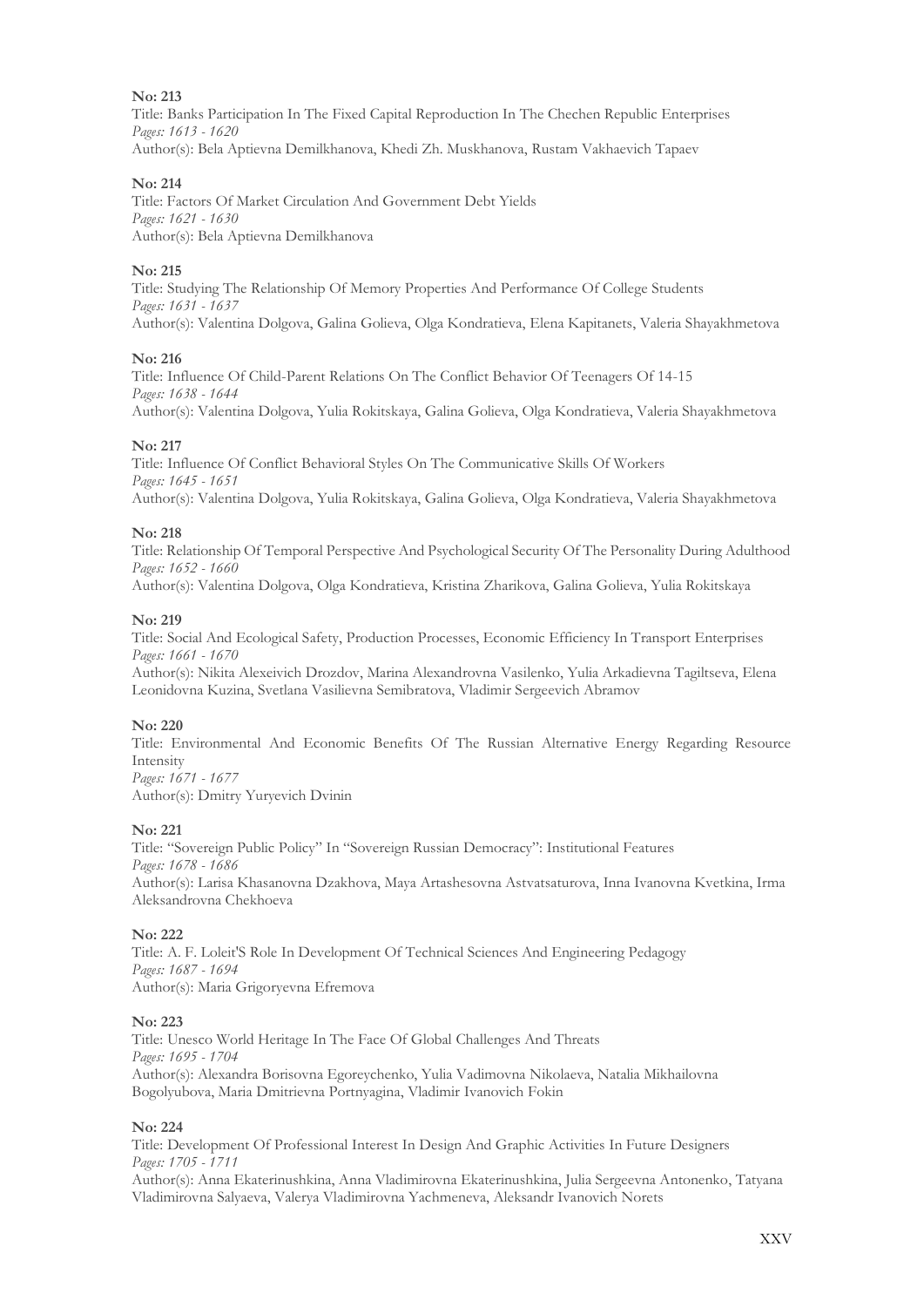Title: Everyday Life Of Grozny Residents On The Eve Of World War Ii *Pages: 1712 - 1717* Author(s): Tamara Umarovna Elbuzdukaev, Aruzha Magamedovna Gelagaeva, Berlant Borz-Alievna Abdulvahabova

### **No: 226**

Title: Landscape Of Philosophical Text And Prospects Of Geo-Philosophy In The Modern World *Pages: 1718 - 1723* Author(s): Anatoliy Anatolievich Enikeev, Anton Vladimirovich Sukhoverkhov

### **No: 227**

Title: Oil And Gas Industry Of Astrakhan Region (1970-1990) *Pages: 1724 - 1730* Author(s): Yulliya Gennadevna Eshchenko, Sergey Vadimovich Vinogradov, Elena Viktorovna Savelyeva, Olga Aleksandrovna Dzhagaeva

### **No: 228**

Title: Linguistic Personality As A Key Concept Of Anthropolinguistics *Pages: 1731 - 1737* Author(s): Flyuza Gabdullinovna Fatkullina, Almira Kamilovna Suleymanova, Lira Marselevna Salimova, Vladimir Vasilevich Vorobiev, Dinara Kamilevna Saiakhova

### **No: 229**

Title: Youth Extremism In The Context Of Ideology Issues *Pages: 1738 - 1743* Author(s): Galina Fomchenkova, Tatyana Novikova

### **No: 230**

Title: Awareness, Orientation And Justification As Indicators Of Professional Determinacy Of High Schoolers *Pages: 1744 - 1756*

Author(s): Vladimir Nikolaevich Fomin, Inna Aleksandrovna Gladkova, Nikolay Nikolaevich Reutov, Irina Valeryevna Savenkova, Oksana Alekseevna Smolenskaya

### **No: 231**

Title: Higher Geographic Education In Pedagogical Universities Of The Volga Ural Region *Pages: 1757 - 1762* Author(s): Ilgizar Timergalievich Gaysin, Renat Ilgizarovich Gaysin, Marat Rinadovich Valiev, Albina Damirovna Khayaleeva, Ania Galiakberovna Kiyamova

### **No: 232**

Title: Russian And Iranian Relations In The Last Third Of The 18Th Century *Pages: 1763 - 1768* Author(s): Shakhrudin Aidievich Gapurov, Ayzam Magomedovna Sugaipova, Rustam Alkhazurovich Tovsultanov

### **No: 233**

Title: Politician'S Family Members As An Element Promoting The Professional Brand *Pages: 1769 - 1773* Author(s): Bogdan Vadimovich Gasanov, Oksana Sergeevna Shibkova, Olga Valeryevna Kashirina, Elena Aleksandrovna Sergodeeva

### **No: 234**

Title: Sound Organization And Poetic Forms Of Lezgi Folk Proverbs And Sayings *Pages: 1774 - 1779* Author(s): Aida Ruslanovna Gasharova

### **No: 235**

Title: Construction Of The Central Union House In Moscow As International Cooperation *Pages: 1780 - 1786* Author(s): Konstantin Nikolaevich Gatsunaev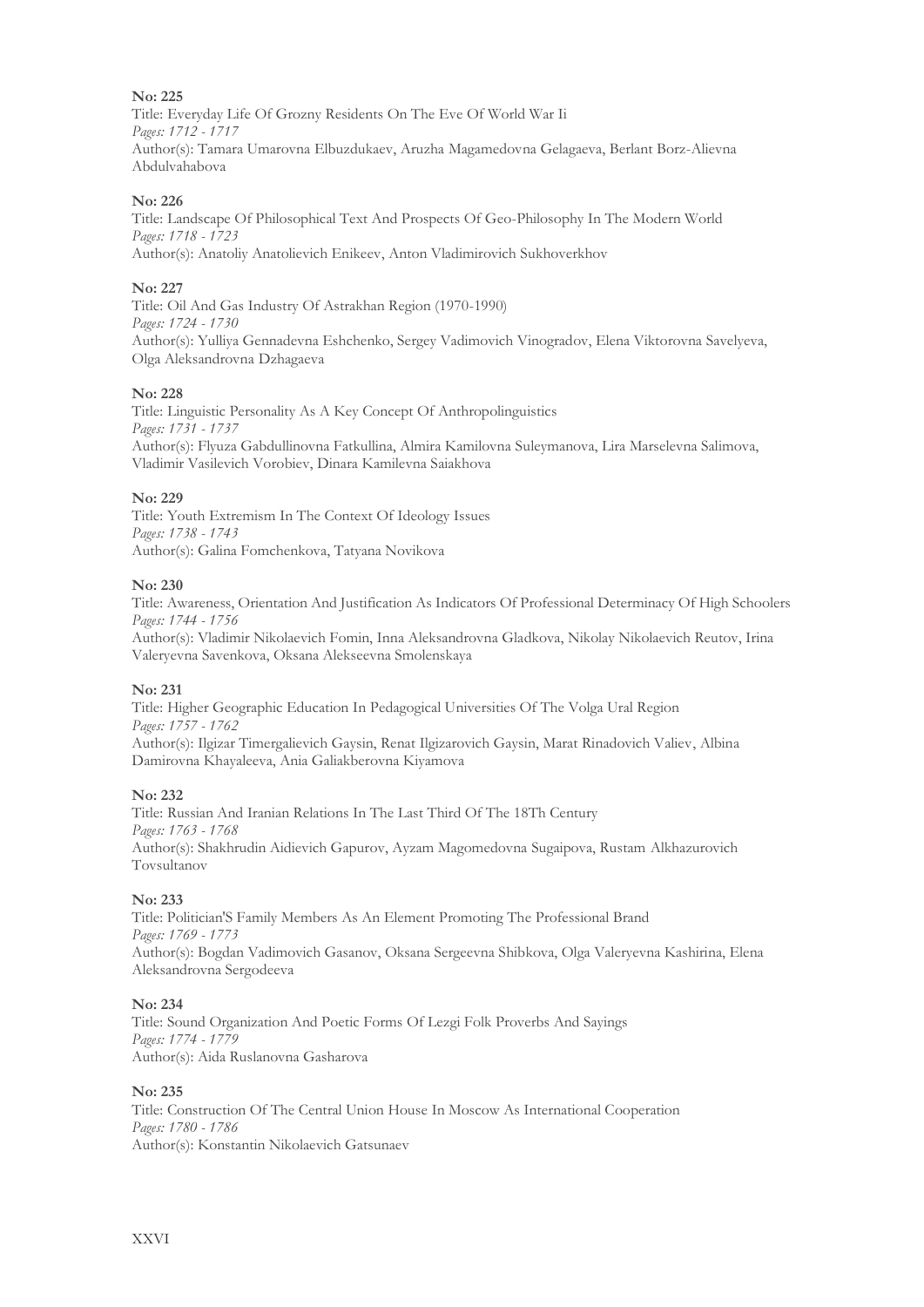Title: Influence Of Foreign Trade On The Economics Of The North Caucasian Macroregion *Pages: 1787 - 1793* Author(s): Nabiyula Sapiyulaevich Gichiev, Shikhragim Kutaevich Kutaev, Shamil Magomedovich Gimbatov

### **No: 237**

Title: Agriculture In The Chechen Republic: A Factor Of Employment And Income Growth *Pages: 1794 - 1799* Author(s): Leila Lechievna Gishkaeva, Raisa Khusainovna Azieva, Alik Khoz-Akhmedovich Mamadiev

### **No: 238**

Title: Wages In The Russian Economy: Levels And Dynamics *Pages: 1800 - 1806* Author(s): Leila Lechievna Gishkaeva, Raisa Khusainovna Azieva, Larisa Uvaisovna Khatsieva

### **No: 239**

Title: Improvement Of Innovation Organizational And Economic Mechanism In Construction *Pages: 1807 - 1812* Author(s): Oksana Grigoryevna Timchuk, Lyubov Grigoryevna Nikityuk, Eugeniya Yuryevna Gorbachevskaya, Gfmila Gennadyevna Evseeva

### **No: 240**

Title: Discourses On Justice And Institutional Access Modes To Resources In Russian Society *Pages: 1813 - 1819* Author(s): Dmitry Gorin

### **No: 241**

Title: Role Of The Supreme Court Of The Russian Federation In Law-Making Process *Pages: 1820 - 1824* Author(s): Ruslan Grebnev

### **No: 242**

Title: Transformation Of Educational Standards And Issues Of Universal Competences *Pages: 1825 - 1835* Author(s): Inna Gruzdova, Natalia Abgaryan, Irina Golubeva, Galina Medyanik, Ludmila Sundeeva

### **No: 243**

Title: Development Of Musical Perception In Children Of Senior Pre-School Age *Pages: 1836 - 1842* Author(s): Inna Gruzdova, Olga Radynova

### **No: 244**

Title: Methods Of Forming The Foundations Of Healthy Lifestyle In Primary School *Pages: 1843 - 1854* Author(s): Asya Guchetl, Asya Abdulmuslimovna Behoeva, Naida Radzabovna Mollaeva, Zarema Vakhaevna Masaeva, Fatima A. Tuguz

### **No: 245**

Title: Formation Of Patriotic Attitude To Small Homeland In Primary School *Pages: 1855 - 1862* Author(s): Oxana Peresada, Natalia Korepina, Natalia Kirichenko, Vladimir Gurin, Elena Zhdanova

### **No: 246**

Title: Insights Into The Boundaries Of Ethical Freedom Of Future Primary School Teachers *Pages: 1863 - 1871* Author(s): Marina Petrova, Larisa Kalinina, Olga Gusevskaya, Inga Popova

### **No: 247**

Title: "Own" - "Alien": On Sociocultural Adaptation Of The Foreign Russian Community *Pages: 1872 - 1878* Author(s): Svetlana Guzenina, Nina Volkova, Natalia Yakushkina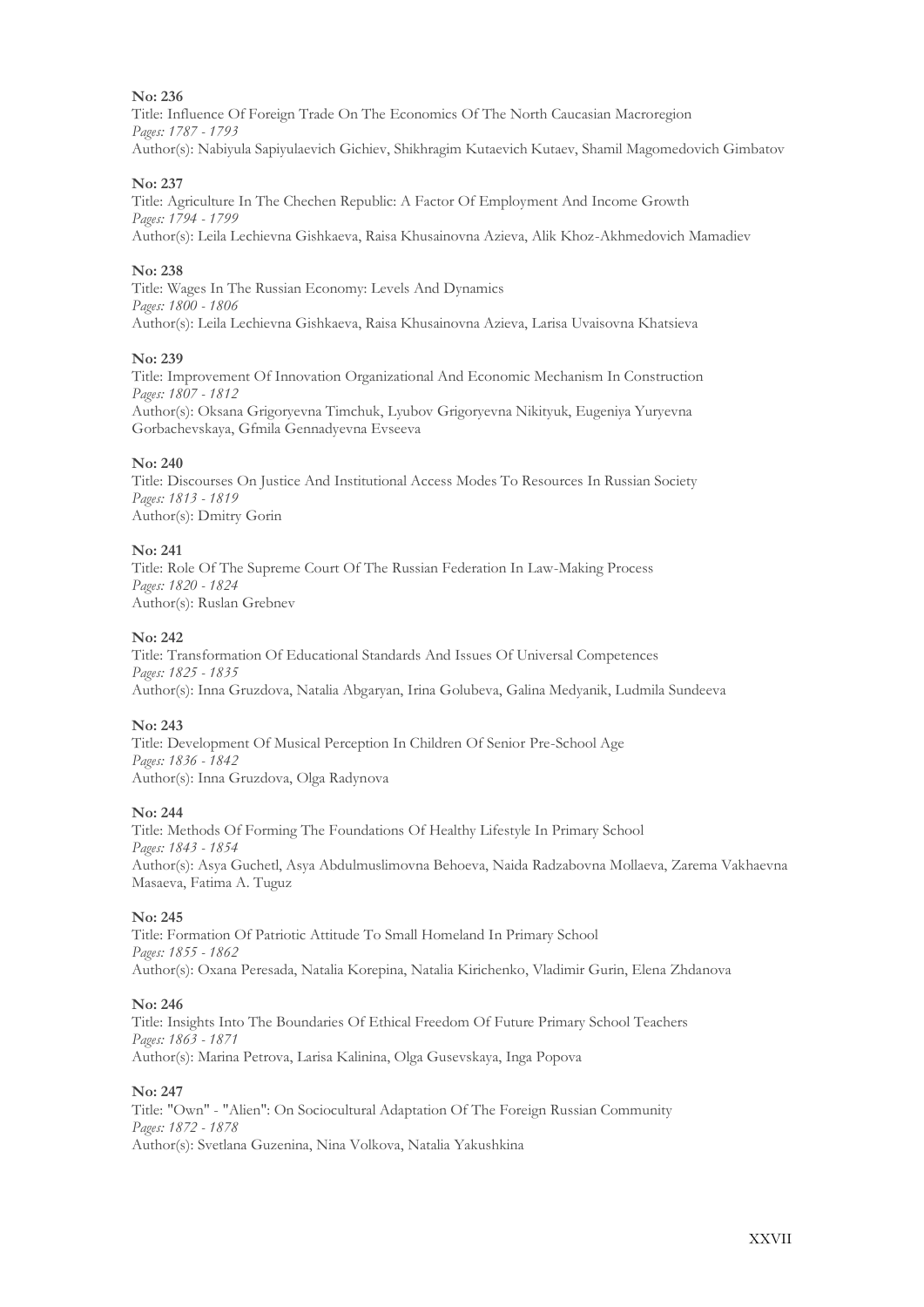Title: Teaching Practices Of Prefixal Verbs Of Motion To Foreign Audience *Pages: 1879 - 1885* Author(s): Serafima Alekseevna Xavronina, Kasim Emrak

### **No: 249**

Title: Methodology For Assessing The Financial Sustainability Of A Commercial Bank *Pages: 1886 - 1892* Author(s): Irina Hominich, Natalia Chelukhina, Oxana Savvina, Elmira Asyaeva, Aza Bisultanova

### **No: 250**

Title: Methodical Approach To The Efficiency Of Innovation Product *Pages: 1893 - 1899* Author(s): Irina Hominich, Oxana Savvina, Elmira Asyaev, Natalia Chelukhina, Aza Bisultanova

### **No: 251**

Title: Transformation Of Socio-Economic Behaviour Of Chechen People In Modern Conditions *Pages: 1900 - 1905* Author(s): Elay Ibragimov, Musa Ibragimov, Sedaz Zhemchuraeva, Maret Betilmersaeva, Lida Kurbanova

### **No: 252**

Title: Nanny Language: A Representative Of The Semantics Of Diminutiveness In Dagestan Languages *Pages: 1906 - 1912* Author(s): Mariza Ibragimova, Boris Ataev, Ibragim Dibirov, Rashidat Khalidova, Muguma Cheerchiev

### **No: 253**

Title: Conciliation In The Legislative Process Of The Federal State *Pages: 1913 - 1921* Author(s): Kazban Samatovna Inalkaeva

### **No: 254**

Title: Image Of The Region: Explication Of Conceptual-Theoretical Representations *Pages: 1922 - 1933* Author(s): Nadezhda Ivanisheva, Eugeny Semenov, Olga Popova

### **No: 255**

Title: Circular Economy: Opportunities For Development Of Russia'S Arctic Regions *Pages: 1934 - 1942* Author(s): Medea Ivanova, Nonna Dyachenko

### **No: 256**

Title: Russian Civilization In The Search Of Identity In New Geopolitical Conditions *Pages: 1943 - 1949* Author(s): Viktor Avksentev, Boris Aksiumov, Galina Gritsenko, Svetlana Ivanova, Aleksey Lagunov

### **No: 257**

Title: Euphemization Of Political Discourse With Elected And Derived Political Power *Pages: 1950 - 1962* Author(s): Veronika Aleksandrovna Kameneva, Nadezda Vladimirovna Rabkina

### **No: 258**

Title: Old Believers' Self-Immolation As A Form Of Religious Escapism *Pages: 1963 - 1968* Author(s): Natalya Sergeevna Kanateva

### **No: 259**

Title: Taboo As A Linguistic And Cultural Phenomenon *Pages: 1969 - 1975* Author(s): Raisa Khanifovna Khairullina, Fluza Gabdullinovna Fatkullina, Qiang So, Ziyu Lin

### **No: 260**

Title: Ethno As An Essential Component Of Existing Types Of Tourism *Pages: 1976 - 1981* Author(s): Fatimet Nalbievna Khuako, Anjelika Ruslanovna Kumpilova

### XXVIII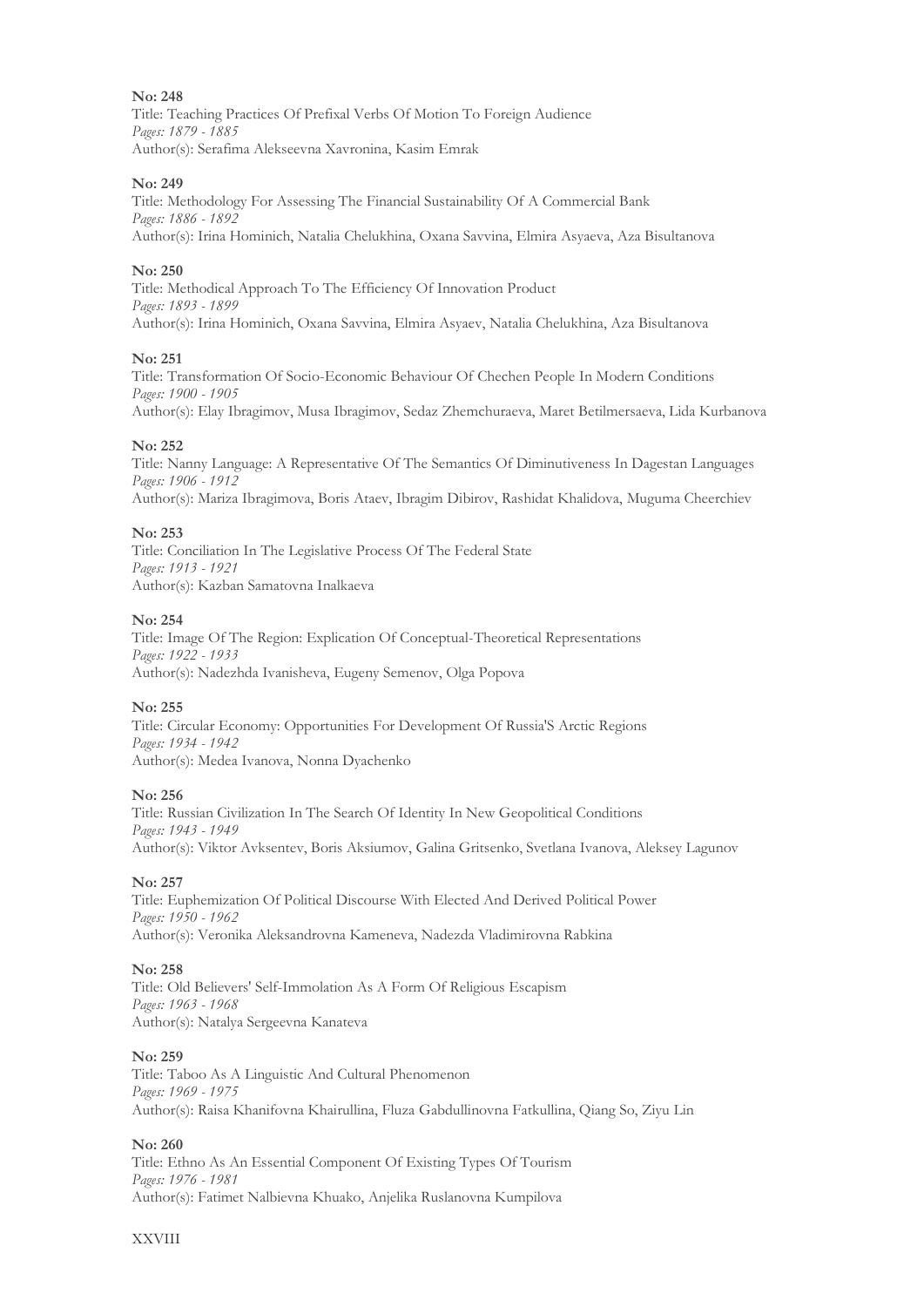**No: 261** Title: Judicial System In The North Caucasus In The 1820S-1850S *Pages: 1982 - 1988* Author(s): Elena Isaakovna Kobakhidze, Angela Aslanovna Dzottsoeva

### **No: 262**

Title: Nformation As A Factor Of Environmental Management And Nature Conservation *Pages: 1989 - 1996* Author(s): Ludmila Aleksandrovna Kokhanova, Tatiana Spartakovna Alekseeva, Sergey Borielevich Golovko, Ulia Evgenievna Chereshneva

### **No: 263**

Title: Investment Process In Russia In The Conditions Of Digitalization *Pages: 1997 - 2005* Author(s): Yulia Aleksandrovna Konopleva, Olga Nikolaevna Pakova, Svetlana Vyacheslavovna Zenchenko, Marina Aleksandrovna Babenko

### **No: 264**

Title: Journalism Of The Xxi Century As A Cultural Institution *Pages: 2006 - 2012* Author(s): Sergey Grigorievich Korkonosenko, Marina Arkadievna Voskresenskaya

### **No: 265**

Title: Teaching Methods Of Economics Contributing To Economic Competence Of Bachelors Of Engineering *Pages: 2013 - 2022* Author(s): Natalia Nikolaevna Kostina, Ekaterina Georgievna Zinovieva, Svetlana Vladimirovna Koptyakova

### **No: 266**

Title: Influence Of Clip Thinking On The Cognitive Abilities Of Students *Pages: 2023 - 2030* Author(s): Andrey Leonidovich Kraynov, Nadezhda Vladimirovna Shalaeva

### **No: 267**

Title: Legal Assistance Of A Lawyer In Checking A Crime Report *Pages: 2031 - 2037* Author(s): Natalya Rafikovna Krysina, Vladimir Nikolaevich Naryadchikov, Lyubov Danilovna Kalinkina, Elena Ivanovna Shigurova

### **No: 268**

Title: Rospects For Using Sociological Research In Assessing Region Economy (For Example, Smes *Pages: 2038 - 2043* Author(s): Tatyana Valerievna Kurakova, Sofia Victorovna Kurakova, Alena Valerievna Chemulova

### **No: 269**

Title: Ethnic Factor In The Modern Socio-Political And Socio-Economic Life Of Kalmykia *Pages: 2044 - 2050* Author(s): Natalya Leonidovna Kurepina, Vladimir Leonidovich Volgin, Maria Vladimirovna Shovaeva

### **No: 270**

Title: Developing A System Of Public Training And Employment For Regional Economy *Pages: 2051 - 2058* Author(s): Shikhragim Kutaevich Kutaev, Rabiyat Abdulgashimovna Kutaeva

### **No: 271**

Title: Mental Foundations Of Civic Identity In Russia *Pages: 2059 - 2065* Author(s): Lilia Anatolievna Mullyar, Farman Muruvvat ogly Kuliev, Olga Yurievna Ozherelyeva, Ekaterina Alexandrovna Ageeva, Larisa Yurievna Grigoshina

### **No: 272**

Title: Environmental-Historical Dimension Of Anthropogenesis *Pages: 2066 - 2074* Author(s): Viktor Eduardovich Lebedev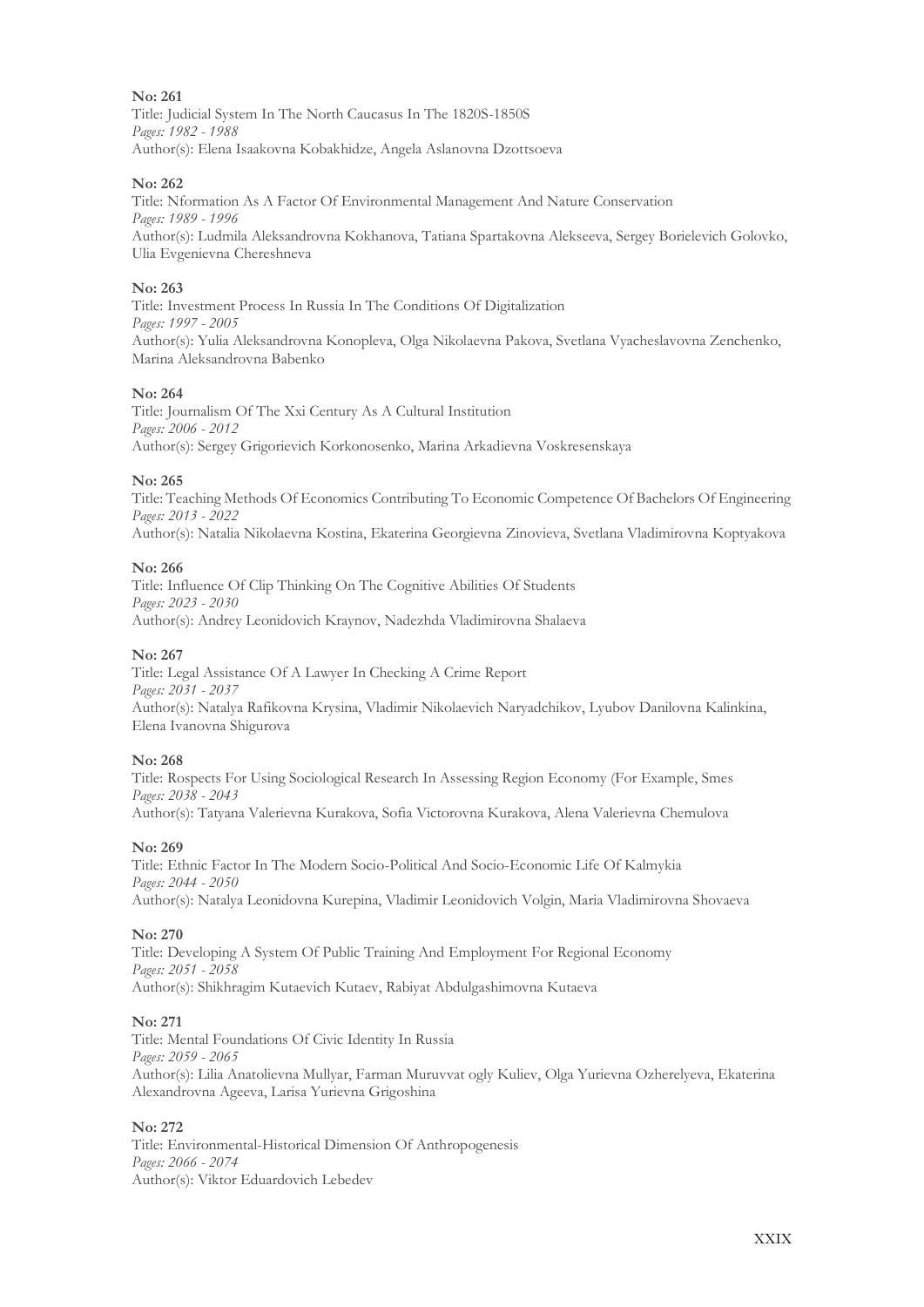Title: Studying Prospective Participants Of Open Online Cources *Pages: 2075 - 2084* Author(s): Tatiana Evgenievna Lebedeva, Maria Petrovna Prohorova, Evgenii Evgenievich Egorov, Olga Aleksandrovna Mineeva, Olga Vladislavovna Golubeva

### **No: 274**

Title: Studying Capabilities Of Moodle For Arranging Student Self-Instruction In Foreign Language Studies *Pages: 2085 - 2091*

Author(s): Maria Sergeyevna Liashenko, Olga Aleksandrovna Mineeva, Irina Aleksandrovna Povaryonkina, Svetlana Evgenievna Tsvetkova, Maria Petrovna Prokhorova

### **No: 275**

Title: Tolerance In Everyday Life: Resources And Formats Of Existence *Pages: 2092 - 2098* Author(s): Olga Fyodorovna Lobazova

### **No: 276**

Title: The Problem Of The Expressiveness Of Modern Culture: Methodological Aspect *Pages: 2099 - 2105* Author(s): Marina Vasilievna Loginova

### **No: 277**

Title: War And Universal Imperial Order: A Diagnosis Of A Global Political Crisis *Pages: 2106 - 2114* Author(s): Leonid Leonidovich Lomako, Konstantin Gennadievich Maltsev

### **No: 278**

Title: Metaphorical Images Of Government In Russian Media Texts *Pages: 2115 - 2120* Author(s): Victor Shaklein, Anna Lonskaia

### **No: 279**

Title: Linguosemiotic Organization Of Heterogeneous Texts (Case Study Of Media And Internet Texts) *Pages: 2121 - 2127* Author(s): Olga Ivanovna Maximenko, Natalia Alexandrovna Akhrenova, Mikhail Vasilievitch Belyakov, Yulia Alaxandrovna Evgrafova

### **No: 280**

Title: Time Structuring In Languages Of Different Typologies *Pages: 2128 - 2134* Author(s): Zulaikhat Magomedovna Mallaeva, Rashidat Shahrudinovna Khalidova, Khaibat Magomedtagirovna Kadachieva, Patimat Gabibullakhovna Alieva, Selminaz Efendiyevna Shamsudinova

### **No: 281**

Title: Internet-Meme As A Polymodal Media-Object: The Basics Of Linguosemiotic Typology *Pages: 2135 - 2141* Author(s): Tatiana Vladimirovna Marchenko, Larisa Laktemirovna Zelenskaya

### **No: 282**

Title: Zuzana Kaputova And The Presidential Elections In The Slovak Republic In 2019 *Pages: 2142 - 2146* Author(s): Ekaterina Petrovna Marmilova

### **No: 283**

Title: Religious Confrontation And The Problem Of Spirituality In A Globalizing World *Pages: 2147 - 2153* Author(s): Ibragim Mustafayevich Melikov, Olga Borisovna Skorodumova

### **No: 284**

Title: Renewable Energy In Russia: Problems And Prospects Of Legal Regulation *Pages: 2154 - 2159* Author(s): Elena Sergeevna Mikhailova, Tatiana Vladimirovna Efimtseva, Oksana Vladimirovna Rakhmatullina, Alina Andreevna Diakonova, Roza Nailievna Salieva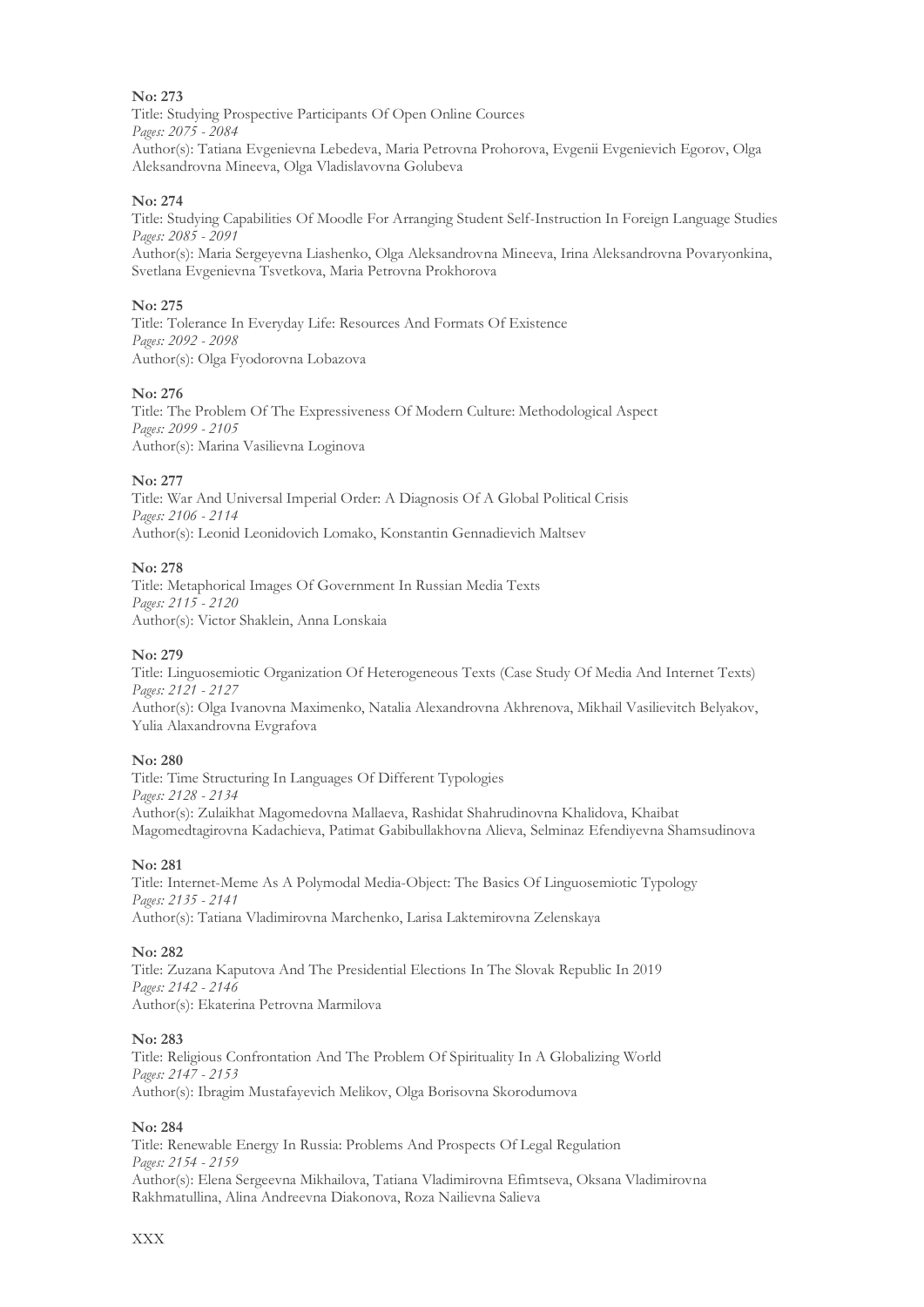Title: Hedging In A Scientific Article Written In English As A Reasoning Strategy *Pages: 2160 - 2166* Author(s): Alexandra Ivanovna Milostivaya, Irina Nikolaevna Makhova, Olga Alexeevna Chudnova, Natalia Igorevna Kizilova, Boris Vladimirоvich Svetailov

### **No: 286**

Title: Representations Of Professional Duty Among Students Of Socionomic Professions *Pages: 2167 - 2172* Author(s): Oksana Ivanovna Mironova, Valentina Valeryevna Kozyreva

### **No: 287**

Title: Features Of Communicative Culture Of Modern Russian Students *Pages: 2173 - 2179* Author(s): Tatiana Alexandrovna Mironova

### **No: 288**

Title: Socio-Demographic Features Of The Finno-Ugric Peoples *Pages: 2180 - 2188* Author(s): Ekaterina Vladimirovna Molchanova

### **No: 289**

Title: Cultural Transformation In The Ussr: From Frost To "Thaw" And Back Again *Pages: 2189 - 2194* Author(s): Nikolai Alekseevich Kubanev, Larisa Nikolaevna Nabilkina

### **No: 290**

Title: Language Personality Of A Gabonese Student *Pages: 2195 - 2202* Author(s): Bouanga Adelaide Ndjelassili, Victor Mikhailovich Shaklein

### **No: 291**

Title: Diachronic Transformation Of The Value Component Of Linguocultural Types "Gorets" And "Highlander" *Pages: 2203 - 2209* Author(s): Natalia Nepomniashchikh

### **No: 292**

Title: Paper Industry Of Vietnam: Export, Import And Ways Of Sustainable Development *Pages: 2210 - 2218* Author(s): Khoang Nguen Nguen, Nikolai Petrovich Karpus

### **No: 293**

Title: Restrictions On The Right To Freedom Of Worship And Religion In Vietnam *Pages: 2219 - 2225* Author(s): Son Nam Nguyen

### **No: 294**

Title: Some Aspects Of The Development Of Professional Mobility Of A Future Teаcher *Pages: 2226 - 2232* Author(s): Elena Aleksandrovna Nikitina, Elena Leonidovna Fedotova, Svetlana Albertovna Kharchenko, Marina Gennadevna Golubchikova, Tatyana Aleksandrovna Zhdanko

### **No: 295**

Title: Comparative Analysis Of National Information Security Policy In The Context Of Globalization *Pages: 2233 - 2240* Author(s): Andrey Petrovich Koshkin, Andrey Vadimovich Novikov, Aleksandr Sergeevich Yablochkin

### **No: 296**

Title: Concept Of Try In English And Russian Linguistic Cultures *Pages: 2241 - 2249* Author(s): Viktoria Vladimirovna Batitskaya, Vladimir Valeryevich Gurin, Elena Viktorovna Obletsova, Elena Pavlovna Ignatyeva, Ekaterina Valerievna Dvorak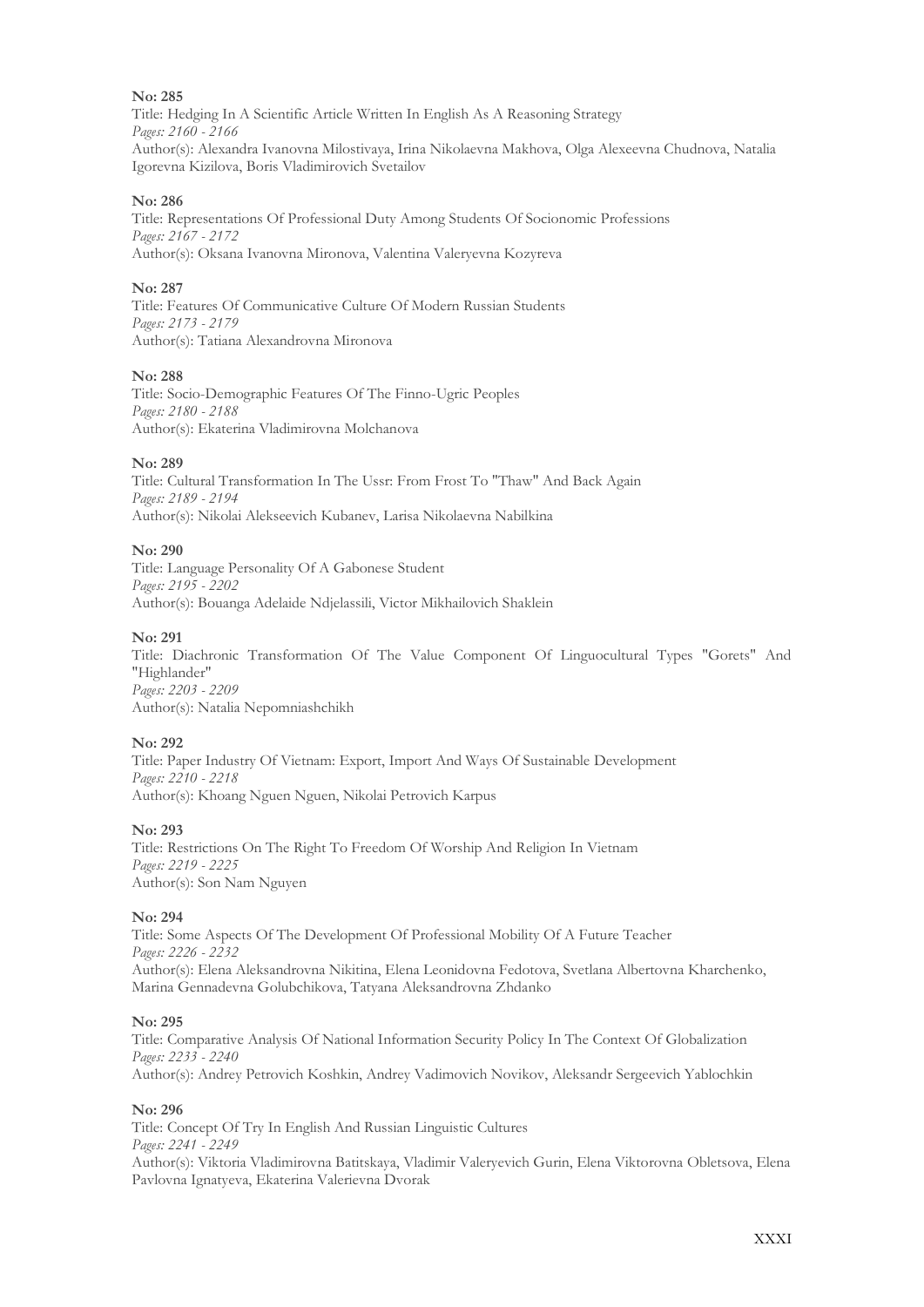Title: Design And Implementation Of Distant Educational Technologies For Bachelors *Pages: 2250 - 2258* Author(s): Larisa Aramovna Ogannisyan, Sergey Vladimirovich Kotov, Sergey Vasilyevich Semergej, Tatiana Konstantinovna Guseva, Alexander Viktorovich Zezulko

### **No: 298**

Title: Research Of Risk Behavior Features Juvenile Delinquents *Pages: 2259 - 2265* Author(s): Elena Aleksandrovna Orlova, Julia Leonidovna Grebennikov, Asya Abdulmuslimova Bekhoeva, Roza Musaevna Magomedova, Patimat Dayitbegovna Gadzhieva

### **No: 299**

Title: Political And Socio-Economic Processes In The Chechen Republic In 2003-2007 *Pages: 2266 - 2272* Author(s): Abbaz Dogievich Osmaev, Ahmad Sherpuddinovich Aliev, Ali Ruslanovich Salgiriev, Aindi Eskievich Khumigov, Yandarbek Saidbecovich Gapaev

### **No: 300**

Title: Transformation Of The Modern State Into A Social State *Pages: 2273 - 2279* Author(s): Rosalina Vasilievna Shagieva, Lyudmila Aleksandrovna Bukalerova, Nikolay Nikolaevich Kosarenko, Alexander Vladimirovich Ostroushko

### **No: 301**

Title: Russian Far East And Migration Flows Of The Millennium *Pages: 2280 - 2286* Author(s): Zhanna Valeryanovna Petrunina, Aleksandr Borisovich Semenov, Denis Viktorovich Novikov, Galina Alekseevna Shusharina

### **No: 302**

Title: Gilan Gostiny Dvor In Astrakhan As A Trading Post Of Persian-Azerbaijani Merchants *Pages: 2287 - 2294* Author(s): Rena Nizamievna Pirova, Eliza Musatovna Ozdamirova, Zarifa Kabilovna Rajabova, Ulyana Kubutaevna Shikhalieva

### **No: 303**

Title: Essential, Structural And Functional Differentiation Of Addressee In English-Language News Reports *Pages: 2295 - 2305*

Author(s): Natalia Vadimovna Potapova, Veronika Aleksandrovna Kameneva

### **No: 304**

Title: Russian Democratic Socialism And Individual Freedom As A Condition Of Social Development *Pages: 2306 - 2312* Author(s): Olga Lvovna Protasova

### **No: 305**

Title: Information Technologies In The Process Of Formation Of Intercultural Communicative Competence *Pages: 2313 - 2320*

Author(s): Marina Nikolaevna Razdobarova, Lyubov Mikhailovna Ivanova, Elina Borisovna Kalinichenko, AnnaValentinovna Lanina

### **No: 306**

Title: Role Of Energy Clusters In Urban Development *Pages: 2321 - 2326* Author(s): Dmitry Rodnyansky, Mikhail Repin, Natalia Morozova, Tatyana Koryakina, Ivan Makarov

### **No: 307**

Title: Risk Zones In Modern Conflictogenic Media Space: Linguistic And Legal Aspects *Pages: 2327 - 2334* Author(s): Tatiana Rogozhnikova, Elvina Salikhova

### **No: 308**

Title: Formation Of Cult Of Female Saints In Canonical Gospels And Apocryphal Texts *Pages: 2335 - 2342* Author(s): Valery Romanchenko, Svetlana Shlaeva, Irina Nozhkina, Oksana Shmygina

### XXXII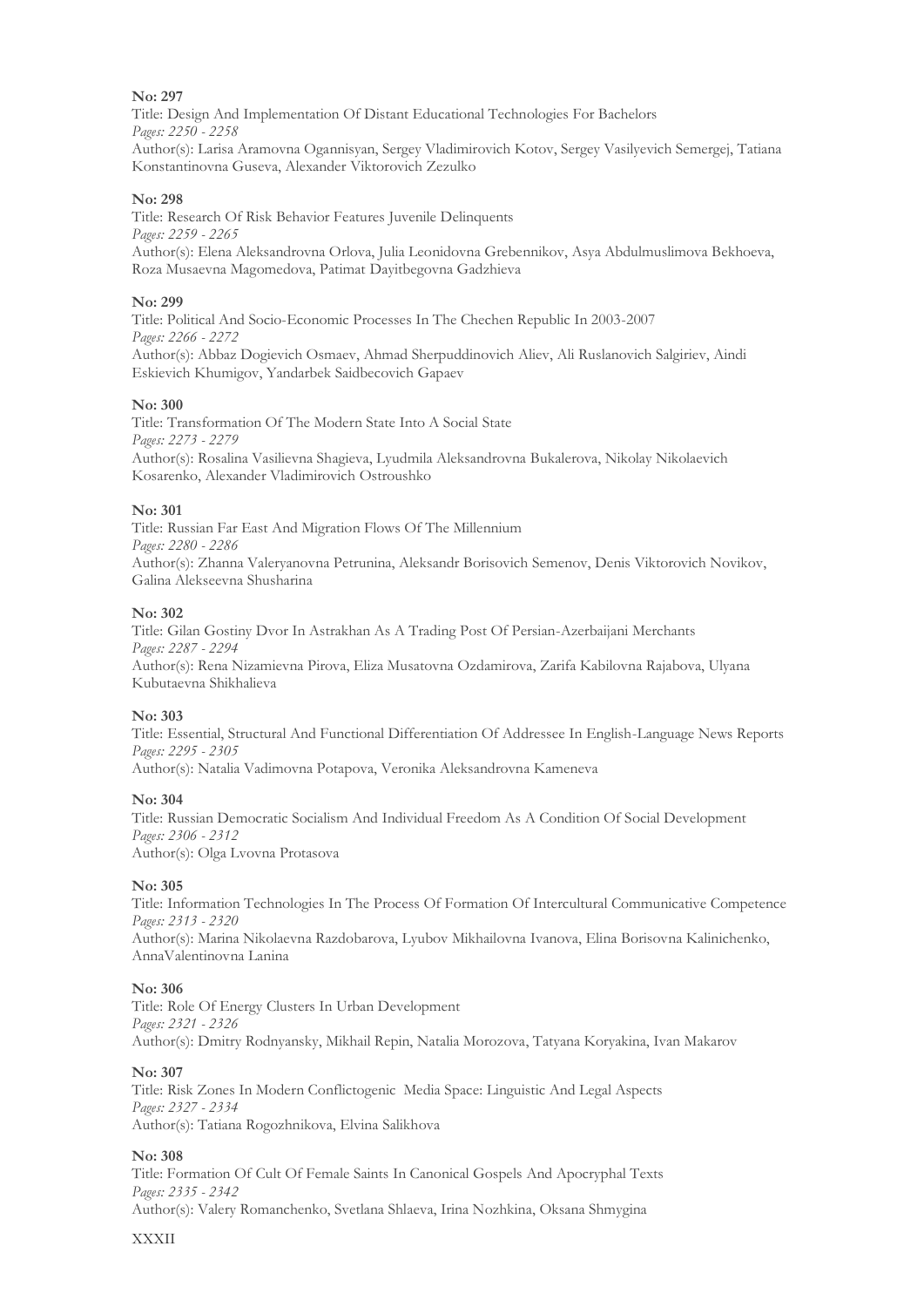Title: Innovative Technologies In Crop Growing: Resources And Assessment Methodology *Pages: 2343 - 2351* Author(s): Aleona Ryabova, Elena Vasilieva, Dariya Vorobyeva

### **No: 310**

Title: Translation Strategies Used In Translating Commercials: English-Russian Language Pair *Pages: 2352 - 2358* Author(s): Marina Eduardovna Ryabova, Violetta Alexandrovna Ilyina, Irina Vladimirovna Vashunina

### **No: 311**

Title: Ethnic Aspects Of Rural Settlements Of The Republic Of Tatarstan *Pages: 2359 - 2365* Author(s): Nadezhda Vasiljevna Rychkova, Sergej Yurjevich Rychkov, Ajvaz Minnegosmanovich Fazliev, Guzel Rafailovna Stolyarova

### **No: 312**

Title: The Euphemistic Way Of Nomination In The Russian Language *Pages: 2366 - 2371* Author(s): Olga Sakhno, Olga Pavlovskaya

### **No: 313**

Title: Physiological Efficiency Of Interaction Between Students And E-Learning Environment *Pages: 2372 - 2379* Author(s): Elena Sanina, Nina Sungurova, Maria Artyukhina, Svetlana Mitrokhinа, Sapargali Karauylbayev

### **No: 314**

Title: Development Prospects On Flax Growing In Smolensk Region *Pages: 2380 - 2385* Author(s): Svetlana Michajlovna Sapozhnikova, Svetlana Alexandrovna Chudakova, Natalja Vladimirovna Reichert, Olga Anatoljevna Lapshova, Larisa Alexandrovna Mylnikova, Valentina Viktorovna Kuptsova

### **No: 315**

Title: Concept "Marriage": Linguosemiotic Understanding In The Kalmyk, Russian And English Linguistic Consciousness *Pages: 2386 - 2392*

Author(s): Zhanna Nikolaevna Sarangaeva, Elza Ochir-Goryaevna Daldinova, Tatyana Michailovna Kekeeva

### **No: 316**

Title: Higher Educational Models And Economy Development *Pages: 2393 - 2400* Author(s): Irena Sedykh

### **No: 317**

Title: Crimean Tatar Proverbs And Sayings: Poetry And Pragmatics Of Genre *Pages: 2401 - 2406* Author(s): Esma Enverovna Seferova

### **No: 318**

Title: Motive Of Intellectual Test In The Crimean Tatar Tale Epic *Pages: 2407 - 2411* Author(s): Fera Asanovna Seferova

### **No: 319**

Title: Comprehensive Program Of Professionally Oriented Training Of Specialists In Communication *Pages: 2412 - 2420* Author(s): Lidiia Mihajlovna Semenova, Alexey Dmitrievich Krivonosov, Elena Yurjevna Karmalova, Natalia Ilyinichna Danilovа

### **No: 320**

Title: Numerical And National Composition Of Urban Population Of Bashkiria In 1930S *Pages: 2421 - 2428* Author(s): Svetlana Galiullina, Marina Lifanova, Artur Suleimanov, Darya Gerasimova, Elena Safina, Svetlana Shalagina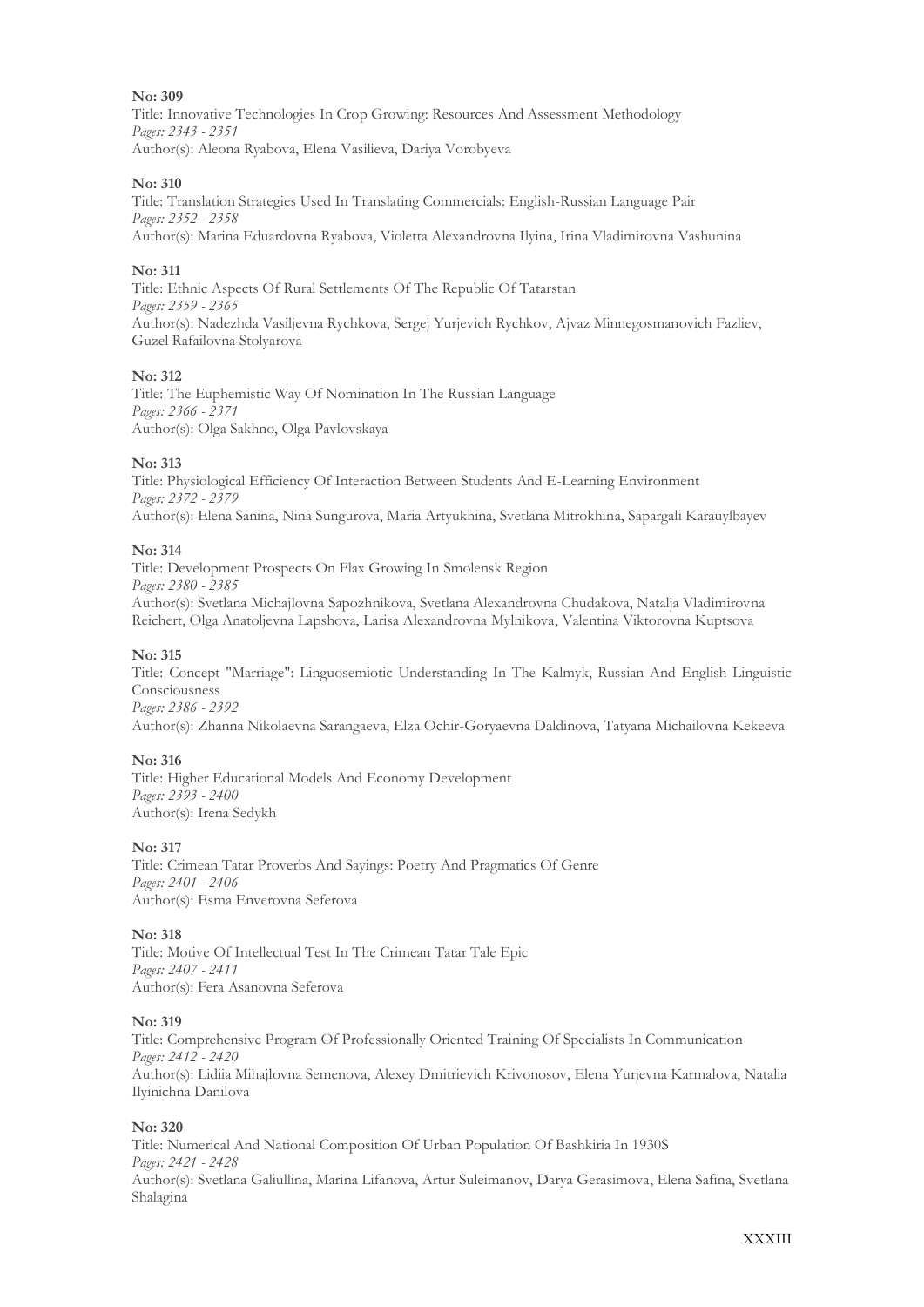Title: Axiological Phraseological Units As Representatives Of Values And Meanings Of The Culture *Pages: 2429 - 2438* Author(s): Skacheva Nina Vasilievna

### **No: 322**

Title: General Land Surveying In The Russian Empire: East And West *Pages: 2439 - 2444* Author(s): Liliya Gennadyevna Stepanova

### **No: 323**

Title: The Types Of Intertextual Connections In The Judicial Discourse *Pages: 2445 - 2452* Author(s): Suetina Olesya Gennadyevna, Serebriakova Svetlana Vasilyevna

### **No: 324**

Title: The Origins And The Development Of Mediation *Pages: 2453 - 2458* Author(s): Yuliia Sukhostavska

### **No: 325**

Title: Perceptive Objects: Interrelations Of Outside World Images With General Human Activities *Pages: 2459 - 2465* Author(s): Almira Kamilovna Suleymanova, Ismagilova Khalisa Nazibovna, Khakimova Gulnara Fidanovna, Flyuza Gabdullinovna Fatkullina, Sagitova Alfira Foatovna

### **No: 326**

Title: Development Of The Law-Enforcement System In The Ural Region In 1917 *Pages: 2466 - 2471* Author(s): Suvorova Anna Viktorovna, Semenchenco Irina Vasilievna, Panych Regina Borisovna

### **No: 327**

Title: Fficiency Of Management Decisions In Modeling The Activity Of Enterprises *Pages: 2472 - 2480* Author(s): Yulia Arkadievna Tagiltseva, Barashyan Vitalina Yurevna, Bortnik Olga Aleksandrovna, Sheremeteva Natalya Aleksandrovna, Bychkova Irina Igorevna, Galkin Vyacheslav Aleksandrovich

### **No: 328**

Title: Sociopsychological Ideas About The Phenomenon Of Patriotism Among Russians *Pages: 2481 - 2487* Author(s): Mikhail Tarasov

### **No: 329**

Title: Self-Actualization In The Process Of Consumption Of A Cultural Product *Pages: 2488 - 2494* Author(s): Telmanova Anastasia Sergeevna, Balabanov Pavel Ivanovich

### **No: 330**

Title: Construction "Verb + Accusative Case Without Preposition": Acquisition By Sinhala Students *Pages: 2495 - 2502* Author(s): Rev Kadigamuwe Anuruddha Thero, Elena Nikolaevna Baryshnikova, Volkhonsky Boris Mikhailovich

### **No: 331**

Title: Emotivity And Psychologism In Literary Texts Written In The Kabardian Language *Pages: 2503 - 2509* Author(s): Тokmakova Madina Hasanbievna, Bizhoev Boris Chamalovich

### **No: 332**

Title: Confrontation Of Scientific Reason And Nature In The Film "Solaris" (A. Tarkovsky *Pages: 2510 - 2516* Author(s): Marina Torburg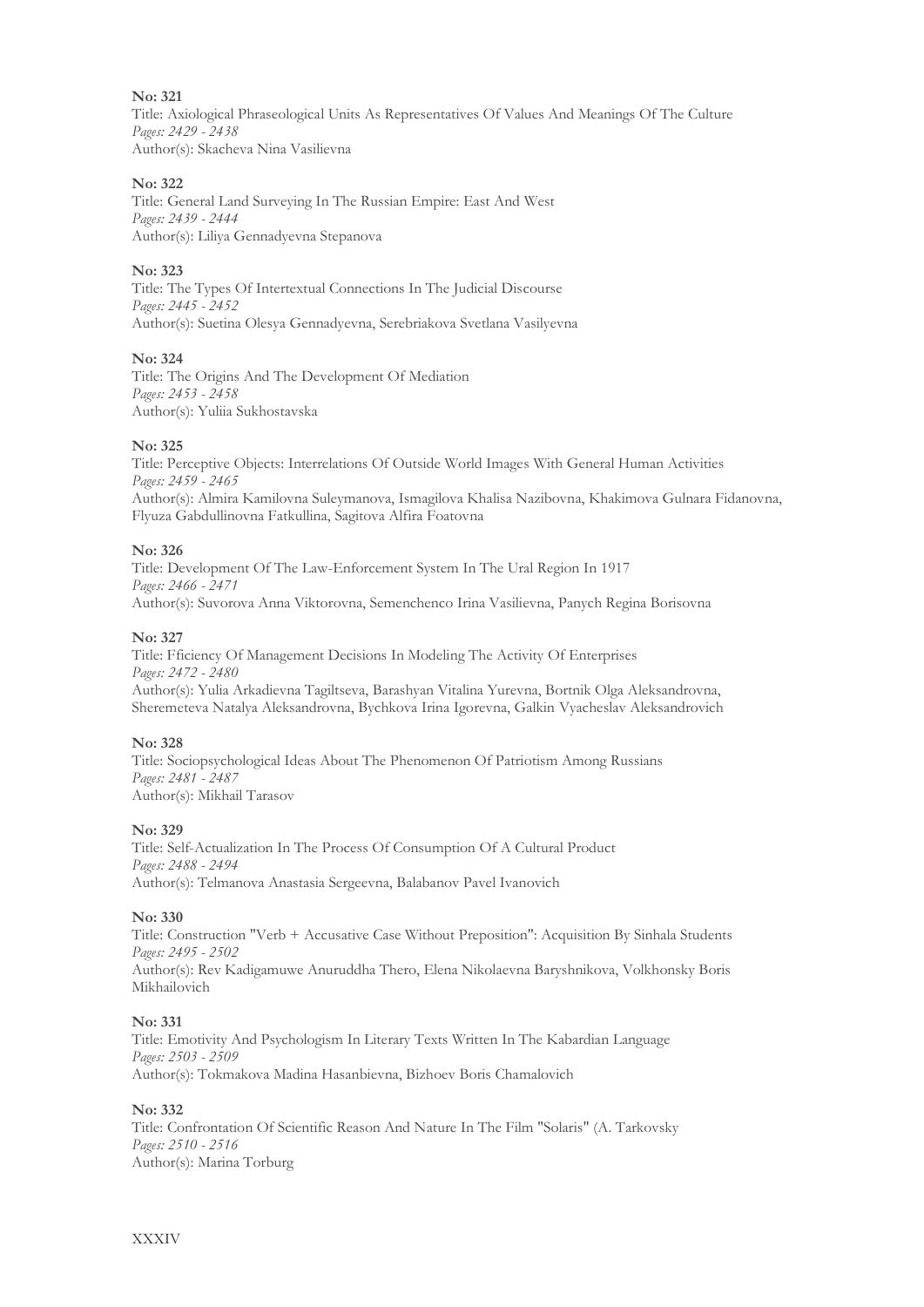Title: Virtual Public Sphere And Interactive Practices Of Modern Social Media *Pages: 2517 - 2523* Author(s): Narine Tovmasyan

### **No: 334**

Title: Interconnection And Changes In The Standards Of Risk Management And Quality Management *Pages: 2524 - 2532*

Author(s): Tsakaev Alkhozur Kharonovich, Saidov Zaurbek Aslanbekovich

### **No: 335**

Title: Global And National Trends In Supervision Requirements For Financial Institutions *Pages: 2533 - 2541* Author(s): Tsakaev Alkhozur Kharonovich, Saidov Zaurbek Aslanbekovich

### **No: 336**

Title: Ideas Of Education In The Space Of Cultural Meanings *Pages: 2542 - 2546* Author(s): Sorokoumova Svetlana Nikolaevna, Romanov Alexey Alekseevich, Barkova Valentina Vasilievna, Stolbova Elena Alexandrovna, Tsilitskiy Vitaliy Sergeevich

### **No: 337**

Title: Post-Secondary Vocational Education As An Indicator Of Socialization Of Challenged People *Pages: 2547 - 2553*

Author(s): Druzhinina Lilia Alexandrovna, Lapshina Lyubov Mikhailovna, Lysova Anna Anatolyevna, Osipova Larisa Borisovna, Tsilitskii Vitaliy Sergeevich

### **No: 338**

Title: Quality Increase Of Training Of Future Teachers: Individualization, Differentiation And Tutor Support *Pages: 2554 - 2560*

Author(s): Tsilitskii Vitaliy Sergeevich, Stolbova Elena Alexandrovna, Druzhinina Lilia Alexandrovna, Lapshina Lyubov Mikhailovna, Osipova Larisa Borisovna

### **No: 339**

Title: Innovative Mechanism For Development Of Regional Competitive Advantages In New Economy *Pages: 2561 - 2568*

Author(s): Tumenova Svetlana Ahmatovna, Mustaev Movsar Musaevich, Mambetova Fatimat Abdullahovna

### **No: 340**

Title: Integral Assessment Of Financial Stability Of Banks *Pages: 2569 - 2576* Author(s): Uzhakhova Fatima Dzhamalovna, Aliev Ayaz Aladdin Oglu, Gordienko Mikhail Sergeevich, Kurbonalizoda Masrur

### **No: 341**

Title: Mediation Programs Used For Probation In Common Law Countries *Pages: 2577 - 2584* Author(s): Vasilenko Alexandra, Simonova Mariya, Dolzhikova Anzhela, Bukalerov Sergej, Bukalerov Alexandr

### **No: 342**

Title: Extra-Transport Effect In Choice Of Methods For Assessment Of Transport Competitiveness *Pages: 2585 - 2593* Author(s): Marina Alexandrovna Vasilenko, Elena Leonidovna Kuzina, Drozdov Nikita Alexeevich, Elena

Leonidovna Kuzina, Vasilenko Ekaterina Alexandrovna, Shlykov Evgeny Evgenievich

### **No: 343**

Title: Metaphor As A Three-Component Structure: Translation Aspect *Pages: 2594 - 2601* Author(s): Vered Valeriya Tarasovna, Vered Yulia Tarasovna

### **No: 344**

Title: Specific Features In Career Choices Of Cadet Class Pupils *Pages: 2602 - 2609* Author(s): Bochkareva Lyudmila Petrovna, Vinogradov Oleg Stanislavovich, Vetlugina Galina Petrovna, Nazarova Olga Mikhailovna, Sayfetdinova Maryam Karimova, Vinogradova Natalia Alexandrovna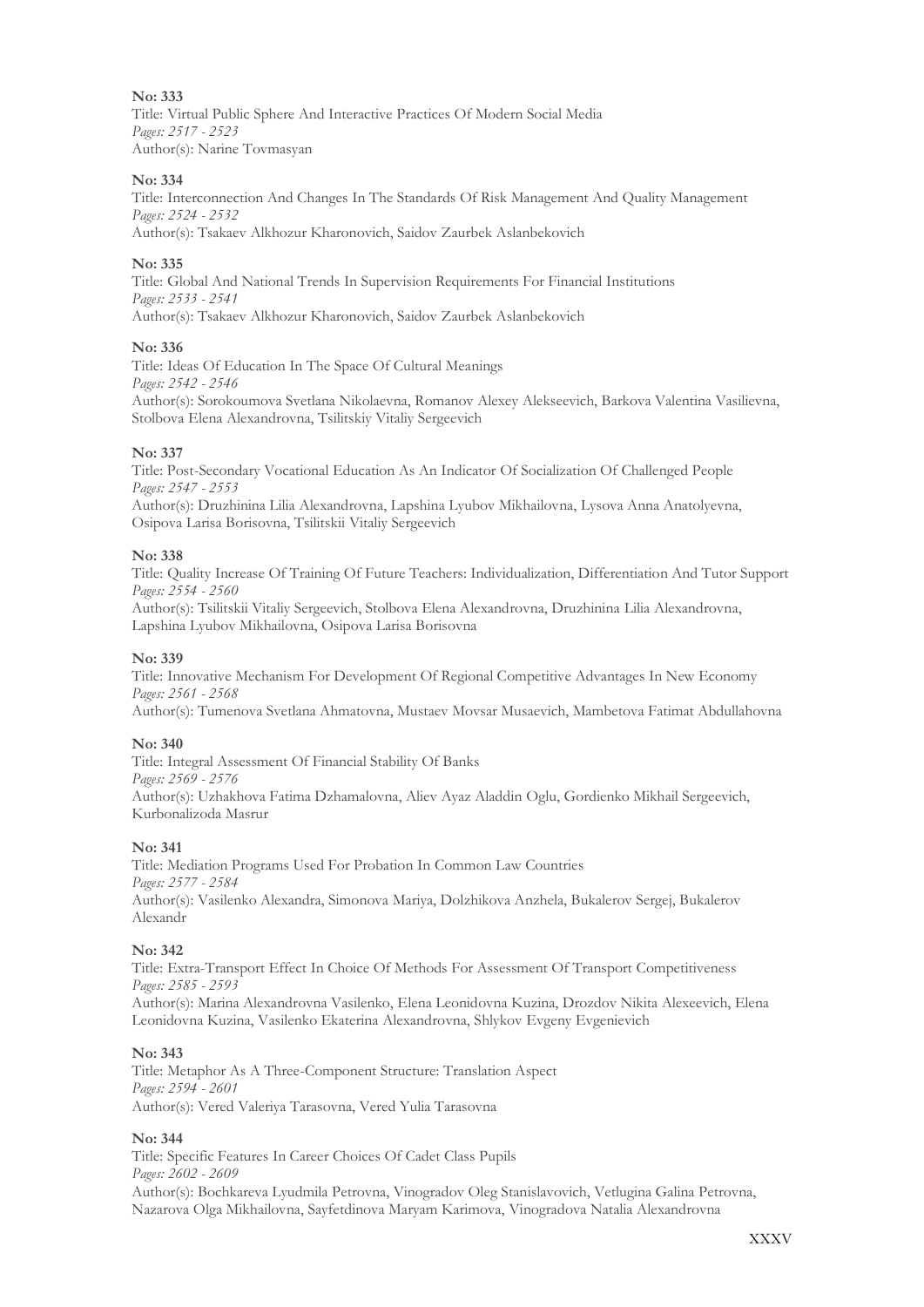Title: Cybercrime Prevention: Comparative Analysis Of Criminal Laws Of Azerbaijan, Russian And Armenia *Pages: 2610 - 2616*

Author(s): Vorobiev Victor Victorovich, Gracheva Yulia Victoro, Ilyin Igor Vyacheslavovich, Malikov Sergey Vladimirovich, Kapinosov Erik Olegovich

### **No: 346**

Title: Integration Of Strategic And Anti-Crisis Management In Agricultural Processing Consumer Co-Operatives *Pages: 2617 - 2623*

Author(s): Igor Leonidovich Vorotnikov, Ivan Petrovich Glebov, Uliia Ivanovna Vaskova

### **No: 347**

Title: Supply In Pork Products Market In The Context Of Reproduction Process *Pages: 2624 - 2630* Author(s): Vrublevskaia Veronika Viktorovna, Mamaeva Alena Igorevna, Vinokurov Gennady Mikhailovich

### **No: 348**

Title: Modernization Processes Of New Economic Policy (1921-1929) *Pages: 2631 - 2637* Author(s): Yakhutl Yury, Fedina Irina

### **No: 349**

Title: Religious And Ethnic Minorities Rights And Freedoms Legal Confirmation In India *Pages: 2638 - 2642* Author(s): Alexandr Yakovlev

### **No: 350**

Title: Agriculture Digitization: Trends And Problems' Review *Pages: 2643 - 2648* Author(s): Yalmaev Rustam Alievich, Shkarupa Еkaterina Аleksandrovna, Bundina Olga Ivanovna

### **No: 351**

Title: Issues Of Pension Rights Organization For Population Within Eeu *Pages: 2649 - 2656* Author(s): Yalmaev Rustam Alievich, Lubov Vladimirovna Grigorieva, Liza Junidovna Gaisumova

### **No: 352**

Title: Digital Technologies In Financial Relations Of Population In Russia *Pages: 2657 - 2663* Author(s): Yalmaev Rustam Alievich, Mytareva Leila Akifovna, Chasova Irina Urievna

### **No: 353**

Title: Linguopragmatics Of The Internal Monologue (Case Study Of French Fiction Prose) *Pages: 2664 - 2675* Author(s): Oyun Yuri Davaaevich, Yu Elena Dyunerovna, Artyna Mira Kan-oolovna

### **No: 354**

Title: Factors Of Ethnopolitical Situation Development In The South Of Russia *Pages: 2676 - 2682* Author(s): Yurchenko Inna, Dontsova Мariya, Yurchenko Natalya

### **No: 355**

Title: Preserving Cultural Landscape Of The Modern City: Challenges And Prospects *Pages: 2683 - 2691* Author(s): Zabrodina Galina Dmitrievna, Kudriavtsev Vitalii Viktorovich, Zagoruiko Marina Vladimirovna, Aleksandrova Tatiana Vladimirovna, Petrushenkov Artem Alekseevich

### **No: 356**

Title: Value Influence Of Islam On Secular Education Of Russia And Dagestan *Pages: 2692 - 2698* Author(s): Zalibekova Aigul Zalibekovna, Ismailov Nurmagomed Omarovich, Abieva Elmira Gadjibalaevna, Saida Rakipovna Ramazanova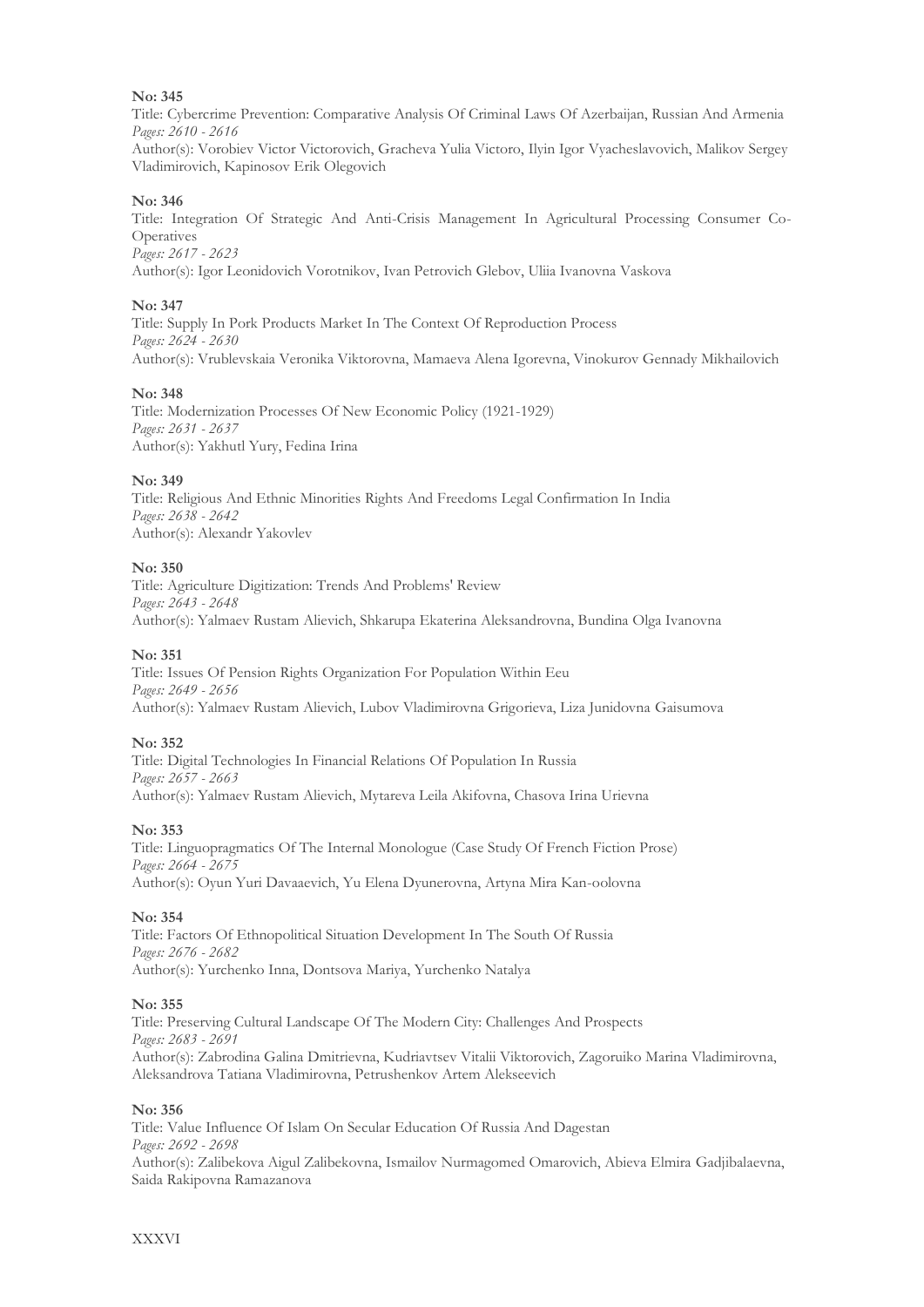Title: Relationship Between Cultural-Historical Features Of Russia And Dagestan And Their Educational Policy *Pages: 2699 - 2706*

Author(s): Mustafa Isaevich Bilalov, Anatoliy Anatolievich Enikeev, Aishat Sharipovna Babatova, Umarova Zara Yasuevna

### **No: 358**

Title: Social Adaptation Of Contemporary Ukrainian Immigrants: Republic Of Latvia And Irkutsk Oblast *Pages: 2707 - 2716* Author(s): Zavialov Andrei Vladimirovich, Polyushkevich Oxana Alexandrovna

### **No: 359**

Title: Revisiting Pedagogical Modeling In University Educational Space *Pages: 2717 - 2724* Author(s): Tatyana Aleksandrovna Zhdanko

### **No: 360**

Title: Organic Theory Of Democracy By I.A. Ilyin: Basic Principles And Rules *Pages: 2725 - 2733* Author(s): Irina Zhdanova, Anna Maltseva

### **No: 361**

Title: Creative Thinking Development Of Future Designers When Mastering Technical Art Drawing *Pages: 2734 - 2741* Author(s): Zhdanova Nadezhda, Ilyasheva Elena, Sergey Alekseevich Gavritskov, Mishukovskaya Julia, Khripunov Pavel

### **No: 362**

Title: Modern Characteristics And Mechanisms Of Identification Of Social Subject *Pages: 2742 - 2749* Author(s): Zhilina Vera Anatolyevna, Kuznetsova Nina Vladimirovna, Akhmetzyanova Marina Petrovna, Zhilina Elizaveta Alekseevna

### **No: 363**

Title: Folklore And Dialect In "And Quiet Flows The Don" By M. Sholokhov *Pages: 2750 - 2758* Author(s): Elena Aleksandrovna Danilova, Zhurina Marina Ivanovna, Tatiana Nikolaevna Yurkina, Pastukhova Lyudmila Borisovna

### **No: 364**

Title: Psycholinguistic Aspect Of Dramaturgic And Educational Discourse Interaction *Pages: 2759 - 2764* Author(s): Veronika Katermina, Anastasia Zinkovskaya, Vladimir Plaksin

### **No: 365**

Title: Revisiting Subjective Structure Of The Phenomenon Of Translation Reception *Pages: 2765 - 2771* Author(s): Abueva Milana Said-Salimovna, Alimuradov Oleg Alimuradovich, Gatsaeva Aksana Bunkhoevna, Razduev Aleksey Valeryevich

### **No: 366**

Title: Formation Of "Green" Economy Model In The Altai Republic *Pages: 2772 - 2779* Author(s): Adarina Raisa Taanovna, Glotko Andrej Vladimirovich, Kuttabaeva Toskanaj Ajtmukanovna, Shvakova Olga Nikolaevna, Yankovskaya Kseniya Gennadevna

### **No: 367**

Title: Cross-Cultural Characteristic Of Coping Behavior Of Teenagers *Pages: 2780 - 2786* Author(s): Yulia Afanasyeva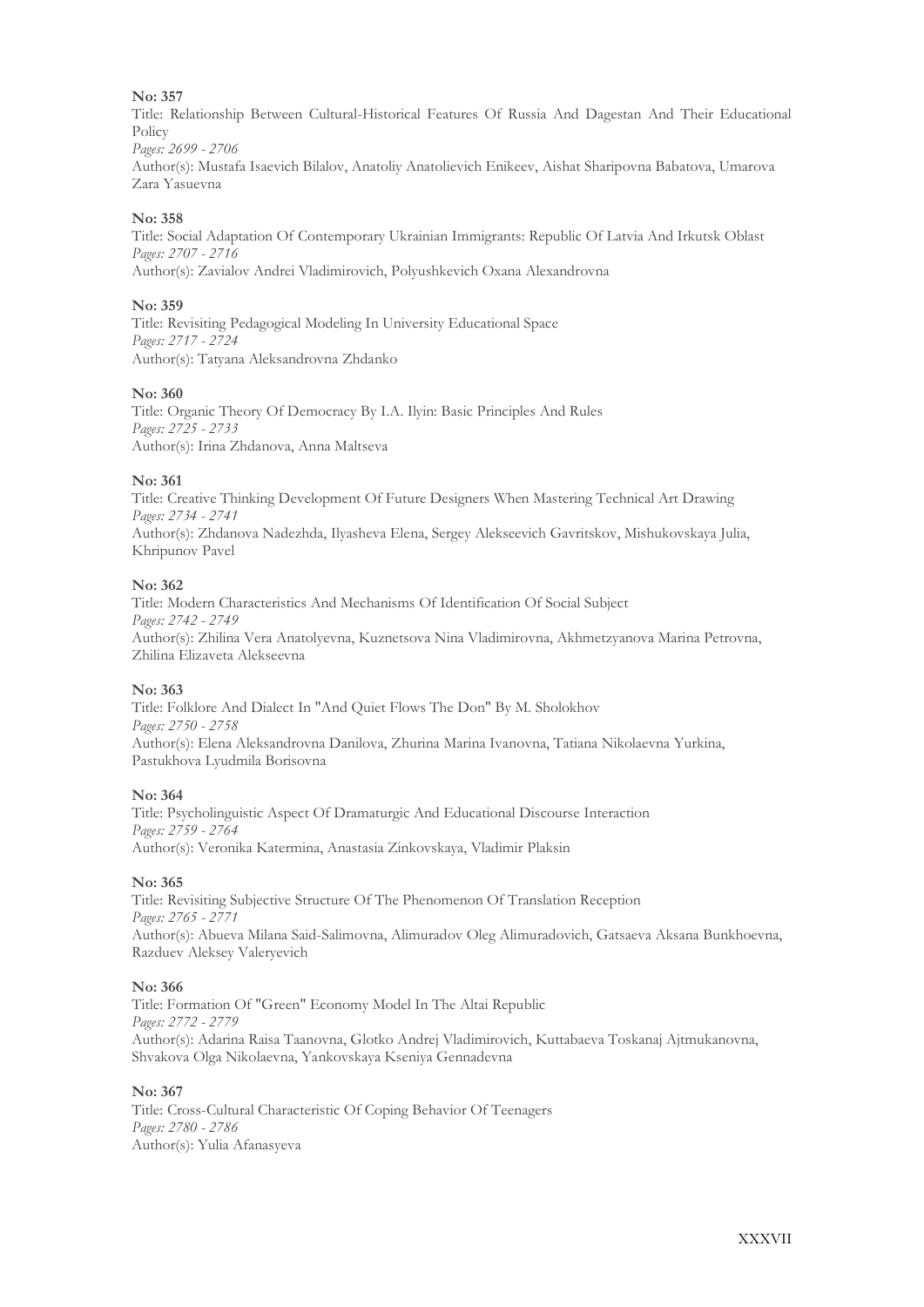Title: Role And Importance Of Introducing Environmentally Friendly Solutions In Regional Economy Development *Pages: 2787 - 2792* Author(s): Magomed Akhmadov

### **No: 369**

Title: Socio-Psychological Factors Determining Radical Islamic Activities Among Young People And Countermeasures

*Pages: 2793 - 2797*

Author(s): Akayev Vakhit Khumidovich, Nanaeva Boryat Balaudinovna, Abubakarov Avalu Suleymanovich, Akayev Aslambek Vakhidovich, Suleymanova Zumrud Suleymanova

### **No: 370**

Title: Interlingual Mediation In The Period Of Lend-Lease By Arctic Allied Convoys *Pages: 2798 - 2803* Author(s): Aleksandrova Elena Vladislavovna, Kokanova Elena Sergeevna

### **No: 371**

Title: Military Operation On Mass Disarmament Of The Populace Of Chechnya In 1925 *Pages: 2804 - 2810* Author(s): Alishanova Malika Khamidovna, Edilov Sharani Kozhahmetovich, Khumigov Ayndi Askievich, Barzaeva Petimat Ismailovna, Gairabekov Ayub Yakubovich

### **No: 372**

Title: Small And Medium Business In The Region: Realities And Prospects *Pages: 2811 - 2818* Author(s): Alklychev Alklich Magomedovich, Zoidov Kobilzhon Hodzhievicy, Sitohova Tatyana Elzarikoevna, Hussein Chaplaev, Visaitova Madina Ramzanovna

### **No: 373**

Title: Market Infrastructure Of The Region: Concept, Basic Principles Of Formation And Functions *Pages: 2819 - 2828*

Author(s): Zina Abdulovna Arsahanova, Alklychev Alklich Magomedovich, Svetlana Vladimirovna Galachieva, Sitohova Tatyana Elzarikoevna, Selimhanov Zaurbek Aslambekovich

### **No: 374**

Title: Budget Resources In The Context Of Efficiency Of Budget Expenditures *Pages: 2829 - 2836* Author(s): Alklychev Alklich Magomedovich, Zoidov Kobilzhon Hodzhievicy, Dzokaeva Zalina Mayramovna, Dzodzikova Fatima Viktorovna, Dorozhkina Natalya Igorevna

### **No: 375**

Title: Russian Orthodox Church In The South Of Russia In Xix-Xx Centuries *Pages: 2837 - 2845* Author(s): Amayeva Daglara Vladimirovna, Tikidzhyan Ruslan Gennadyevich, Shishova Natalya Vasilyevna, Okonova Lyudmila Vyacheslavovna, Erdniyeva Ervena Vladimirovna

### **No: 376**

Title: Relationships "Person-Organization" In The Context Of Sociological Survey *Pages: 2846 - 2852* Author(s): Safonov Kirill Borisovich, Astakhov Yuriy Viktorovich, Verweiko Oleg Ivanovich, M. A. Kolomytseva, Pitka Svetlana Nikolayevna

### **No: 377**

Title: Chechen Doctors During The Great Patriotic War *Pages: 2853 - 2857* Author(s): Badaeva Larisa Alaudinovna, Batsaeva Iman Salmirzaevna

### **No: 378**

Title: Ethnospecific Bilingual Realities In The Text: Types And Function *Pages: 2858 - 2863*

Author(s): Bagirokov Khazret Zaurbechevich, Chekalov Petr Konstantinovich, Urakova Fatima Kaplanovna, Zagashtokov Aisa Husinovich, Bersirom Batyrbiy Makhmudovich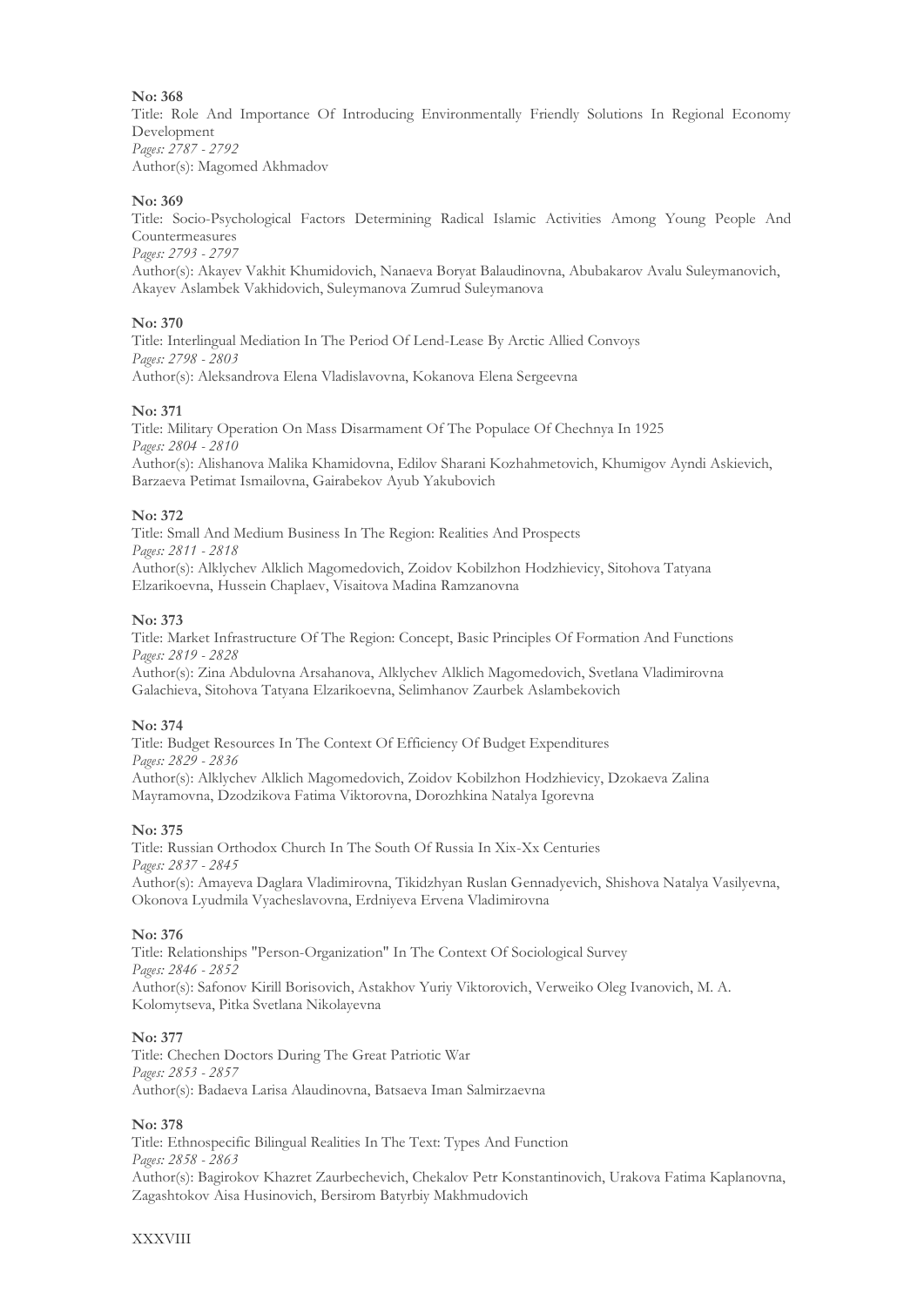Title: Urban Space As A Space Of Coexistence And Interaction Of Religious Cultures *Pages: 2864 - 2868* Author(s): Tatiana Bernyukevich

### **No: 380**

Title: Problem Of Labor And Labor Activity In The Chechen Republic *Pages: 2869 - 2874* Author(s): Maret Betilmerzaeva

### **No: 381**

Title: Crisis Of Masculinity In Traditional Culture In The Context Of Economic Transformations *Pages: 2875 - 2882* Author(s): Karimov Makhmud Magomedovich, Kurbanova Lida Uvaisovna, Maret Betilmersaeva, Denilkhanova Radima Khavazhovna, Shamsuev Magomed-Emi Khuseinovich, Salgiriev Ali Ruslanovich

### **No: 382**

Title: The Cultural Context Of Development Of Regional Identity In Yakutia *Pages: 2883 - 2889* Author(s): Isabella Borisova

### **No: 383**

Title: Nutrition Culture And Ethnicity Of The Peoples Of Yakutia *Pages: 2890 - 2895* Author(s): Borisova Isabella Zakharovna, Petrova Milana Nikolaevna, Vinokurova Dekabrina Mikhailovna, Vinokurova Antonina Afanasevna, Lebedeva Ulyana Mikhailovna

### **No: 384**

Title: Modern Trends Of Foreign Language Education *Pages: 2896 - 2903* Author(s): Burlakova Irina Ivanovna, Gubanova Larisa Vasilevna, Scheglova Darya Vyacheslavovna, Burlakova Elizaveta Sergeevna

### **No: 385**

Title: Sustainable Development Economy Of Rural Areas As A Factor Of Business Development *Pages: 2904 - 2911* Author(s): Sergey Butorin

### **No: 386**

Title: Activities Of Tertiy Filippov On The Preservation Of Cultural Heritage *Pages: 2912 - 2918* Author(s): Olga Byzova

### **No: 387**

Title: Assessment Of Physical Development Indicators Of Students Depending On Physical Activity Level *Pages: 2919 - 2925* Author(s): Chamokova Asya Yanvarovna, Asya Guchetl, Pseunok Aminet Askerovna, Khatkhokhu Maya

### **No: 388**

Title: Structure Of Information Resource In The Context Of Digitalization *Pages: 2926 - 2932* Author(s): Chereshneva Ulia Evgenievna, Kokhanova Ludmila Aleksandrovna, Alekseeva Tatiana Spartakovna

Gissovna, Pustovet Zarema Turkubievna, Namitokov Khazret Aslanovich, Roksana A. Gasanova

### **No: 389**

Title: Development Of Linguistic Algorithms Of Syllabic Division In Ossetian Language *Pages: 2933 - 2939* Author(s): Dzakhova Veronika Tambievna, Kudzoeva Anzhela Fedorovna, Dzodnikova Zaida Bakhtyngereyevna, Gasaeva Laila Mirzakhanovna

### **No: 390**

Title: Representation Of Power In The Context Of Religious Images *Pages: 2940 - 2945* Author(s): Alexander Eremin, Novikov Mikhail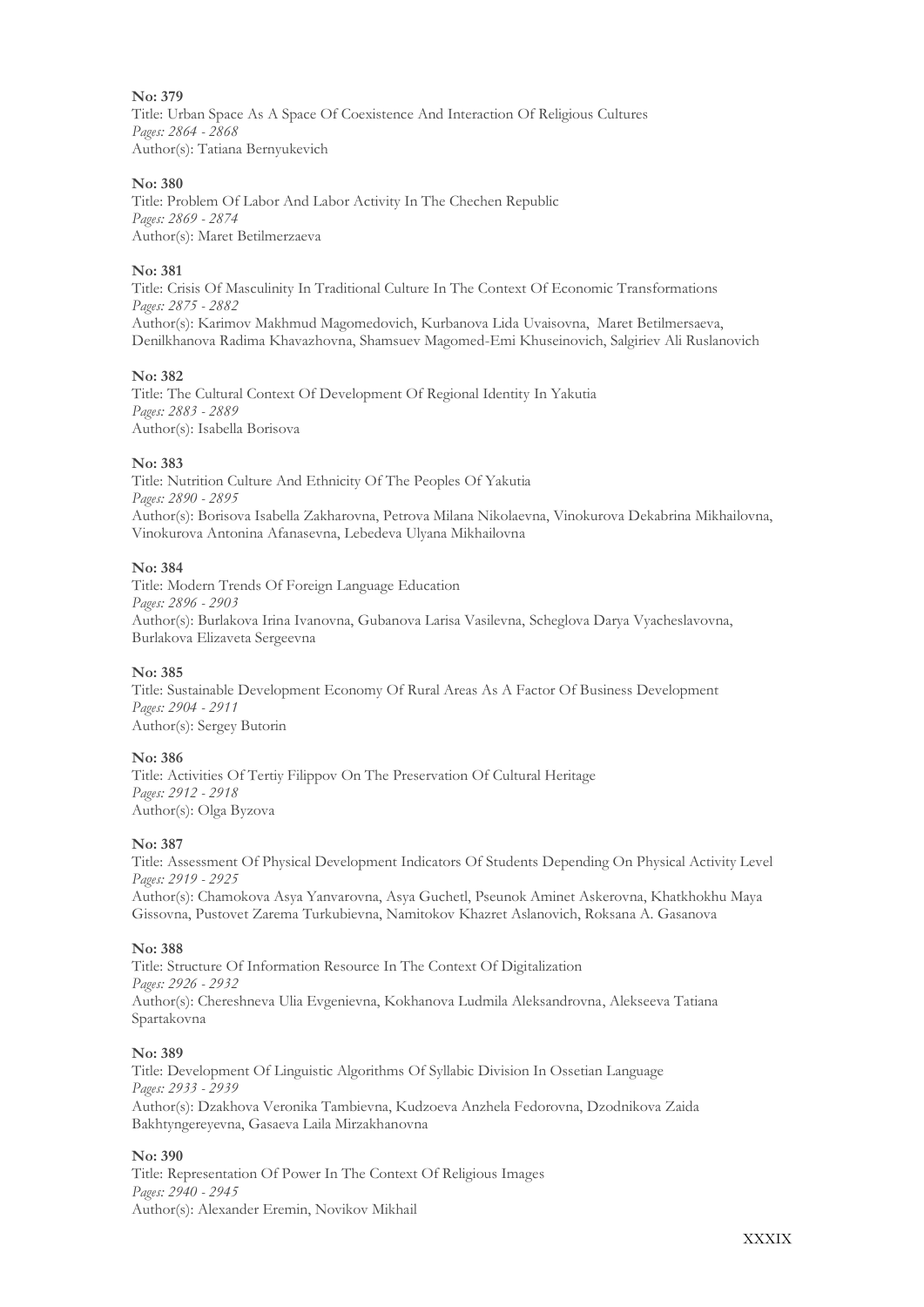Title: Bay-Bulat Taimiev And Political Processes In Chechnya In 1800-1825 *Pages: 2946 - 2951* Author(s): Gapurov Shakhrudin Aidievich, Bugaev Abdula Makhmudovich, Magamadov Supyan Sultanovich

### **No: 392**

Title: Development Of The Readiness Of Medical Postgraduate Students For Teaching Profession *Pages: 2952 - 2959*

Author(s): Goryunova Liliya Vasilyevna, Shatravkina Anna Valeryevna, Mareev Vladimir Ivanovich

### **No: 393**

Title: Transformation Of Poetical Text In Translation *Pages: 2960 - 2967* Author(s): Victor I. Samarukha, Aleksey V. Samarukha, Dmitiy I. Sachkov

### **No: 394**

Title: Neorealism And Heterotopias: Creative Method Of Modern Circassian Russian-Speaking Writers *Pages: 2968 - 2974*

Author(s): Hakuasheva Madina Andreevna, Borova Asiyat Ruslanovna, Bakov Khangeri Il'yasovich, Panesh Uchuzhuk Masudovich, Shazzo Shamset Yeristemovna

### **No: 395**

Title: St. Petersburg'S Period In The Development Of The Artist Pyotr Zakharov-Chechenets *Pages: 2975 - 2979* Author(s): Ibragimov Kanta Khamzatovich, Osmaev Abbaz Dogievich, Mahaev Mairbeck Ruslanovich, Jamirzaev Vakha Salmanovich, Sugaipova Rosa Abubakarovna, Mazhiev Kazbeck Khasanovich

### **No: 396**

Title: Kunachestvo Between Chechens And Cossacks Of The Terek Region In Xix Century *Pages: 2980 - 2985* Author(s): Gelaeva Zara Alaudinovna, Isakieva Zulai Sulimovna

### **No: 397**

Title: Notional Changes In Communicative Registers Within A Text *Pages: 2986 - 2993* Author(s): Nushaba Isgandarova

### **No: 398**

Title: Higher School Education Trends In Russia And Russian North *Pages: 2994 - 3002* Author(s): Maria Vyacheslavovna Druzhinina, Anastasia Nikolaevna Zagorodnyuk, Olga Valerevna Istomina, Ekaterina Andreevna Fedoseeva, Sun Yanan

### **No: 399**

Title: Russian Politics In The Middle East After The Arab Spring *Pages: 3003 - 3009* Author(s): Hadzhieva Bella Magomedovna, Gatsieva Taita Israilovna

### **No: 400**

Title: Economic Security Of Russia In The Cryptocurrency Reality Conditions: Problems And Solutions *Pages: 3010 - 3015* Author(s): Tsakaev Alkhozur Kharonovich, Khadzhiev Marat Ramzanovich

### **No: 401**

Title: Role Of Tax Policy In Budget Forming And Ways To Improve It *Pages: 3016 - 3023* Author(s): Hamuradov Movsar Ahmetpashovich, Tazurkaeva Jelina Irgizbaevna

### **No: 402**

Title: Moral-Ethical Studies Of Writers In Modern Chechen Literature *Pages: 3024 - 3030* Author(s): Selmurzaeva Khedi Ramzanovna, Ismailova Makka Vakhaevna, Shamtsuev Magomed-Emi Khuseinovich, Dauletukaeva Kamila Dundovna, Khazbikarova Maret Imranovna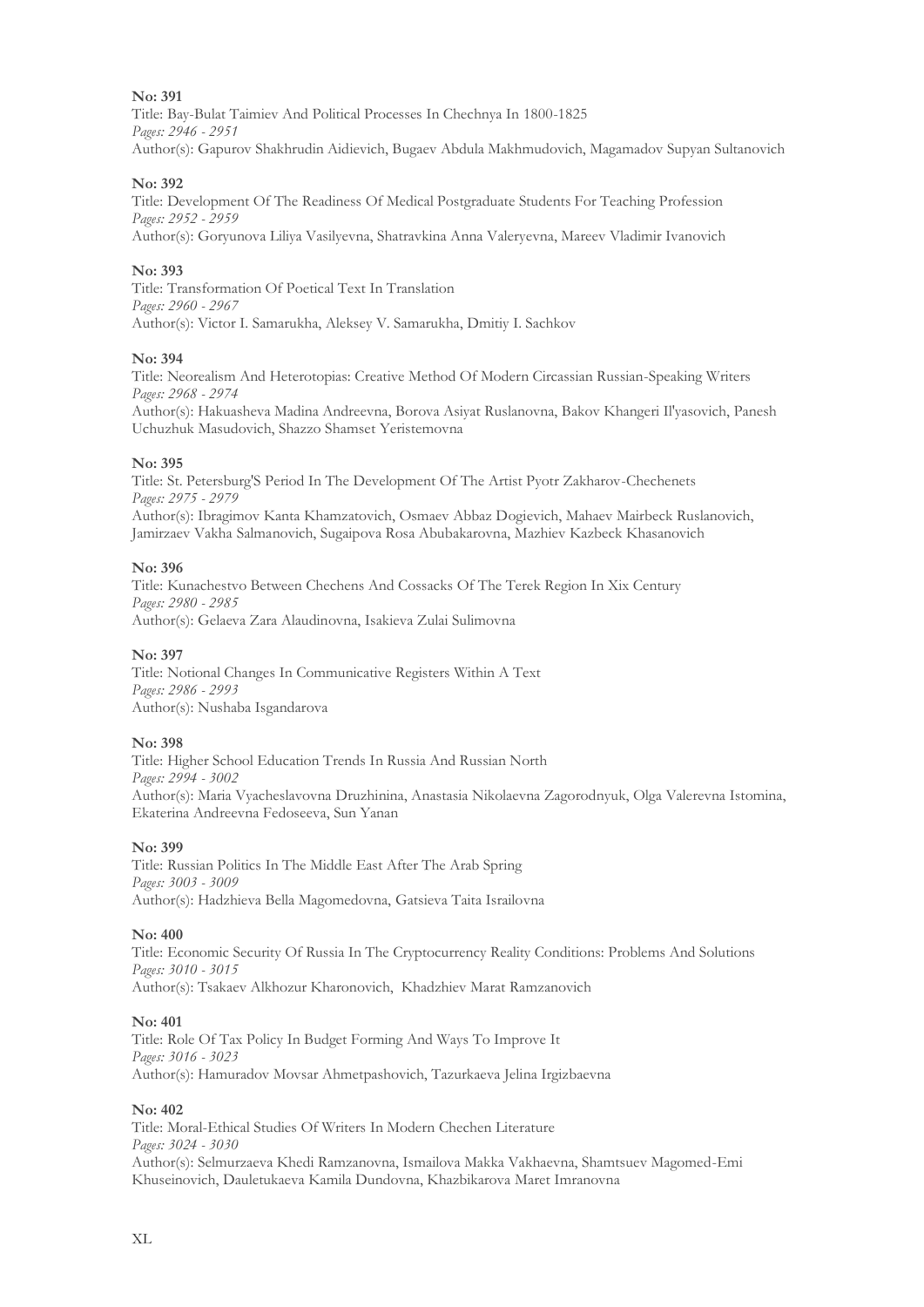Title: Professionally-Oriented Interdisciplinary Tasks As A Way Of Increasing Motivation In Higher Education *Pages: 3031 - 3039* Author(s): Khisamieva Lutsiya Gabdulhakovna, Kadyrov Ramil Vasilyevich, Azanova Albinf Albertovna, Semenova Ekaterina Yuryena

### **No: 404**

Title: Directions For Prevention Of Social Orphanhood In Russia In Modern Economic Conditions *Pages: 3040 - 3046*

Author(s): Kolesnichenko Elena Aleksandrovna, Radyukova Yana Yurievna, Kozhevnikova Tatiyana Mikhailovna, Kharchenko Ekaterina Vladimirovna, Chekudaev Kirill Viktorovich

### **No: 405**

Title: Globalization As A Factor Of Socio-Cultural Transformations *Pages: 3047 - 3051* Author(s): Kolosova Olga Yurevna, Goncharov Vadim Nikolaevich, Goverdovskaia Elena Valentinovna

### **No: 406**

Title: Issues Of Improving The Legislation On Insolvency (Bankruptcy) Cases In Russia *Pages: 3052 - 3058* Author(s): Dmitrii Kozyrskii

### **No: 407**

Title: Technologies For Teaching English To Visually Impaired Students At The Middle Stage *Pages: 3059 - 3067* Author(s): Kvasyuk Elena Nickolaevna, Putistina Olga Vladimirovna

### **No: 408**

Title: Interaction Of Educational Organizations To Develop Students' Visual Abilities Based On Continuity *Pages: 3068 - 3074* Author(s): Dmitry Legenchuk

### **No: 409**

Title: Eurasian Integration: On The Issue Of Achieving Economic Efficiency *Pages: 3075 - 3081* Author(s): Leskova Irina Valerevna, Zyazin Sergey Yuryevich, Maksimova Elena Valerevna, Adamskaya Lyubov Vladimirovna

### **No: 410**

Title: Practice-Oriented Approach To The Study Of Differential Equations In High School *Pages: 3082 - 3099* Author(s): Lobanova Natalia Ivanovna, Ammosova Nadeshda Vasilevna, Rodionov Mikhail Alekseevich, Akimova Irina Viktorovna

### **No: 411**

Title: Analysis Of Regional Strategy Tools *Pages: 3100 - 3106* Author(s): Lomachenko Tatyana Ivanovna, Kokodey Tatyana Aleksandrovna, Yaksa Natalya Vladimirovna

### **No: 412**

Title: Organization Of Distance Learning (For Example, Lessons In Mathematics And Physics) *Pages: 3107 - 3112* Author(s): Zarina Mukhmadovna Lorsanova, Isaeva Maryam Abdurakmanovna, Dagmara Kh. Manaeva, Lolita Kh. Umarova, Yakha Danilovna Bataeva

### **No: 413**

Title: An Integrated Approach To The Study Of Semantics Of Proper Names *Pages: 3113 - 3120* Author(s): Makhaev Maierbeck Ruslanovich, Abbaz Dogievich Osmaev, Abdulazimova Toita Khizirovna, Selmurzaeva Kheda Ramzanovna, Navrazova Khava Bakyevna

### **No: 414**

Title: Archaeological Monuments Of The Galanchozh District (On The History Of The Study) *Pages: 3121 - 3126* Author(s): Mamaev Khamit Magomedovich, Magomadov Supyan Sultanovich, Mamaev Rashid Khamidovich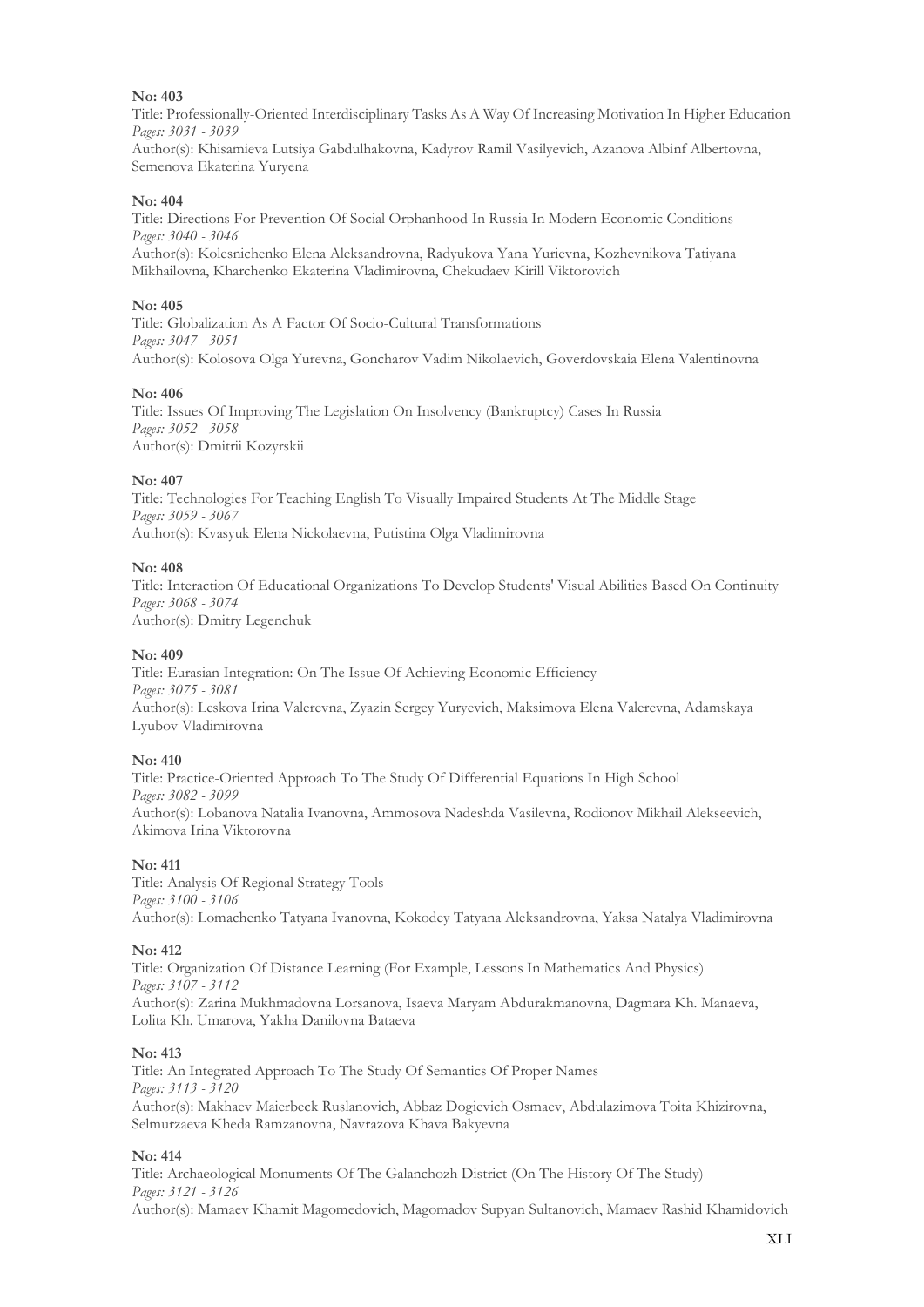Title: National Strategy For The Development Of Azerba?Jan State *Pages: 3127 - 3132* Author(s): Saadet Mammadova

### **No: 416**

Title: Maintenance Of The Chechen-Ingush State Pedagogical Institute During The War Years *Pages: 3133 - 3139* Author(s): Matagova Khatmat Abuevna, Algirieva Luiza Bisievna, Kadyrova Tamila Usamovna

### **No: 417**

Title: Socio-Cultural Processes In The Former Cossack Regions Of Southern Russia *Pages: 3140 - 3146* Author(s): Bondarev Vitalij Aleksandrovich, Tikidzhyan Ruslan Gennadyevich, Matsakova Natalya Petrovna

### **No: 418**

Title: Atypical Related Rights In The Russian Federation *Pages: 3147 - 3152* Author(s): Anton Matveev

### **No: 419**

Title: Case Study Of Youth Financial Literacy In The Field Of Cryptocurrency Use *Pages: 3153 - 3165* Author(s): Mazhiev Mayrbek Khasanovich, Achokh Zakir Zaurovich, Kalinin Daniil Mikhailovich, Grigorenko Igor Anatolevich, Volkhonskaya Zinaida Ivanovna

### **No: 420**

Title: On Semantic Signs Of Characters In The Magic Tale Of Kalmykia'S Hoshuts *Pages: 3166 - 3172* Author(s): Boskha Khalgaevna Borlykova, Menyaev Badma Viktorovich, Basangova Tamara Goryaevna

### **No: 421**

Title: Proficiency Of Technical Students In English Professional Communication *Pages: 3173 - 3179* Author(s): Mezentseva Anna Igorevna, Gordienko Tatyana Petrovna

### **No: 422**

Title: Formation Of A Positive Attitude To Art In Preschoolers Using Internet Technologies *Pages: 3180 - 3184* Author(s): Minazova Venera Magomedovna, Tsibulskaya Victoria Alexeevna, Rachkovskaya Nadezhda Aleksandrovna, Kuzminov Nikolay Nikolaevich, Kunguryakova Anna Vladimirovna

### **No: 423**

Title: Entrepreneurship As An Object Of Legal Modeling *Pages: 3185 - 3193* Author(s): Nikolay Nadezhin

### **No: 424**

Title: Tertiary Formation Of K. Marx As A Project Of Social Developmen *Pages: 3194 - 3199* Author(s): Nevelev Anatoly Borisovich, Kamaletdinova Alfiya Yanakhovna

### **No: 425**

Title: Syntactic Organization Of An English Lecture: Discourse Specificity In Academic Communication *Pages: 3200 - 3207* Author(s): Nikolaev Sergey Georgievich, Sukhomlinova Marina Anatolyevna

### **No: 426**

Title: Humanistic Ethnocultural Orientation Of Literary Education Of Students *Pages: 3208 - 3215* Author(s): Nyudenova Elsa Kondratievna, Mandzhieva Valentina Vladimirovna, Kalyanova Gilyana Anatolyevna, Sangadzhiev Sanal Vitalievich, Uchurova Elena Ogayevna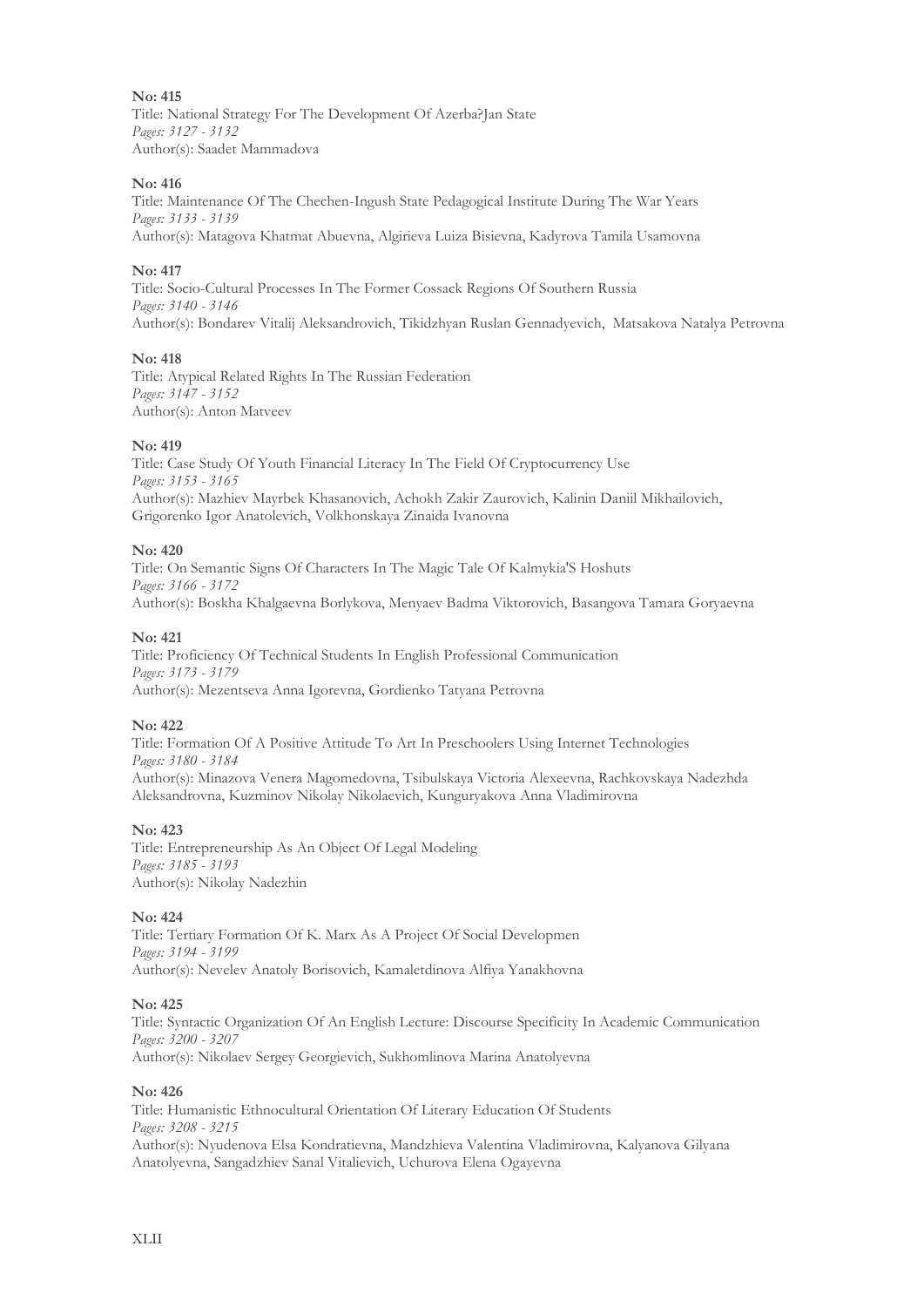Title: V.I. Rassadin In The Space Of Turkic-Mongolian Linguistics And Cultur *Pages: 3216 - 3221* Author(s): Ellara Omakaeva, Baldzhiya Dyakieva, Nina Ochirova, Nyudlya Ochirova, Vladislav Selninov

### **No: 428**

Title: The Philology Of Neo-Positivism: Trends, Socio-Cultural Transformations, Global Context *Pages: 3222 - 3228*

Author(s): Akhidzhakova Mariet Pshimafovna, Olyanich Andrey Vladimirovich, Baranova Alexandra Yuryevna, Akhidzhak Bella Nalbiyevna, Ashinova Julia Arambievnа

### **No: 429**

Title: Chinese Borrowings In The Oirat-Kalmykian Language Continuum: Animalistic And Legal Vocabulary *Pages: 3229 - 3234*

Author(s): Omakaeva Ellara Ulyaevna, Korneeva Aliya Khamidullayevna, Tsebekova Gilyana, Basanov Vladimir, Vankayeva Evgeniya

### **No: 430**

Title: The Use Of Game Technologies In Career Guidance With Senior Pupils *Pages: 3235 - 3241* Author(s): Ovchinnikova Svetlana Vyacheslavovna, Kalinichenko Mikhail Yuryevich, Schneider Elena Mihajlovna, Markina Nina Yurievna, Lyamin Alla Amirovna

### **No: 431**

Title: Myth And Epos In A Modern North Caucasian Novel *Pages: 3242 - 3248* Author(s): Paranuk Kutas Nukhovna, Gutov Adam Mukhamedovich, Panesh Uchuzhuk Maskhudovich, Stepanova Tatiana Maratovna, Unarokova Raisa Batmirzovna

### **No: 432**

Title: Cognitive And Creative Potential Of The Textbook In The Pedagogical Hermeneutics Paradigm *Pages: 3249 - 3261*

Author(s): Arkhipova Alevtina Ivanovn, Grushevsky Sergei Pavlovich, Ivanov Victor Alexandrovich, Pichkurenko Elena Andreevna, Shmalko Svetlana Petrovna

### **No: 433**

Title: Promoting The Cultural And Historical Heritage Of Resorts Through Internet Resources *Pages: 3262 - 3267* Author(s): Pisarenko Elena Anatolievna, Semina Natalia Borisovna

**No: 434**

Title: Impact Of Housing Services Modernization In Russia On The Population Social Identity *Pages: 3268 - 3273* Author(s): Julia Posvyatenko

### **No: 435**

Title: Russian Logistics Service Market: Problems And Development Trends *Pages: 3274 - 3280* Author(s): Bella Rakhimova

### **No: 436**

Title: Digital Economy Of Agribusiness: Problems And Development Prospects *Pages: 3281 - 3287* Author(s): Rakhimova Bella Khasanovna, Israilov Magamed Vakhaevich, Shakhgiraev Ismail Uvaisovich, Mukhina Inna Alexandrovna

### **No: 437**

Title: Use Of Information Technologies As An Important Factor Of Motivation To Learning *Pages: 3288 - 3295* Author(s): Yatsenko Mikhail Petrovich, Modestov Filipp Andreevich, Sinkovskaya Irina Georgievna, Mitchenko Tatyana Aleksandrovna, Rakhinsky Dmitriy Vladimirovich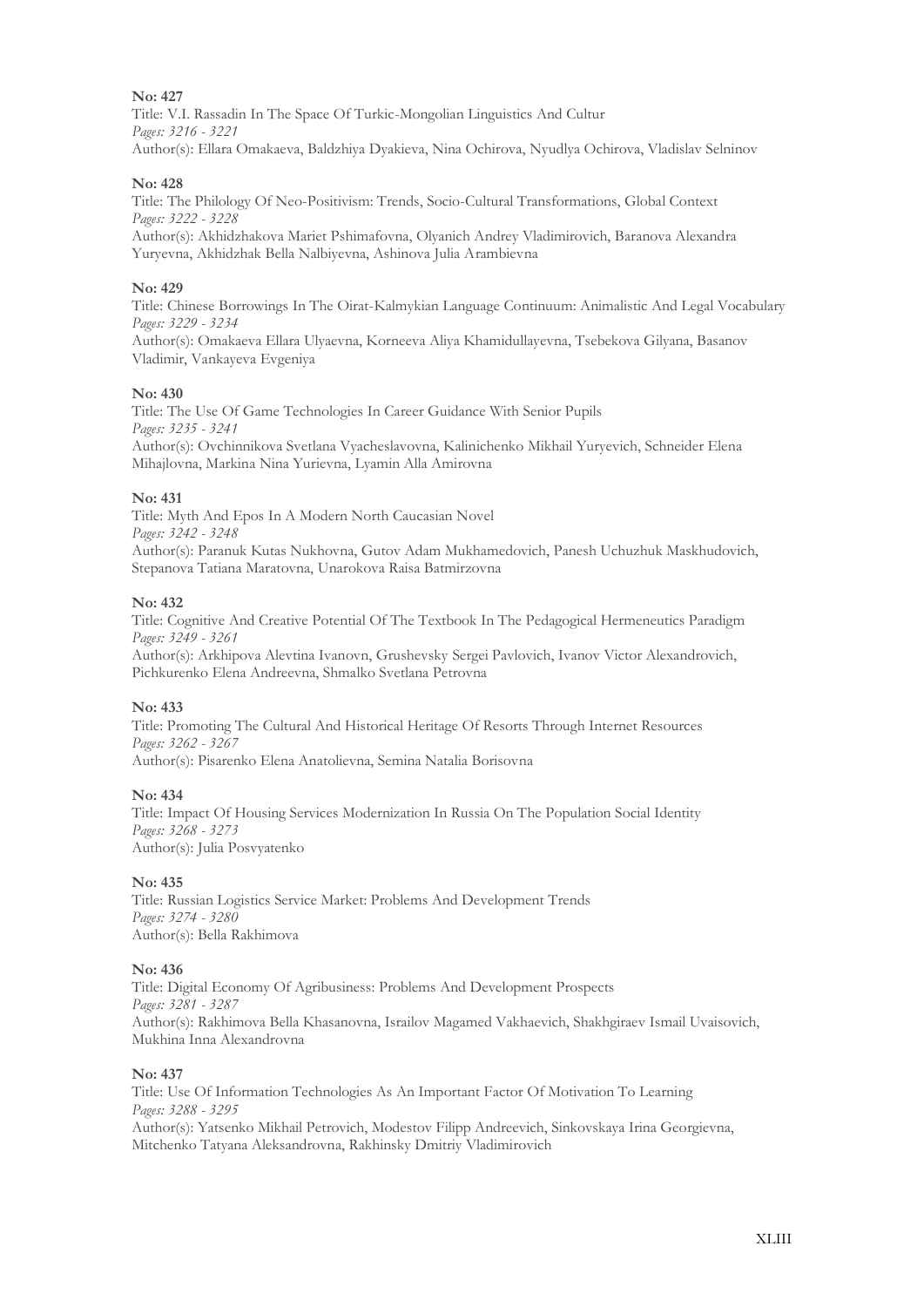Title: Towards The Effectiveness Of Advanced Training Of Enterprise Personnel *Pages: 3296 - 3303* Author(s): Sadulaeva Bilant Sultanovna, Isakieva Zulai Sulimovna, Isaeva Zarema Imranovna, Yusupova Lolita Vakhaevna, E. A. Melnikov

### **No: 439**

Title: Training Of Organizers Of Educational Process In Using Automated Control Systems *Pages: 3304 - 3309* Author(s): Sadulaeva Bilant Sultanovna, Khataeva Rovzan Salimsultanovna, Askhabov Khavagi Ismailovich, Isaeva Zarema Imranovna, Yusupova Lolita Vakhaevna

### **No: 440**

Title: Development Of Descriptors For Evaluating Effectiveness Of Using Multimedia Tools In Training *Pages: 3310 - 3316*

Author(s): Zarina Mukhmadovna Lorsanova, Sadulaeva Bilant Sultanovna, Gatsaeva Raisa Sayd-Akhmetovna, Isaev Movladi Isaevich, Dzhovtkhanova Khadizhat Khuseynovna

### **No: 441**

Title: Practical Basis Of Training Future Hotel Managers For Intercultural Interaction *Pages: 3317 - 3323* Author(s): Nelly Savelyeva, Nevraeva Natalie, Ulyanova Vera, Surovtseva Svetlana, Salimova Irina

### **No: 442**

Title: Pedagogical Model Of Preparation Of Future Hotel Service Managers For Intercultural Interaction *Pages: 3324 - 3331*

Author(s): Nelly Savelyeva, Natalie Nevraeva, Ekaterina Bozhko, Kabanov Alexander, Pavlova Olga

### **No: 443**

Title: Preparation For Intercultural Interaction In Modern Russian Higher Education *Pages: 3332 - 3338* Author(s): Nelly Savelyeva, Nevraeva Natalie, Bozhko Ekaterina, Kabanov Alexander, Dovgopolova Liliya

### **No: 444**

Title: Irony In The Novel "The Heart Of A Dog" By M. Bulgakov *Pages: 3339 - 3345* Author(s): Savelyeva Tatayana Gennadyevna, Tiukanov Vasiliy Leonidovich, Smirnova Lubov Eduardovna, Abaev Yuriy Khasanovich, Kuznetsova Maya Nikolaevna

### **No: 445**

Title: Paradigm Of Just Capitalist Society In Modern Western Ideology: Realities And Prospects *Pages: 3346 - 3354* Author(s): Roza Shamileva

### **No: 446**

Title: Assessment Of Tour Operators Competitiveness Based On Innovative Pricing Strategies *Pages: 3355 - 3364* Author(s): Shmarkov Mikhail Sergeevich, Shmarkova Larisa Ivanovna, Shmarkova Elena Alexandrovna

### **No: 447**

Title: Scientific Creativity: Philosophical Aspect *Pages: 3365 - 3372* Author(s): Shutaleva Anna Vladimirovna, Tomyuk Olga Nikolaevna, Dyachkova Margarita Anatolyevna, Ivanova Evgenia Vladimirovna, Kuznetsova Olesya Vasilyevna

### **No: 448**

Title: Digital Economy: Humanitarian And Ethical Aspects Of Development *Pages: 3373 - 3378* Author(s): Sinko Galina Iosifovna, Tcyplakova Elena Germanovna, Vospitannik Irina Vladimirovna, Veronica N. Kuzmenkova, Irina Fedorovna Merkulova

### **No: 449**

Title: Quality Criteria Of The Activities Of A Lawyer In Civil Proceedings *Pages: 3379 - 3385* Author(s): Olga Solyanichenko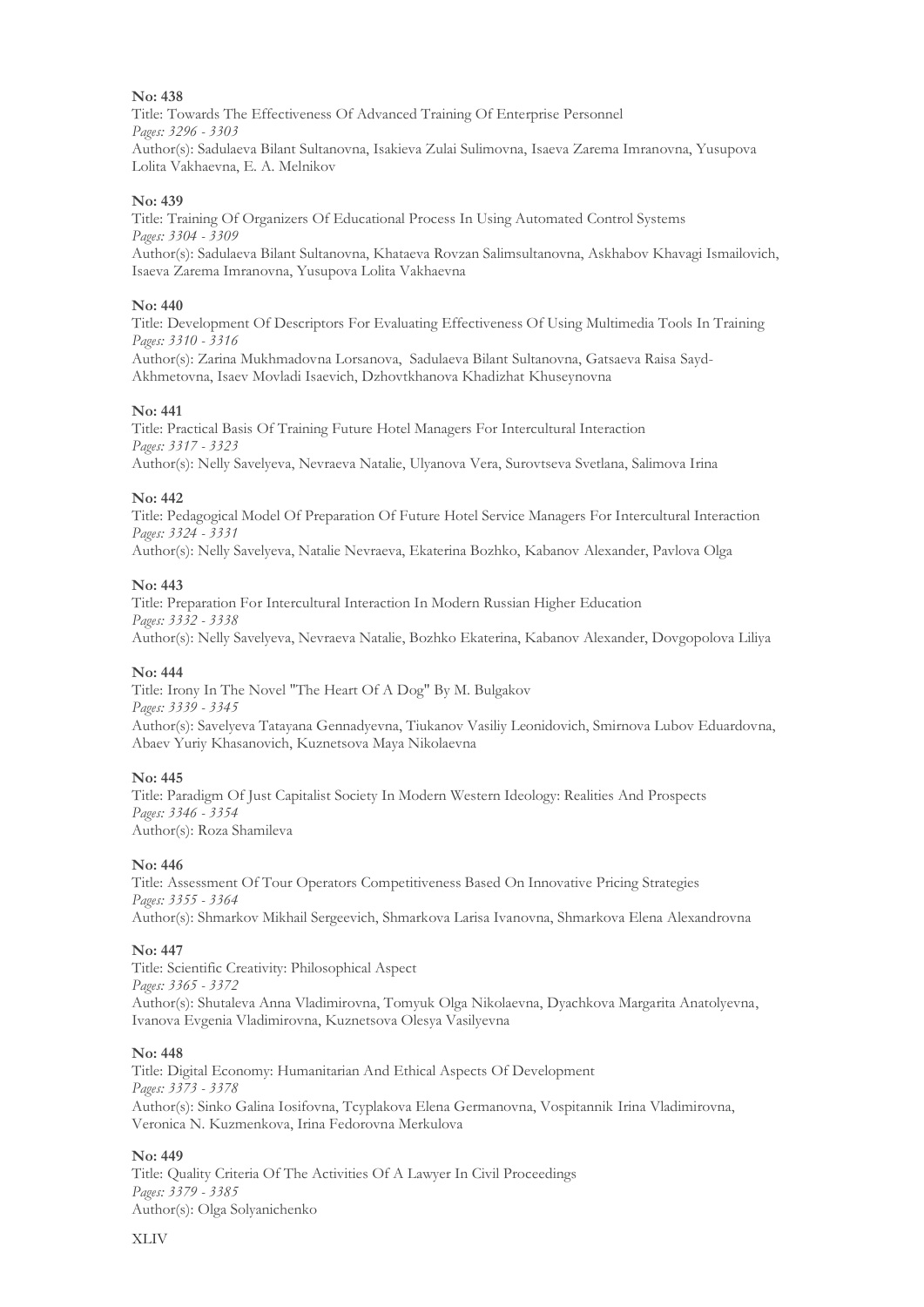Title: Russian Poetry In German Anthologies From Second Half Of The 20Th Century *Pages: 3386 - 3393* Author(s): Svetlana Steklyannikova

### **No: 451**

Title: Hospital Base Of The North Caucasus During Great Patriotic War (1941-1945) *Pages: 3394 - 3400* Author(s): Sudovtsov Nikolay Dmitrievich, Tsutsulaeva Sapiyat Saypuddinovna, Strekalova Elena Nikolaevna, Pechalova Larisa Viktorovna, Kameneva Galina Nikolaevna

### **No: 452**

Title: Challenging The Cadastral Valuation Of A Capital Construction Facility: Land Accounting *Pages: 3401 - 3409* Author(s): Sutyagin Vladislav Yuryevich, Radyukova Yana Yuryevna, Smagina Valentina Viktorovna, Sinitsyna Anna Aleksandrovna, Pahomov Nikolay Nikolayevich

### **No: 453**

Title: Configuration Of Logistics Supply Chains In Oil And Gas Industry In Russia *Pages: 3410 - 3416* Author(s): Borisova Vera Viktorovna, Tasueva Tamila Suleymanovna, Budyakov Andrey Nikolaevich

### **No: 454**

Title: Prospects For Development Of Gas Industry In Russia Under The Crisis Conditions *Pages: 3417 - 3425*

Author(s): Tegetaeva Oksana Ruslanovna, Rubaeva Lyana Maharbekovna, Basieva Larisa Vladimirovna, Sevostyanova Izabela Ivanovna, Totrova Irina Kazbekovna

### **No: 455**

Title: Eastern And Western Paradigms Of Philosophical Idealism *Pages: 3426 - 3433* Author(s): Teplykh Marina Sergeevna, Zhilina Vera Anatolyevna, Nazarova Olga Leonidovna, Akhmetzyanova Marina Petrovna

### **No: 456**

Title: Teacher Training For Inclusive Environment: Analysis Of International And Domestic Experience *Pages: 3434 - 3441*

Author(s): Timchenko Ekaterina Sergeevna, Maketina Tatyana Viktorovna, Dorf Tatyana Viktorovna, Soroka Marina Vladimirovna, Stolyarova Valentina Vyacheslavovna

### **No: 457**

Title: Isomorphism In The Components Of Isoglesses As A Consequence Of Ancient Contacts *Pages: 3442 - 3448* Author(s): Tokaeva Aza Sultanovna, Abdurazakova Khavashi Abdurakhmanovna, Abdulvahabova Luiza

### **No: 458**

Borzalievna, Mazalieva Bogdat Azimovna

Title: Formation And Development Of Human Potential For Service Sector: Globalization Aspect *Pages: 3449 - 3456* Author(s): Simchenko Natalia Alexandrovna, Kravchenko Larisa Anatolyevna, Gindes Elena Grigoryevna, Troyan Irina Anatolyevna

### **No: 459**

Title: Rehabilitation And Restoration Of National Autonomy Of The Chechen People: Historiographic Problems

*Pages: 3457 - 3463*

Author(s): Tsutsulaeva Sapiyat Saypuddinovna, Mamsurova Makka Shirvanievna, Daudov Aslambek Zemiyevich, Shamsadov Saydula Saytaminovich

### **No: 460**

Title: Memories Of Chechens As An Important Source Of Historical Information About Deportation *Pages: 3464 - 3470* Author(s): Tsutsulaeva Sapiyat Saypuddinovna

XLV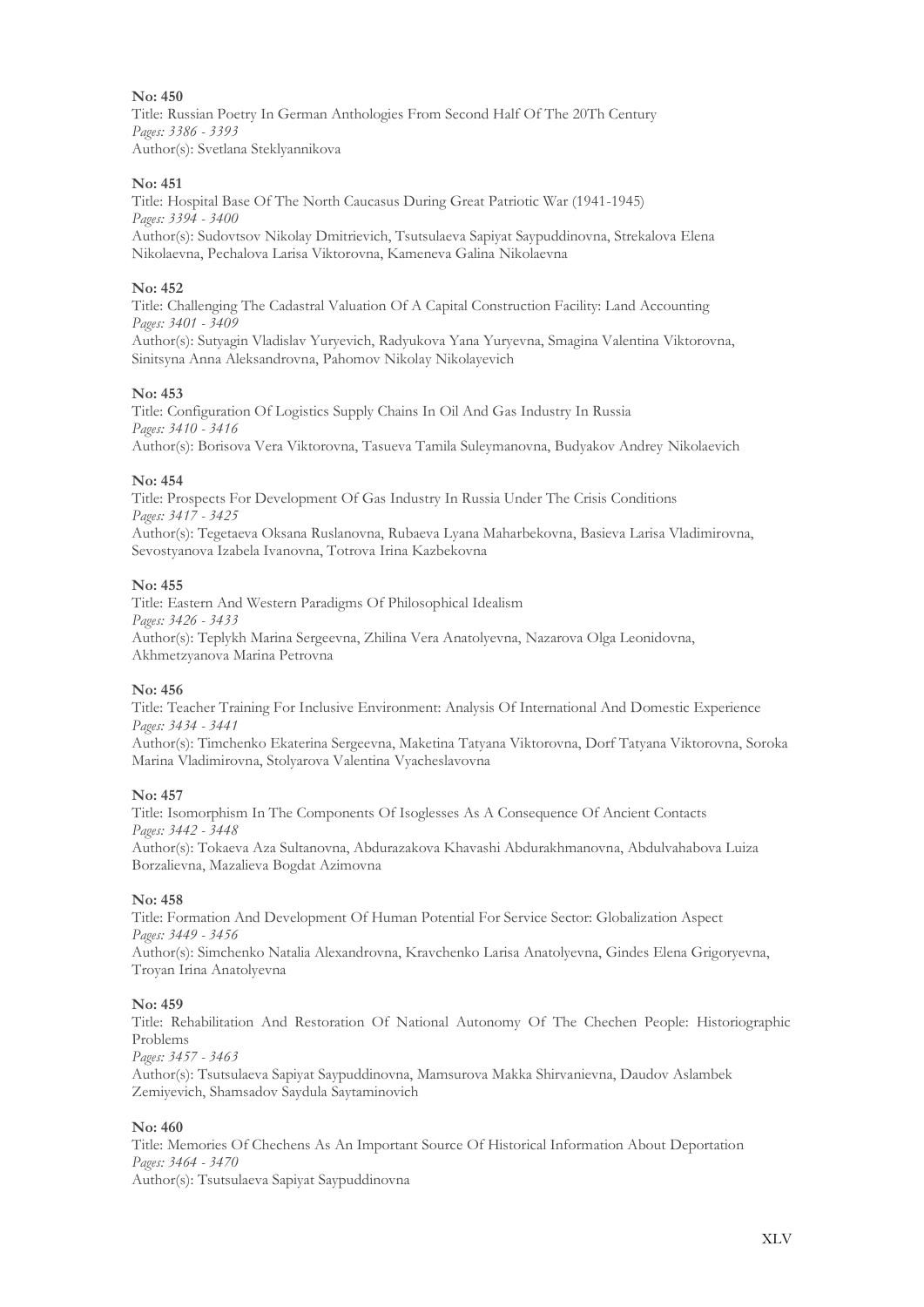Title: Bosphorus And Dardanelles In Russian-British Relationships At The Turn Of 20Th Century *Pages: 3471 - 3478*

Author(s): Turitsyn Igor Victorovich, Ibragimov Movsur Muslievich, Luneva Julia Viktorovna, Gayrabekov Ayub Yakubovich, Gatsieva Toita Israilovna, Misirbieva Luiza Sultanbekovna, Sulumov Zelimkhan Khasanbekovich, Khamzatova Zarema Rukmanovna

### **No: 462**

Title: Conceptual Framework To Study Human Capital In Territorial And Interdisciplinary Dimensions *Pages: 3479 - 3484* Author(s): Demchuk Natalia Vladimirovna, Alontseva Aleksandra Ivanovna, Olga Andreevna Urban, Soina-Kutishcheva Yuliya Nikolaevna

### **No: 463**

Title: Kalmyk Food Discourse: Linguistic And Cultural Features *Pages: 3485 - 3491* Author(s): Urgadulova Aisa Igorevna, Kotyaeva Elena Semenovna, Sitnik Valentina Mikhailovna, Kugultinova Naran-Gerl Sanzhievna

### **No: 464**

Title: Integrated Linguistic Analysis Applied To Identify The Languages Affinity *Pages: 3492 - 3498* Author(s): Khozh Akhmetovich Khizriev, Makhaev Maierbeck Ruslanovich, Obkhadov Musa Rukhmanovich, Ilyasova Raisa Saitkhasanovna, Navrazova Khava Bakyevna, Shamileva Razeta Daduevna

### **No: 465**

Title: Traditional Educational Tools In Modern School Education System *Pages: 3499 - 3504* Author(s): Yakubov Aindy Vagaevich, Dautmerzaeva Larisa Mahmedovna

### **No: 466**

Title: Interpretative Potential Of Bird Names As Part Of Complex Nouns In German *Pages: 3505 - 3512* Author(s): Zakharova Maria Andreevna, Riabykh Ekaterina Borisovna

### **No: 467**

Title: Optimization Of Taxation Impact On The Level Of Profitability And Solvency *Pages: 3513 - 3520* Author(s): Abdulgalimov Abdusalim Minkhadzhovich, Nabiev Ramazan Abdulmuminovich, Zina Abdulovna Arsahanova

### **No: 468**

Title: Optimization Of The Taxation Impact On Profitability And Solvency Of Organizations *Pages: 3521 - 3527* Author(s): Zina Abdulovna Arsahanova, Abdulgalimov Abdusalim Minkhadzhovich, Luneva Tatyana Viktorovna

### **No: 469**

Title: Islamism In The North Caucasus: Appearance, Conflict With Traditions, Measures Against *Pages: 3528 - 3534*

Author(s): Akayev Vakhit Khumidovich, Nanaeva Boryat Balaudinovna, Salgiriev Ali Ruslanovich, Soltamuradov Magomed Dikalovich, Gaziev Vakha Zeudievich

### **No: 470**

Title: Algorithm For Diagnosing Financial Stability Of Corporation *Pages: 3535 - 3542* Author(s): Bolonina Svetlana Evgenievna, Konishchev Yegor Valerievich, Alieva Aminat Harvanovna, Bolonin Alexey Ivanovich

### **No: 471**

Title: Educational Aspects In Forming A Linguistic Component Of Student Social Responsibility *Pages: 3543 - 3554*

Author(s): Aleksandrova Ekaterina Aleksandrovna, Evdokimova Anastasia Igorevna, Evdokimov Nikolai Anatolievich, Tancheva Irina Vladimirovna, Fediukov Sergei Valerievich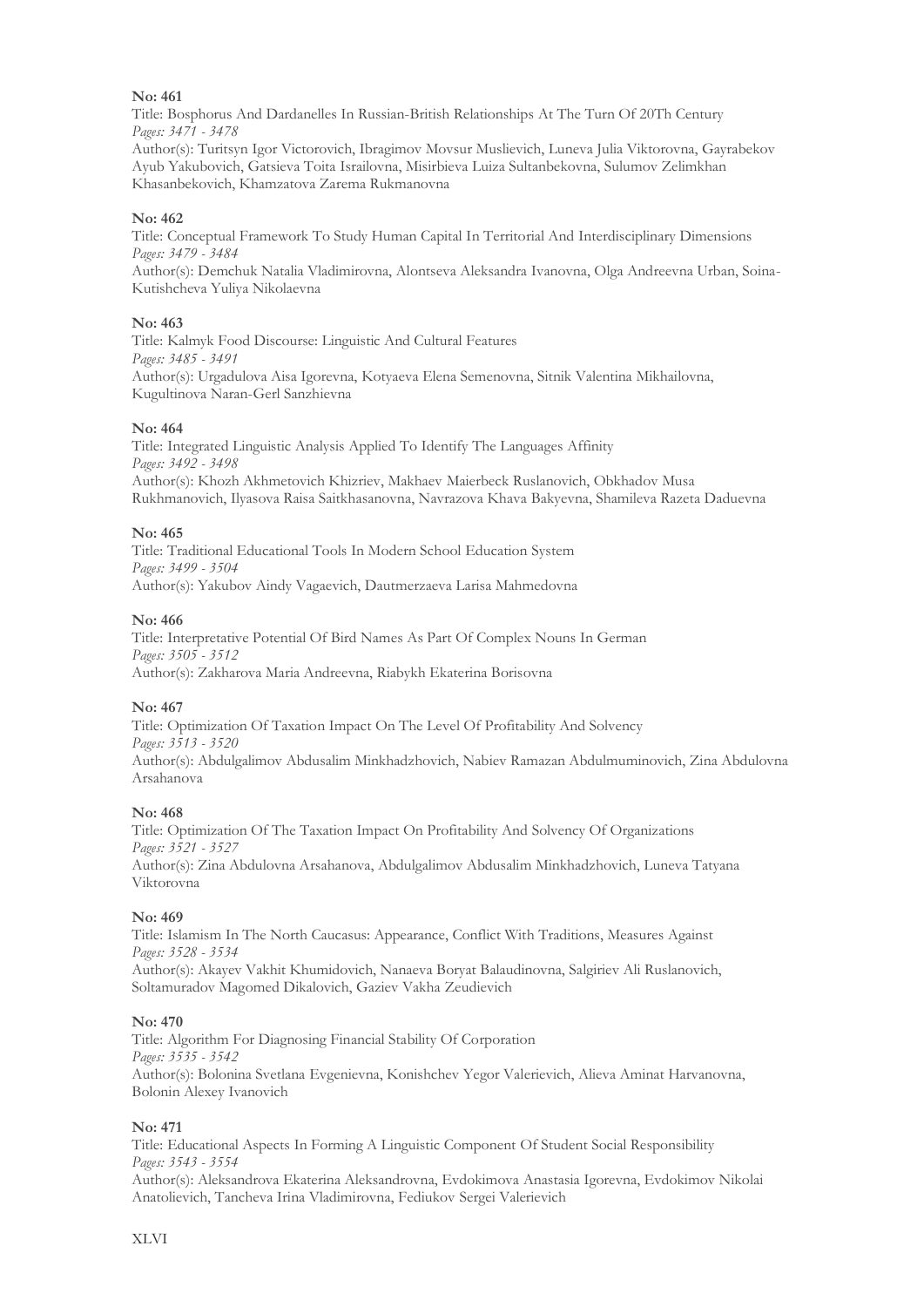Title: Turkic-Mongolic Vocabulary Pertaining To Decorations And Headgear In Bashkir And Mongolian Languages *Pages: 3555 - 3563* Author(s): Alishina Khanisa Chavdatovna, Trofimova Svetlana Menkenovna, Usmanova Minsylu

Gubaytovna, Tuvshintogs Biambazhav

### **No: 473**

Title: Concepts Of Virtue And Sin In Speech Behavior Of Kalmyks *Pages: 3564 - 3570* Author(s): Artaev Sergei Nikolaevich, Shurungova Bolkfia Alekseevna, Ubushieva Bamba Erendzhenovna, Lidzhieva Ludmila Alekseevna, Salykova Valeriya Vasilyevna

### **No: 474**

Title: Prenuptial Agreement: Concept And Characteristics *Pages: 3571 - 3577* Author(s): Azukaeva Baira Andreevna, Singleeva Baira Anatol'evna, Andreeva Saglar Nikolaevna, Aksenov Il'ya Chudeyevich, Dzhevakova Natalya Victorovna

### **No: 475**

Title: Extra-Linguistic Factors In Forming Russian Citizens' Linguistic Personality In A Polyethnic Environment *Pages: 3578 - 3585*

Author(s): Bashiev Svetlana Konakbievna, Dokhova Zalina Ruslanovna, Shogenova Marina Chashifovna, Shorova Madina Borisovna

### **No: 476**

Title: Current Problems In Comparative-Historical Mongolian Studies *Pages: 3586 - 3592* Author(s): Pyotr Bitkeev

### **No: 477**

Title: Development Of Legislation And Public Administration In Kalmykia In The Perestroika Era *Pages: 3593 - 3597* Author(s): Buluktaeva Kishtya Yurevna, Romadikova Viktoriya Mikhajlovna, TSekeeva Tevkya EHrdnievna, Aksenov Il'ya Chudeyevich

### **No: 478**

Title: Oirat Law: The Era Of Development *Pages: 3598 - 3603* Author(s): Burinova Lidiya Dadunovna, Burinov Artur Michailovich, Oldeeva Delya Antonovna, Dorzhi-Goryaeva Elzya Vladimirovna, Aksenov Ilya Thsudeevich

### **No: 479**

Title: Russian Speech Culture: Russian As A Foreign Language *Pages: 3604 - 3608* Author(s): Chistyakova Irina Yurievna, Badalova Elena Nazimovna, Golovaneva Marina Anatolievna, Kurilova Anna Dmitrievna

### **No: 480**

Title: Interaction Of Russian And Ossetian Languages: Bilingualism Or Assimilation *Pages: 3609 - 3615* Author(s): Dzakhova Veronika Tambievna, Bizikoeva Lana Sergeevna, Kaitukova Svetlana Ilinichna, Gadzhieva Zamira Tsaraevna, Chaiko Natalya Nikolaevna

### **No: 481**

Title: Public Regulation Of Development And Implementation Of Regional Programs *Pages: 3616 - 3621* Author(s): Milkina Irina Vladimirovna, Egorinova Elena Sarangovna, Samtonova Gelena Anatolyevna, Akieva Svetlana Alekseevna, Serenova Gilyana Dzhangarovna

### **No: 482**

Title: Regional Import Substitution Programs In Agricultural Sector In The Conditions Of Sanctions *Pages: 3622 - 3628*

Author(s): Tsathlanova Tamara Tavinovna, Belkina Elena Nikolaevna, Namysov Savr Viktorovich, Burkutbaeva Namina Aleksandrovna, Erenzhenova Danara Badmaevna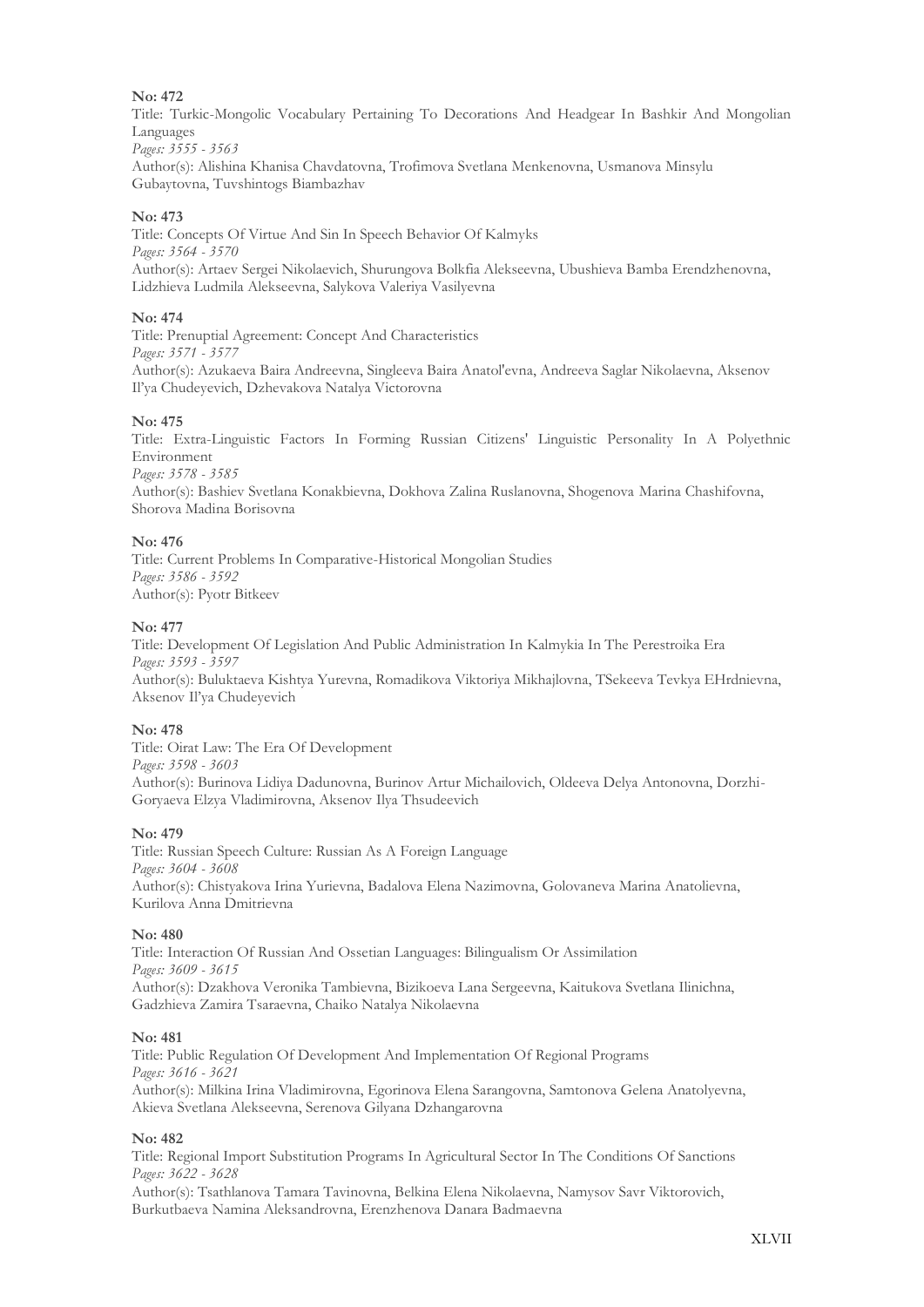Title: Names Of Birds Of Prey In The Altai Language *Pages: 3629 - 3635* Author(s): Erlenbaeva Nadezhda Viktorovna, Trofimova Svetlana Menkenovna

### **No: 484**

Title: Pause Fillers Used By Foreigners Speaking Russian *Pages: 3636 - 3640* Author(s): Golubeva Evgenia Vladimirovna, Ochirova Irina Nikolaevna, Kitlyaeva Svetlana Dmitrievna, Staroverkina Lyubov Alekseevna

### **No: 485**

Title: Shrines Of Alhanay: Mythology And Rites In The Sacralization Of Objects *Pages: 3641 - 3647* Author(s): Bair Gomboyev

### **No: 486**

Title: Historical Review Of Mongolia And Republic Of Korea'S Relationships At Contemporary Stage *Pages: 3648 - 3654* Author(s): Julia Grigorieva

### **No: 487**

Title: Basic Trends In Investment Policy Development Of The Republic Of Kalmykia *Pages: 3655 - 3663* Author(s): Kazakova Gerenzel Yashkulovna, Konstantin G. Kazakov, Elena V. Samaeva, Goryaev Vladimir Mihaylovich, Sangadgieva Elena Vladimirovna

### **No: 488**

Title: Synonymy In Medical Terminology: Language Necessity Or Redundancy? *Pages: 3664 - 3672* Author(s): Khantakova Viktoria, Bidagaeva Tsytsygma, Shvetsova Svetlana, Khantakova Ekaterina

### **No: 489**

Title: Topographic Landscape Of The Xviii Century: The Case Of Astrakhan Province *Pages: 3673 - 3683* Author(s): Suseeva Danara, Dzhambinova Nadezhda, Kichikova Nadezda, Mandzhieva Elina

### **No: 490**

Title: Eurasian World In Economic Measurement: Investment Potential Of Russian-Indian Interaction *Pages: 3684 - 3690* Author(s): Koltsov Petr, Umgaev Semen, Murgaev Savr, Turdaliev Adilbek

### **No: 491**

Title: Integrative Approach To Teaching Russian In A Multicultural Audience *Pages: 3691 - 3697* Author(s): Kovalevich Elena Pavlovna, Tomasheva Irina Vladimirovna, Chernova Lubov Viktorovna

### **No: 492**

Title: Healthy Lifestyle'S Phenomenon And Its Reflection In Small Business Development In Kalmykia *Pages: 3698 - 3703* Author(s): Kovanova Ekaterina, Badmaev Nogan, Nina Ochirova

### **No: 493**

Title: Makhachin And Culture Of Violence At The Qing Border In Dzungaria *Pages: 3704 - 3710* Author(s): Dorji Kukeev

### **No: 494**

Title: Threats Assessment To Human Development'S Economic Security In A Multi-Ethnic Region *Pages: 3711 - 3718* Author(s): Natalya Leonidovna Kurepina, Namrueva Lyudmila Vasilevna, Pavlova Nyudlya Tsagadaeva, Dordzhieva BainaViktorovna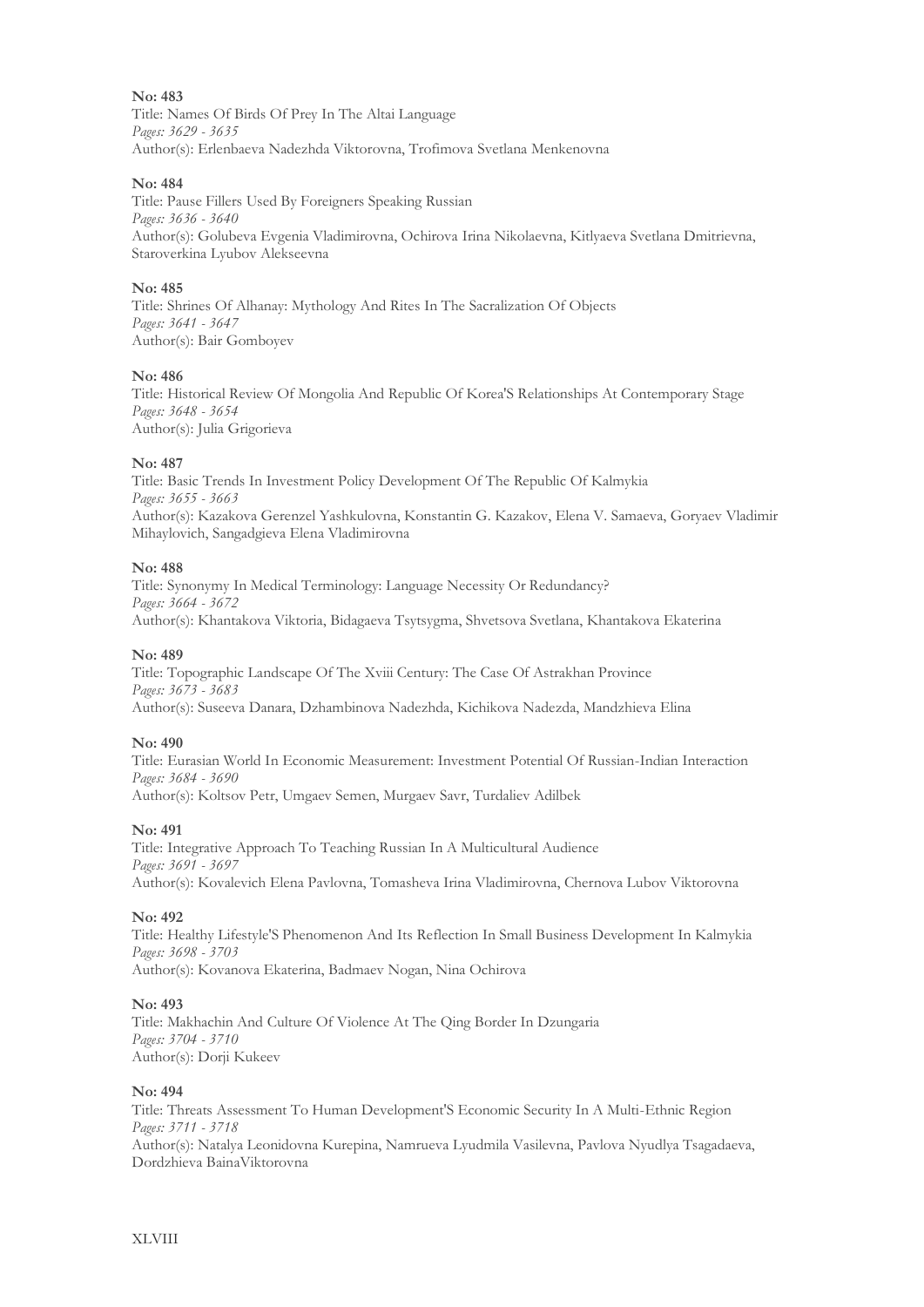Title: Problems And Prospects Of The Russian Language In Modern Multicultural Space *Pages: 3719 - 3725* Author(s): Anna Kuznetsova

### **No: 496**

Title: Cultural Dialogue As A Method Of Chinese Students' Linguoculturological Russian Language Education *Pages: 3726 - 3732* Author(s): Irina Lysakova, Li Boyu

### **No: 497**

Title: On The Issue Of Studying The Kalmyk National Wrestling "Bek Barildan" *Pages: 3733 - 3739* Author(s): Marsunov Savr Nikolaevich, Burlykov Vladimir Danzanovich, Proshkin Sergej Nikolaevich, Burlykova El'zyata Borisovna, Ochir-Ubushaeva Alla Vladimirovna

### **No: 498**

Title: Statement Of Buddhism In The Spiritual Space Of Russia *Pages: 3740 - 3748* Author(s): Nadneeva Kermen Andzhukaevna, Rubeko Leonid Mitrofanovich

### **No: 499**

Title: On The Establishment Of The Trustee System Of Governance In Kalmykia *Pages: 3749 - 3755* Author(s): Irina Ochir-Gariaeva, Komandzhaev Evgeny

### **No: 500**

Title: Sakha People Doctrine Of "Kut-Sur" As A Human Ego'S Model *Pages: 3756 - 3762* Author(s): Pankin Arkady Borisovich, Nogovitsyn Viktor Petrovich, Shagaeva Natalya Arkadyevna, Kekeeva Tatyana Mikhailovna, Nikolaev Anatoly Ivanovich

### **No: 501**

Title: Signs Of A Legal Entity Among Changes In Legislative Structures *Pages: 3763 - 3767* Author(s): Georgii Rubeko

### **No: 502**

Title: Comparison Of Russian Innovative Clusters With Foreign Ones *Pages: 3768 - 3777* Author(s): Rvacheva Aleksandra Stanislavovna, Sangadgieva Elena Vladimirovna, Lapina Marina Sergeevna, Pavlova Aisa Arslanovna

### **No: 503**

Title: Rural Population Of Kalmykia: Their Attitude To Mixed Ethnic Family *Pages: 3778 - 3785* Author(s): Namrueva Lyudmila Vasilevna, Badmahalgaev Lag Tsaganmandzhievich, Sarunova Marina Petrovna, Berikova Natalya Badmaevna, Boldyreva Elizaveta Sarangovna

### **No: 504**

Title: The British Mass Media Attitude Towards Russia: Analisys For Intecultural Interaction Training *Pages: 3786 - 3791* Author(s): Nelly Savelyeva, Natalie Nevraeva, Ekaterina Bozhko, Elena Alekseeva, Olga Mukhametshina

### **No: 505**

Title: Traditional Oikonyms' Models In Names Of Settlements Of The Republic Of Kalmykia *Pages: 3792 - 3800* Author(s): Trofimova Svetlana Menkenovna, Boktaeva Valentina Lidzhievna, Kekeeva Tatyana Mikhailovna, L. A. Ogolova, Balzhinimaeva Bayarma Dashidondokovna

### **No: 506**

Title: Mastering Intercultural Communicative Competence By Foreigners At The Russian Language Lessons *Pages: 3801 - 3813*

Author(s): Irina Belousova, Elena Yu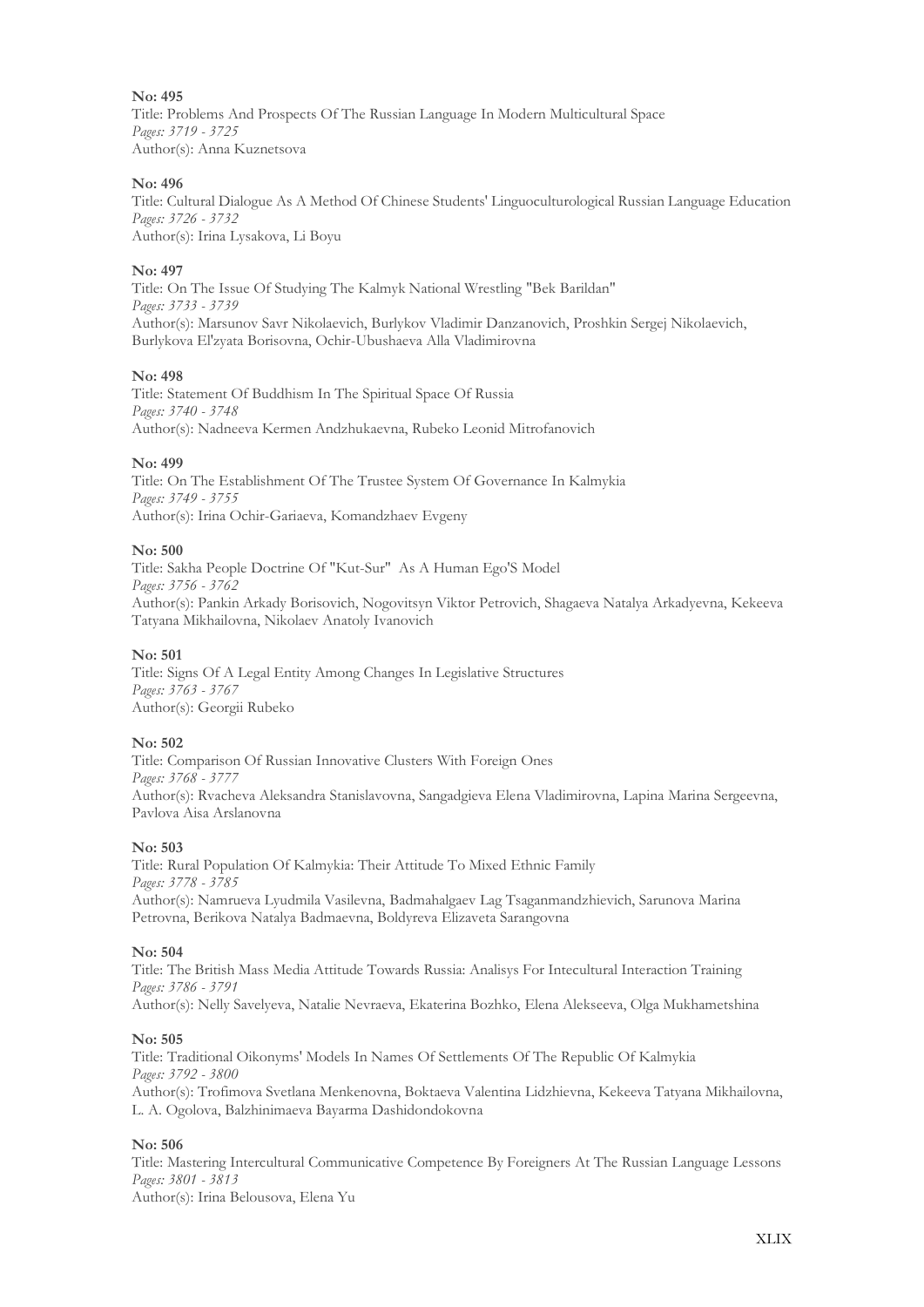Title: Chinese-Russian Trans-Border Trade And Economic Relations At The 20th -21st Century *Pages: 3814 - 3820* Author(s): Peiyuan Zhang, Zhambalova Sesegma Gendenovna

### **No: 508**

Title: Ethnocognitive Approach And Linguistic Material Selecting In Teaching Russian As Non-Native Language *Pages: 3821 - 3830* Author(s): Elena Zheleznyakova, Lapteva Maria Leonidovna

### **No: 509**

Title: Environmentally Friendly Solutions As The Factor Of Development Of A Regional Economy *Pages: 3831 - 3836* Author(s): Magomed Akhmadov

### **No: 510**

Title: Public And Political Consolidation Of The Russian Society In Its Civilization Strategy *Pages: 3837 - 3843* Author(s): Mustafa Isaevich Bilalov, Keligov Murat, Alilova Kalimat, Akayev Vakhit, Dohaeva Aset

### **No: 511**

Title: Current State Of Entrepreneurship Financing Mechanisms *Pages: 3844 - 3851* Author(s): Bolonina Svetlana Evgenievna, Ekaterina Isaeva, Andrey Sirotkin, Fatima Uzhakhova

### **No: 512**

Title: Teacher Professional Readiness To Work With Adolescents With Antisocial Behaviour *Pages: 3852 - 3861* Author(s): Istrofilova Olesya Ivanovna, Salavatova Asil Magomedovna, Bauer Elena Aleksandrovna

### **No: 513**

Title: Self-Regulatory Training In The Process Of Summarizing A Professionally-Oriented Text *Pages: 3862 - 3872* Author(s): Koryakina Yana Vladimirovna, Simonova Nadezhda Aleksandrovna

### **No: 514**

Title: Engineering Personnel Well-Being When Adjusting To A New Technological Structure: Age Aspect *Pages: 3873 - 3881* Author(s): Leonova Irina Sergeevna, Zakharova Ludmila Nikolayevna

### **No: 515**

Title: New Concept Of Time *Pages: 3882 - 3890* Author(s): Totraz Lolaev

### **No: 516**

Title: Revival Of Charity Institution In The Sakha Yakutia Republic *Pages: 3891 - 3898* Author(s): Galina Semenovna Popova, Sargylana Valentino Nikiforova, Ekaterina Aleksandra Dyachkovskaya

### **No: 517**

Title: Threats To Information Security In The North Caucasus: The Political-Elite Measurement *Pages: 3899 - 3903* Author(s): Salgiriev Ali Ruslanovich Ali Ruslanovich, Mentsiev Adam Umaltovich, Gaziev Vakha Zeudievich, Soltamuradov Magomed Dikalovich, Matyeva Amina Ramzanovna, Galbatsov Sultan Suleymanovich

### **No: 518**

Title: Methods Of Teaching Economic And Managerial Disciplines For Students In A Magistracy *Pages: 3904 - 3910* Author(s): Smolkin Valeriy Petrovich, Svetunkov Maxim Gennadyevich, Bulynin Alexander Mikhaylovich, Markelova Svetlana Vladimirovna